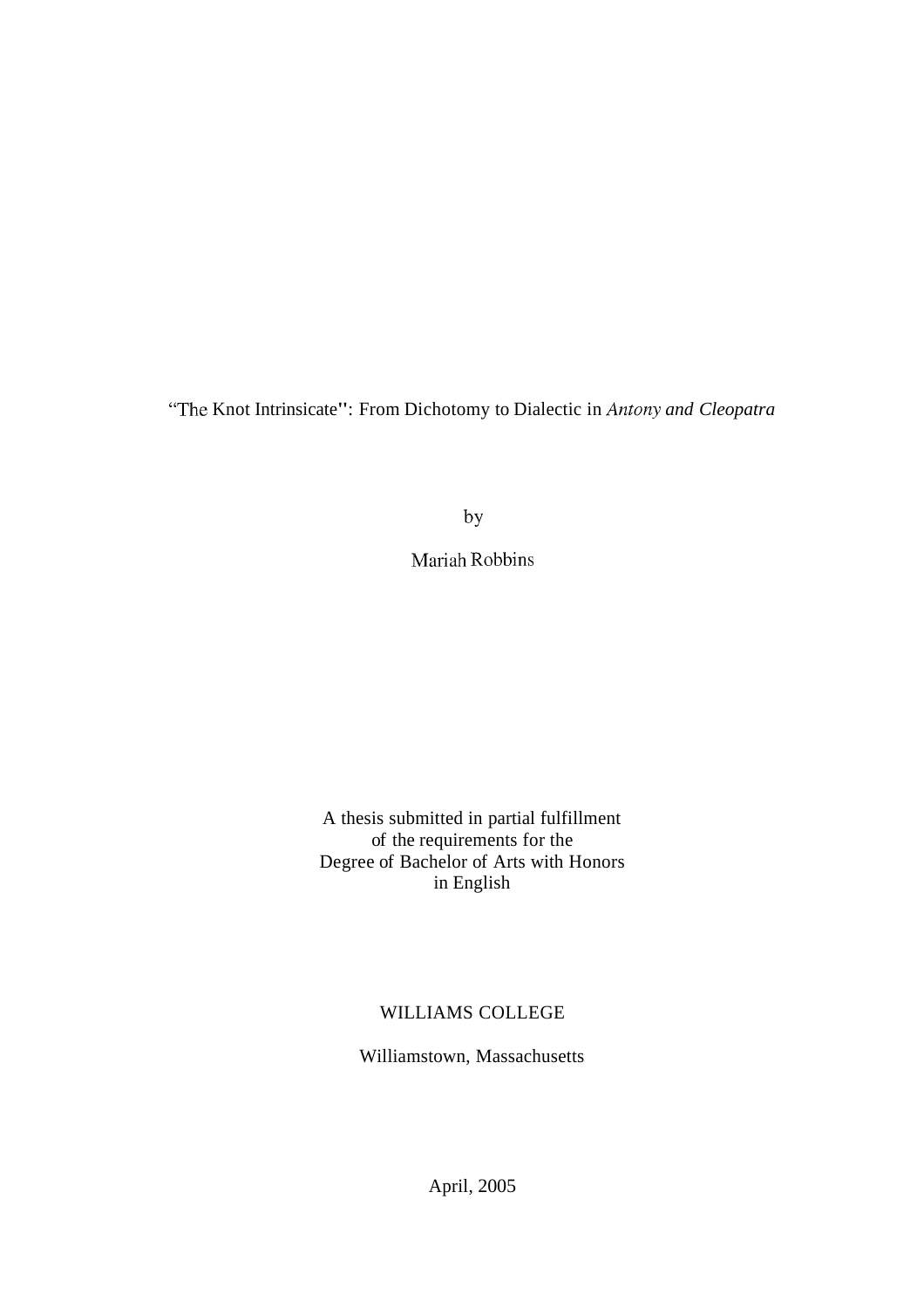I would like to thank Bob Bell for his ideas, his continuous support, and most of all, for his friendship.

> I would like to dedicate this thesis to my Dad. Without his help, I could not have finished it.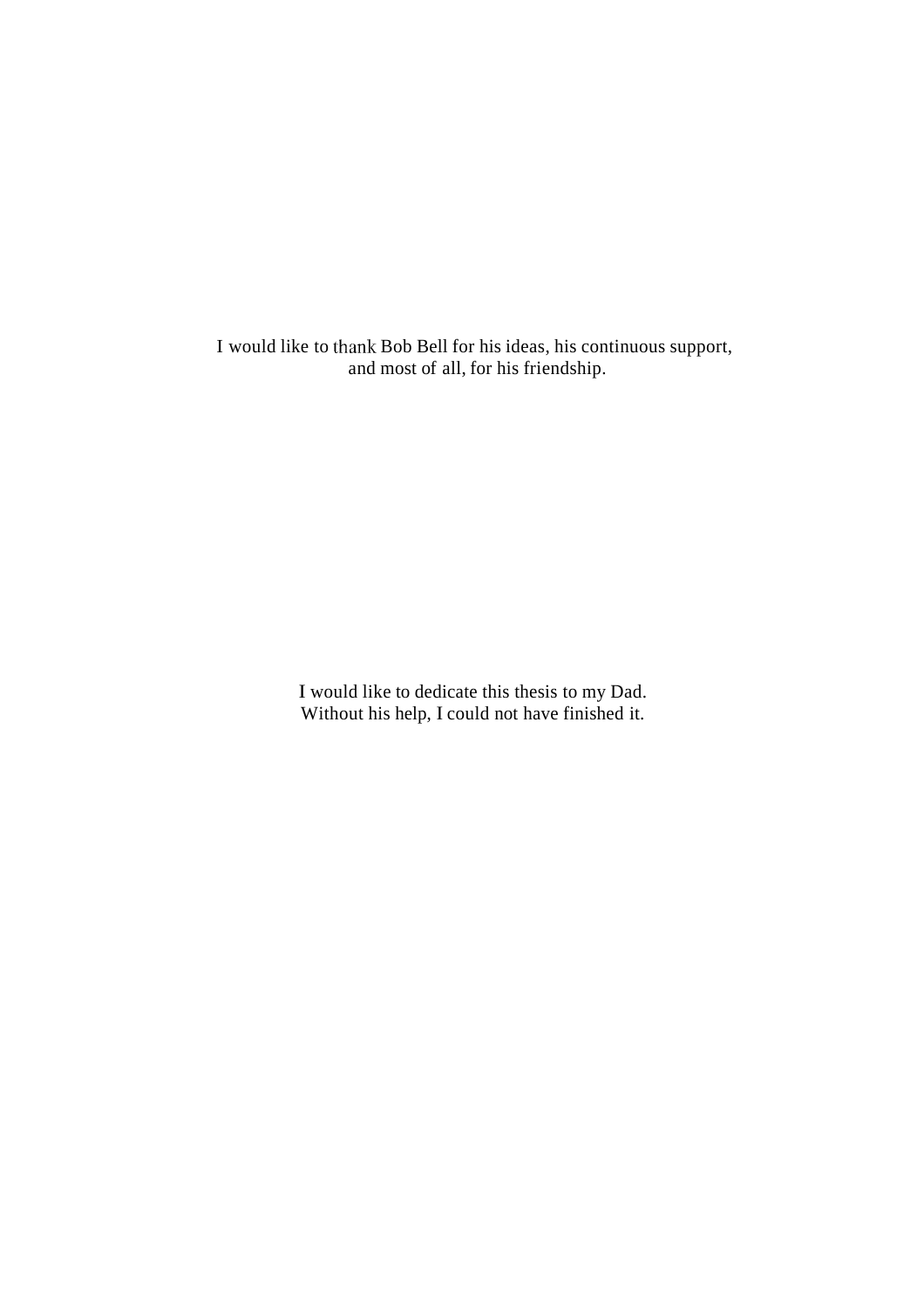For a long time, the polarity of the Egyptian and Roman spheres in Shakespeare's *Antony and Cleopatra* has been a reliable and valuable means of perceiving the play's action and evaluating its characters. The dichotomy offers a structuring principle that the plot's ambiguity of motives and meanings refuses to provide. John Danby calls it "the trick of using the contraries," adding somewhat dismissively that such a dichotomous theme is "relatively an easy way of organizing the universe."' The idea of a straightforward opposition between Egypt and Rome dominated critical discourse until the last quarter of the twentieth century: "No matter how we regard the play," writes George Lyman Kittredge in his introduction to an edition published in 1966, "we must recognize that in it are mirrored two directly contrasting visions of life and conceptions of value: those of Egypt as opposed to those of Rome—the sensual and wasteful opulence of the East opposed to the cold, bare efficiency of the West. Egypt in this play stands for passion and human weakness, Rome for duty and self-denial: the world of the senses pitted against the world of reason and a fixed morality."2

This persistent critical concept of binary oppositions has more recently been complicated by the growing recognition of the ambiguity that surrounds the divide and blurs the distinctions between the categories: "The play *may* simplify itself into these national or racial or cultural dichotomies, and *atfirst glance it seems easy* to draw up a list," A. R. Braunmuller writes in a recent introduction to *Antony and Cleopatra.* "Thus, *according to the Romans* and *some Egyptians some of the time,* Rome represents honor

<sup>&</sup>lt;sup>1</sup> John F. Danby, "A Shakespearean Adjustment," in *New Casebooks* Antony and Cleopatra, edited by John Drakakis (London: Macmillan, 1994), 33-55.

<sup>&</sup>lt;sup>2</sup> George Lyman Kittredge, ed., *The Kittredge Shakespeare's* Antony and Cleopatra (Waltham: Blaisdell Publishing Company, 1966), introduction.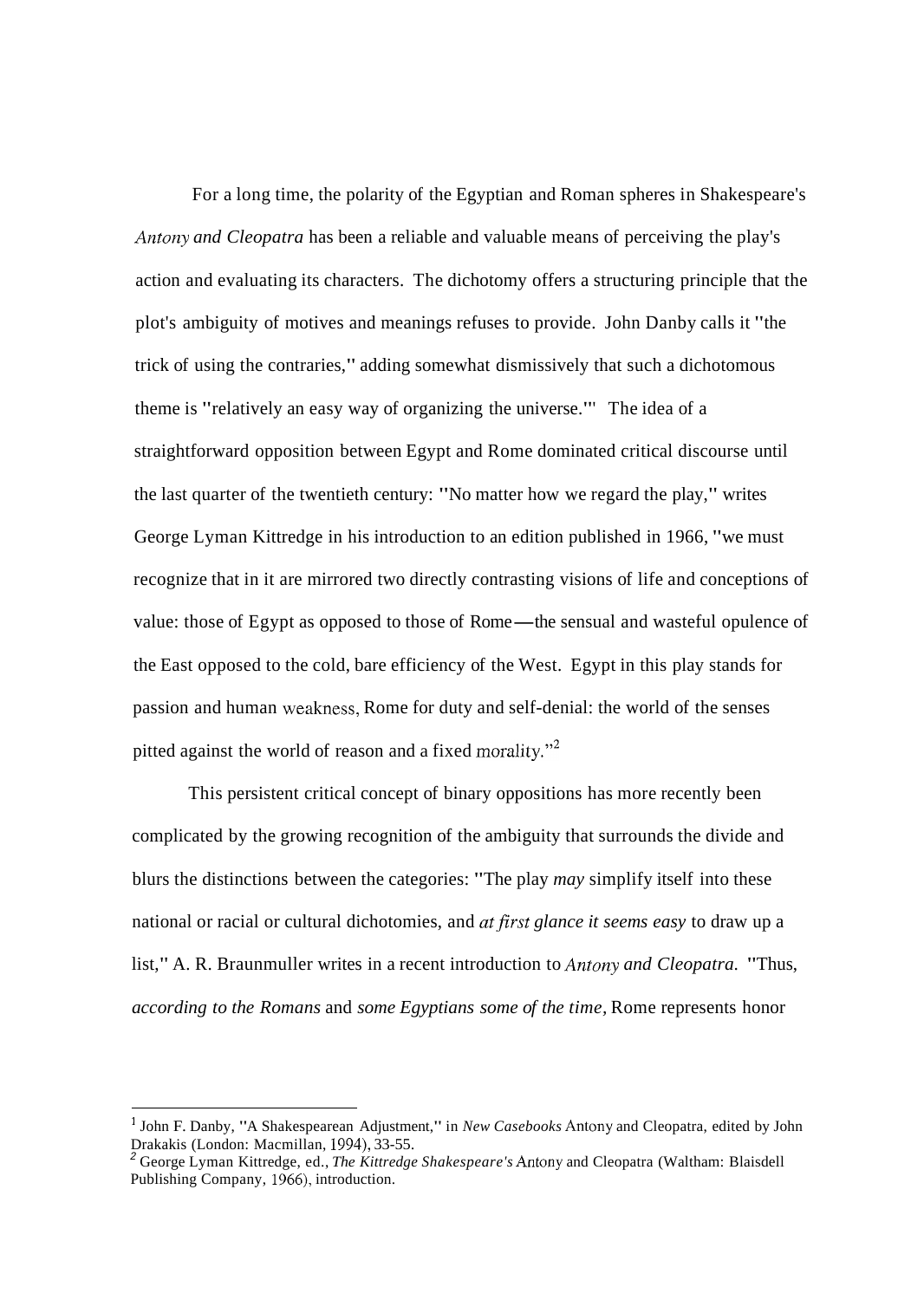and duty while Egypt is a place of distracting sensual pleasure" (my italics).<sup>3</sup> Redefining the terms, Terence Hawkes became the first to associate Egypt with the feminine and Rome with the masculine: "If Egypt emphasizes the body, one level of language, one sort of 'love,' and the concomitant womanly powers of Cleopatra, Rome is a place of words, another level of language, another kind of love, and of self-confident 'manly' prowess," he argues.<sup>4</sup> Following the publication of Hawkes' essay in 1975, feminist critics wasted no time in thoroughly revamping the literature concerning the duality, finding a multilayered and fertile ambiguity in the play's portrayal of gender oppositions. Juliet Dusinberre points out the modern audience's implicit entanglement with conceptions of male and female in a play interested in highlighting and deconstructing those conceptions: "In a theatre where Cleopatra is played by a woman, that original boy actor's performance is complicated beyond measure by notions of the masculine and the feminine in circulation amongst a disparate and fragmented audience."<sup>5</sup>

Despite the qualifications of recent critics, many readers still locate the play's divide along the reason/passion faultline, and most critics see the split as an opportunity to find certainty in this highly illogical play. The dichotomization of Antony and Cleopatra's world provides an efficient structure for understanding, which may explain why many readers, audiences, and critics have clung for so long to the idea of the divided spheres; without this foundation, attempts to apply conventional logic or morality founder. Why is it, then, that this play defies complete understanding? While Hamlet,

A. R. Braunmuller, ed., *The Pelican Shakespeare's* Antony and Cleopatra, (New York: Penguin Group, 1999), introduction.

<sup>&#</sup>x27;Terence Hawkes, "'King Lear' and 'Antony and Cleopatra': The Language of Love," in *New Casebooks*  Antony and Cleopatra, edited by John Drakakis (London: Macmillan, 1994), 101-125.

Juliet Dusinberre, "Squeaking Cleopatras: Gender and Performance in *Antony and Cleopatra,"* in *Shakespeare, Theory, and Performance,* edited by James C. Bulman (London: Routledge, 1996), 46-67.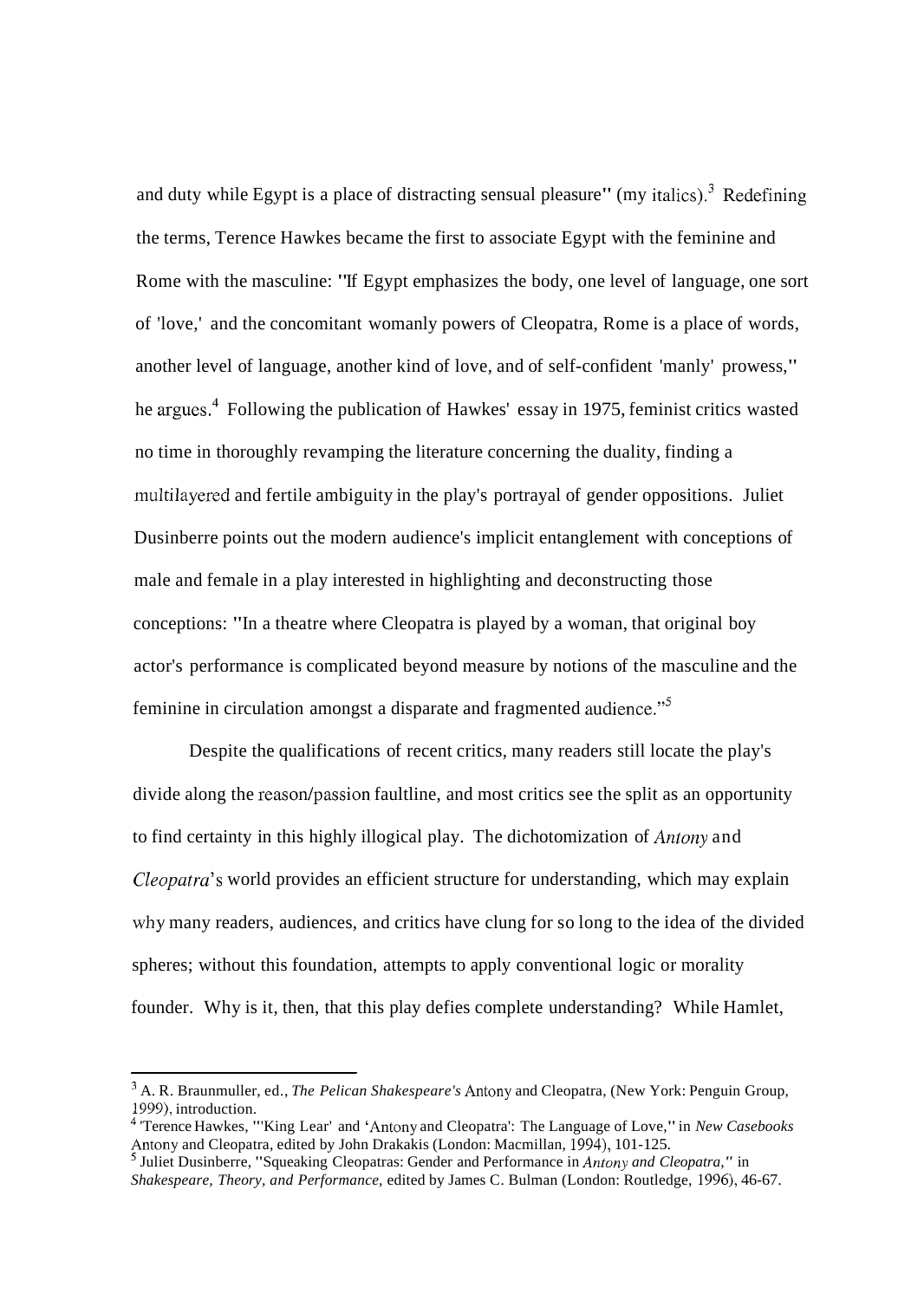Macbeth, King Lear, and Othello all exhibit a distinct murkiness, in these other tragedies "we are usually aware of a few central facts; and we usually have our moral bearings," Janet Adelman contends.<sup>6</sup> In Antony and Cleopatra, however, "almost every major action  $\ldots$  is in some degree inexplicable."

Much Iike Enobarbus, we are denied our deep-seated desire to rationalize an intrinsically confusing situation. In the ensuing search for any shred of certainty on which to base our understanding, we might turn, like the lovers themselves, to a belief in reconciliation or synthesis, ignoring the play's inconsistencies and holding out hope for the peaceful coexistence of Egypt and Rome, feminine and masculine. Or we might, instead, cast our lot with Octavius, maintaining a stubborn belief in the essentialism of the categories and accepting the inevitability of continual explosive conflict. We might imagine Antony, in death, reaching a brilliant epiphany, an illumination that reveals the expanded dimensions of the all-encompassing feminine perspective and the possibilities of ideal mutuality and compatibility. Or perhaps we expect Cleopatra, through her suicide, to emblematize the dazzling multidimensionality and inclusive multiplicity of the Egyptian worldview. We might cherish hope that both protagonists die realizing the value of the other's viewpoint, or even that they ascend, in death, to a transcendent world of harmony above the mess of bifurcated reality. As a means of overcoming the play's ultimate contradictions, any of these approaches might plausibly be argued, and none of them are entirely incorrect; but they all require a certain amount of deliberate 'looking the other way' and scanting inconsistencies.

<sup>&</sup>lt;sup>6</sup> Janet Adelman, *The Common Liar: An Essay on Antony and Cleopatra (New Haven: Yale University* Press, 1973), 14.<br><sup>7</sup> Ibid., 15.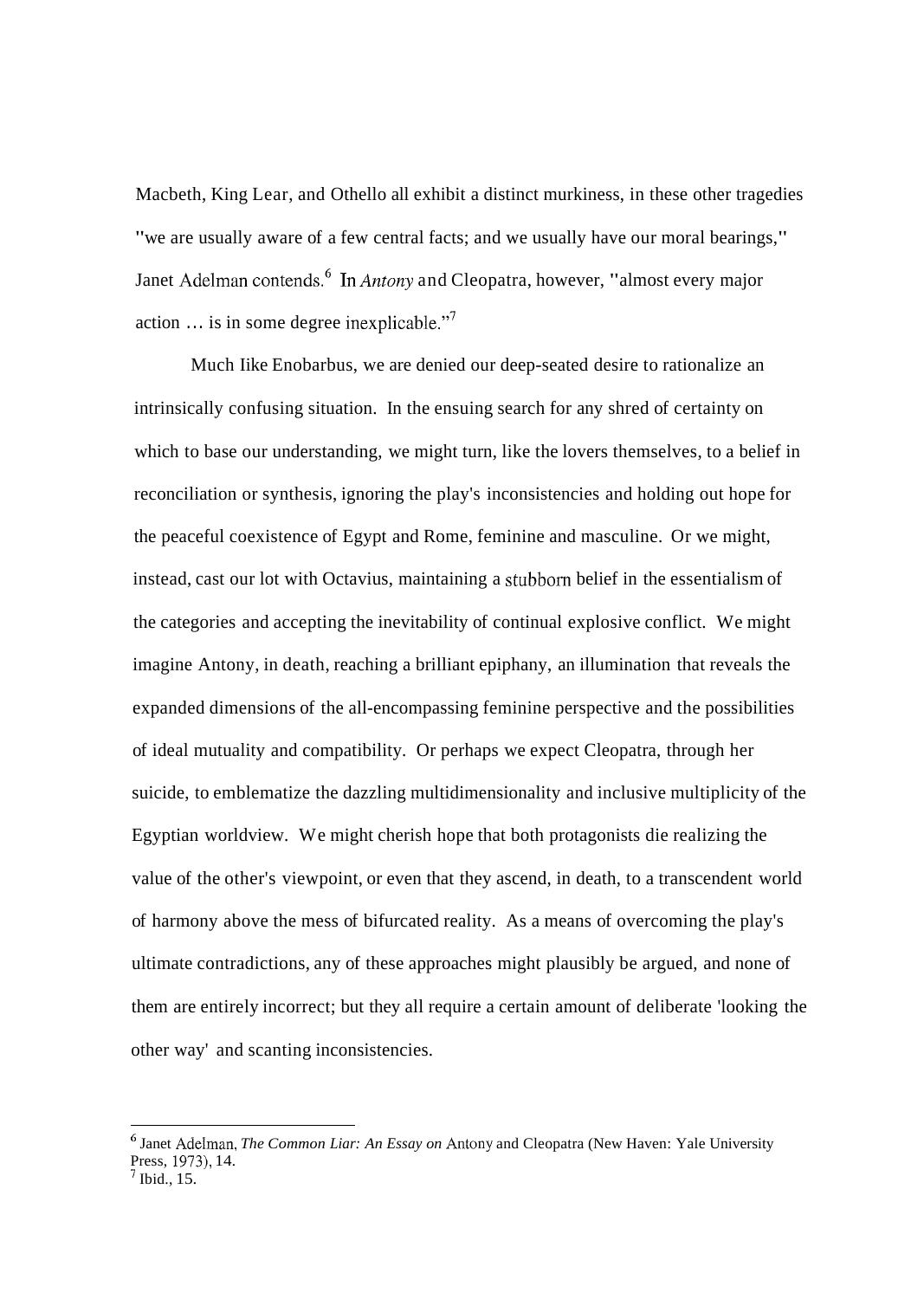Since Shaltespeare's motives and purposes are never more than implicit, we can only speculate why he so purposefully and systematically deprives us of logic and undermines our beliefs. Surely we are encouraged to look beyond the rigid, static categories that define the Rome/Egypt dichotomy, to glimpse a world of softened, mutable gender constructions and belief systems—a complex dialectical reality where traditional logic, morality, and norms cease to apply.

In its most basic sense, dialectic, as defined by the Oxford English Dictionary, means "the existence or working of opposing forces, tendencies, etc."<sup>8</sup> It is almost impossible, however, to ignore the term's expanded, Hegelian implications. In the Hegelian sense a dialectic, as a process, is the overcoming of the contradiction between thesis and antithesis by means of synthesis; then, "the synthesis in turn becomes contradicted, and the process repeats itself until final perfection is reached."<sup>9</sup> Hegel's definition, while useful, implies an achievable sort of peace, or transcendence, that may be reached through continued syntheses; in *Antony* and *Cleopatra*, however, there is no such reconciliation, no final synthesis. Shakespeare's vision reveals a "knot intrinsicate / Of life": a world of infinite possibility, where the viewpoints we had previously assumed to be bifurcated coexist, interweave, collide, and rebound, even penetrating the divide between life and death  $(V_{\text{ii}}.303-4)$ .<sup>10</sup> His vision encompasses the complications and contradictions of the play, and holds them in a vast, non-hierarchical space, where they retain their irresolvable nature. Any action may contain elements of the feminine and the

*The Oxford English Dictionary Online,* S.V. "dialectic."

*The Oxford Dictionary of Philosophy,* s.v. "dialectic."

lo John Wilders, ed., *The Arden Shakespeare's* Antony and Cleopatra, (London: Routledge, 1995). All play references from this edition.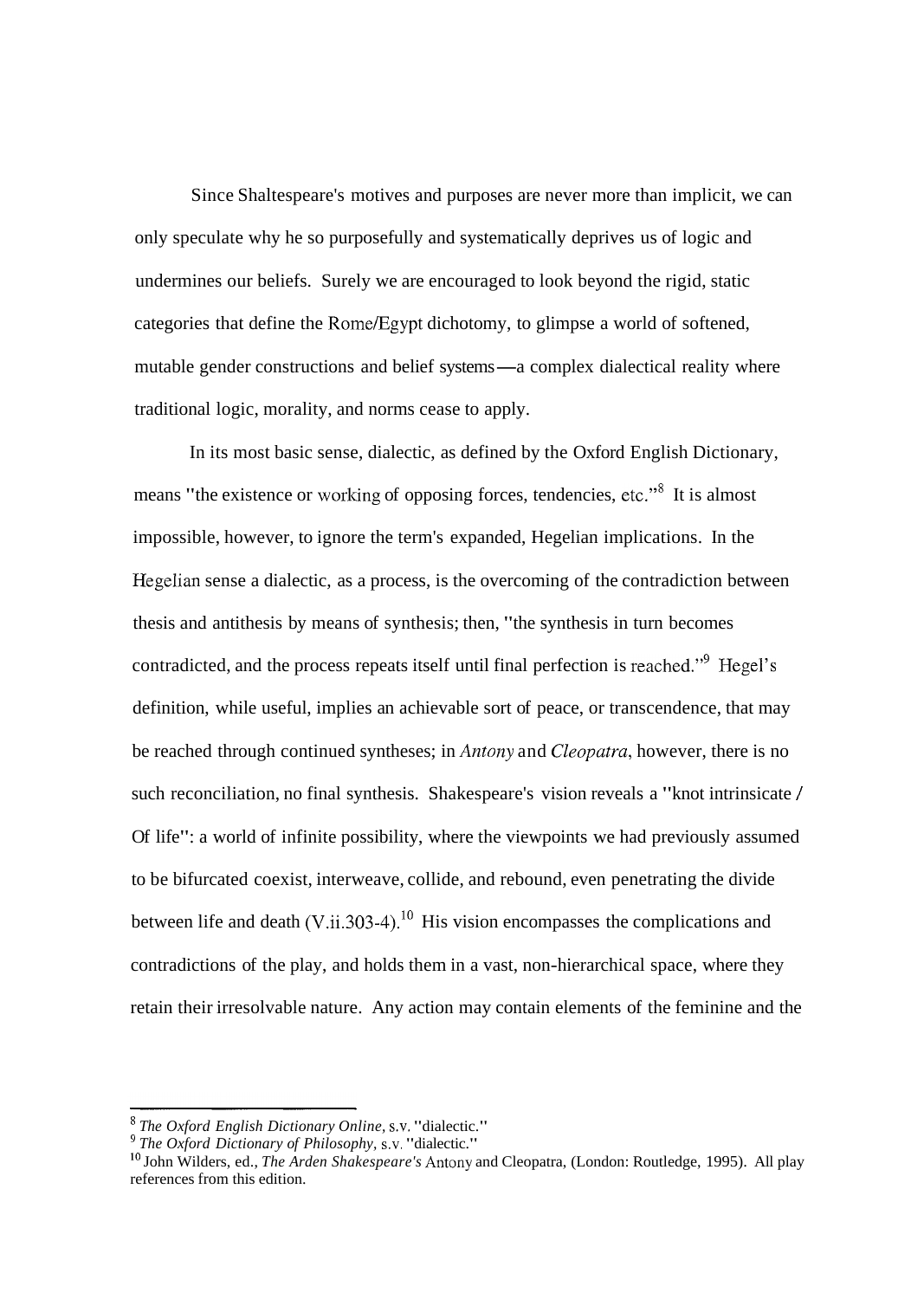masculine. No viewpoint holds more importance than another; nor do they exist in rigid, immutable compartments, separate and sterile.''

Who better to introduce the "infinite variety" of this world than the spectacularly theatrical, paradoxical, enigmatic, exuberant, and contradictory Cleopatra (II.ii.246)? Her vibrancy and variety of character precipitate the audience's expanded recognition of the "knot intrinsicate."<sup>12</sup> Only Cleopatra, with all her fascinating flaws, has the sheer strength of character to catalyze such a realization, and Shakespeare has left her the last act of the play for precisely this purpose. Though Octavius, the historical victor, is left standing, what remains with us is the vivid, unsettling image of Cleopatra, resplendently attended by her waiting women.

Cleopatra's death is the last and the most disconcerting in a series of events and images designed to displace our beliefs—and to displace them to such an extent that, in our search for a new method of understanding, we glimpse the "intrinsicate" possibilities of a dialectical, rather than a dichotomous, perception. At strategic points throughout the play, Shakespeare includes popular-festive imagery of the carnivalesque and many instances of grotesque symbolism, often connected with Cleopatra, her body, and the Egyptian land. Milhail Balhtin's study of the carnivalesque, though primarily concerned

<sup>&</sup>lt;sup>11</sup> The nearest articulation of this argument is Danby's 1952 essay "A Shakespearean Adjustment." The first critic to find the meaning of the play in its dialectic and its disjunction rather than in some final unity, Danby writes, "The word 'dialectic,' of course, is unfortunately post-Hegelian. The thing we wish to point to, however, in using the word, is Shakespearean. In *Antony and Cleopatra* Shakespeare needs the *opposites that merge, unite, and fall apart.* They enable him to handle the reality he is writing about" (my italics). He goes on to argue, however, that Shakespeare's great 'trickery' in the play consists of giving us a universe that is made up *only* of the World (Caesar) and the Flesh (Cleopatra), and concludes, "There is no suggestion that the dichotomy is resolvable, unless we are willing to take the delusions of either party as

<sup>&</sup>lt;sup>12</sup> A.C. Bradley believed that Cleopatra was in the same category of character as Hamlet and Falstaff. "They are inexhaustible," he wrote. "You feel that, if they were alive and you spent your whole life with them, their infinite variety could never be staled by custom; they would continue every day to surprise, perplex, and delight you. Shakespeare has bestowed on each of them, though they differ so much, his own originality, his own genius." A. C. Bradley, *Oxford Lectures on Poetry* (London: Macmillan, 1923), 299.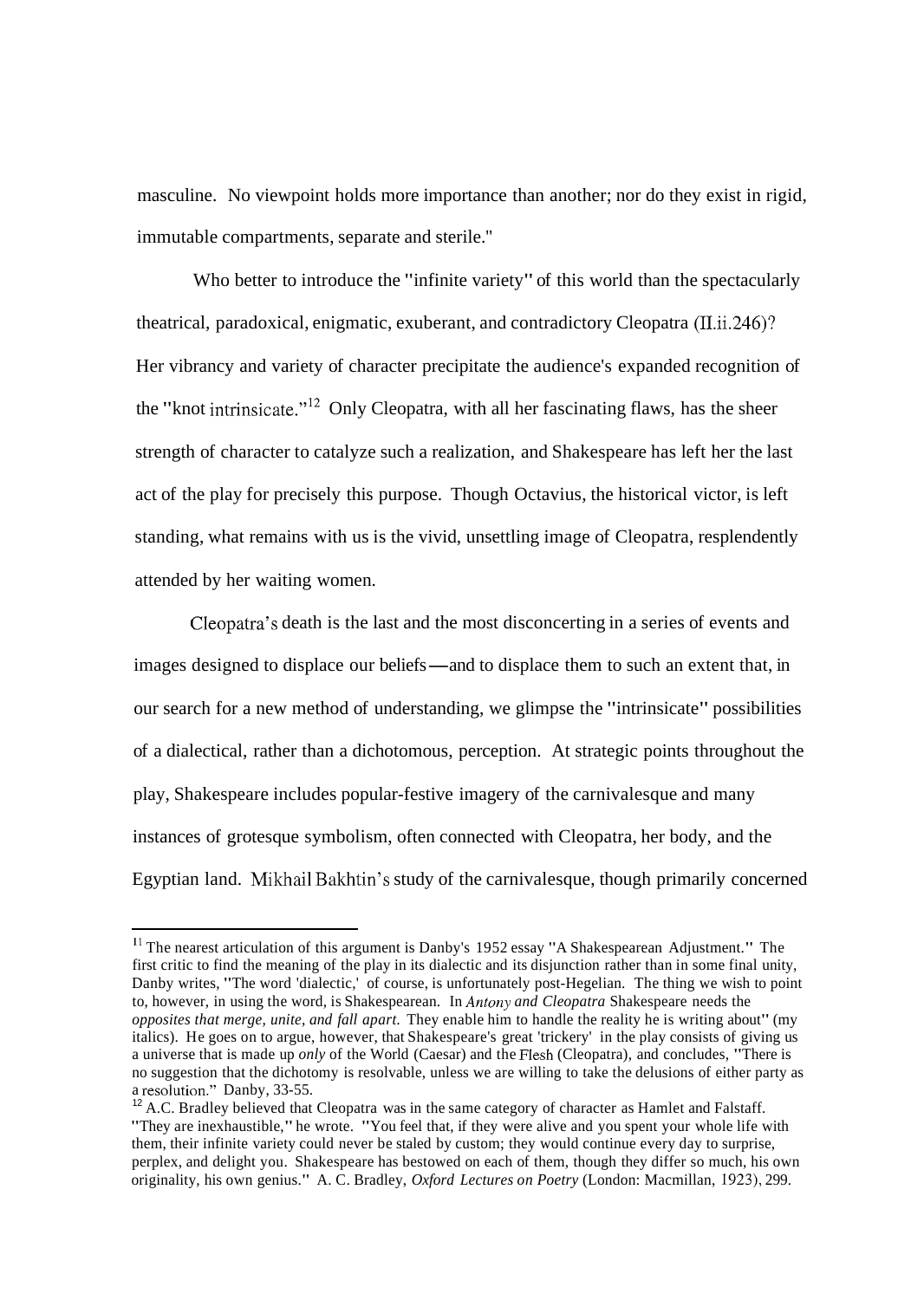with the writings of Rabelais, illuminates the imagery of *Antony* and Cleopatra invaluably. These festivals, according to Bakhtin, had an overwhelming influence on every part of Renaissance culture: "The Renaissance is, so to speak, a direct 'carnivalization' of human consciousness, philosophy, and literature," he writes.<sup>13</sup> By applying this Bakhtinian lens to an analysis of *Antony* and Cleopatra, this reading will consider the carnivalesque as a defiance of static hierarchical codes, with special attention given to grotesque bodily imagery as an instrument of social and structural destabilization.<sup>14</sup> "Carnival (and we repeat that we use this word in the broadest sense) ... liberate[d] human consciousness and permit[ted] a new outlook," Bakhtin writes.<sup>15</sup> The earliest audiences of Antony and Cleopatra would have surely been receptive to the underlying sense of disquiet, of struggle against political and religious authority, of purposeful unbalancing—however subtle—that carnivalesque and grotesque symbolism implied. It is crucial to take these implications into account when analyzing the play.

l3 Mikhail Bakhtin, trans. Helene Iswolsky, *Rabelais and His World* (Cambridge: The M.I.T. Press, 1968), 273.

<sup>&</sup>lt;sup>14</sup> David Wiles' essay on the carnivalesque in *A Midsummer Night's Dream* points out several possible pitfalls of a strictly Bakhtinian analysis of any Shakespeare play: he writes first that Bakhtin's tendency is pitfalls of a strictly Bakhtinian analysis of any Shakespeare play: he writes first that Bakhtin's tendency is<br>"to lump all festivals together ... encourag[ing] us to see popular culture and the carnival grotesque as a more uniform entity than it is"; second, that the aristocracy often manipulated carnival rites for their own benefit, creating a false ideology of 'authentic Englishness'; and third, that Bakhtin neglects "chronological minutiae" in favor of large-scale epochal changes, thereby overlooking important daily-life symbolism that appears in the carnivalesque. Wiles also argues that any Bakhtinian reading of one of Shakespeare's plays extracts the text "from its historical context of performance, and define[s] it as a self-contained and complete entity." Because my reading of *Antony and Cleopatra* uses a general Bakhtinian analysis in conjunction with an exploration of various other philosophical and Shakespearean concepts (in a larger attempt to demonstrate that previous notions of the play's Egypt-Rome dichotomy have been inflexible, passive, and creatively somewhat barren), rather than focusing solely on a detailed, carnival-based reading of Cleopatra, the difficulties that Wiles mentions have much less bearing on this argument. David Wiles, "The Carnivalesque in A *Midsummer Night's Dream,"* in *Shakespeare and Carnival: After Bakhtin,* ed.

Ronaid Knowles (London: Macmillan: 1998), 61-82.

 $15$  Bakhtin, 274.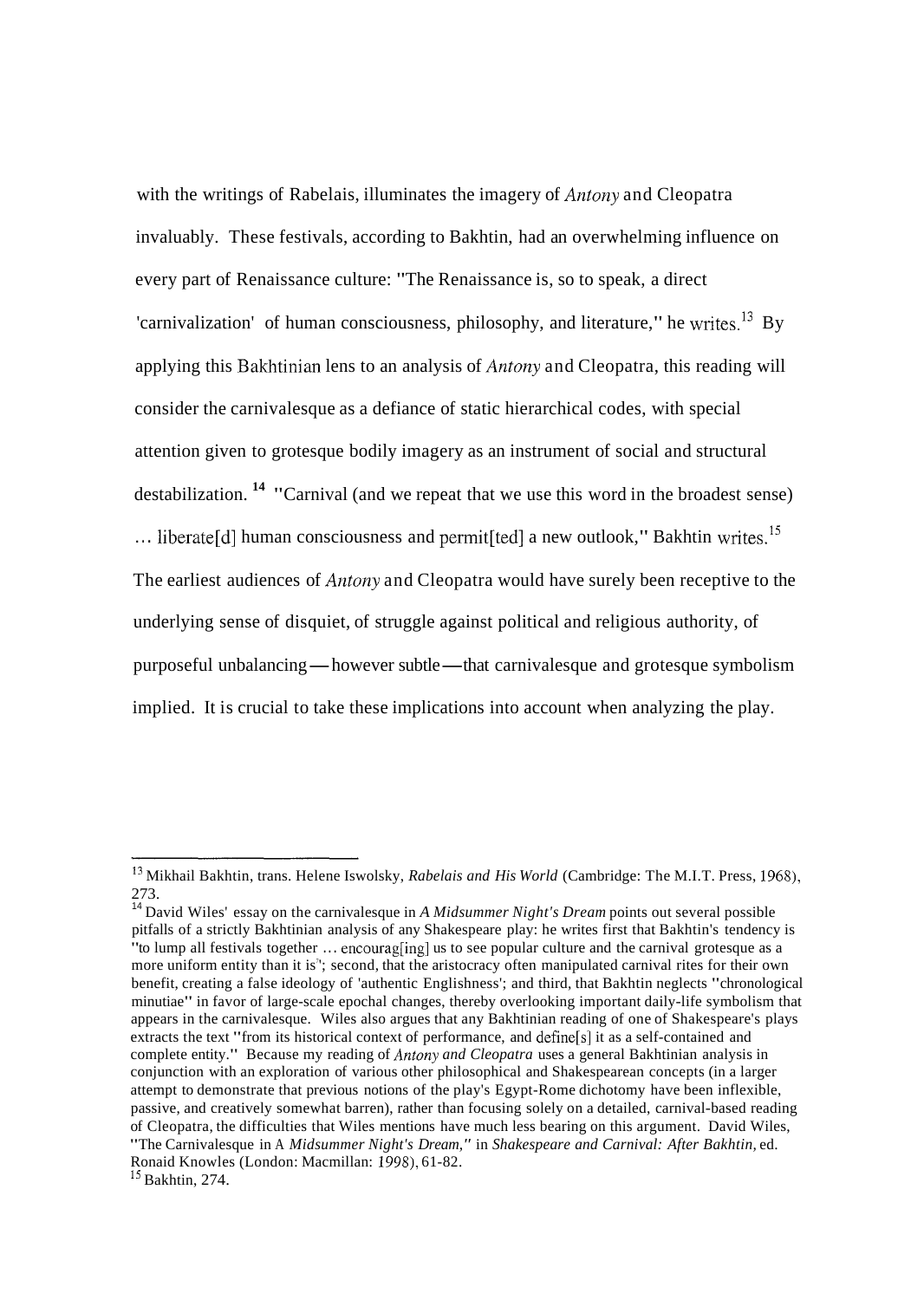Opposing the popular-festive stance is the oppressive mindset that Bakhtin calls "the old authority," which bears a striking resemblance to the stiff, compartmentalized hierarchy that Octavius attempts to maintain:

The old authority and truth pretend to be absolute, to have an extemporal importance. Therefore, their representatives (the agelasts) are gloomily serious. They cannot and do not wish to laugh; they strut majestically, consider their foes the enemies of eternal truth, and threaten them with eternal punishment. They do not see themselves in the mirror of time, do not perceive their own origin, limitations, and end; they do not realize their own ridiculous faces or the comic nature of their pretentions to eternity and immutability.<sup>16</sup>

"Gloomily serious," declining both wine and laughter, Octavius refuses to partake in the revels on Pompey's galley; when he considers the prospect of parading Cleopatra through the streets of Rome, he declares the captured queen's spectacle "eternal in our triumph" (V.i.66). Perhaps most noticeably, he does not seem able to recognize his "origin, limitations, and end: he almost refuses to acknowledge that both Julius Caesar and the elder Pompey, paramount figures in his own past, were also Cleopatra's lovers.

Of all Octavius's traits, keeping the boundary between Roman and Egyptian value systems rigid and conspicuous—in fact, creating an Egyptian value system that will contrast sharply with his idea of the Roman world—is one of his foremost concerns. He maintains a distinct 'Self' and 'Other' between the West and the East, the masculine and the feminine, and this distinction proves not only highly beneficial but also remarkably successful. The construction of an ideal Roman masculinity is one of Octavius's triumphs: the Rome that he has created-or rather, maintained and intensified-has a strict set of values associated with duty, decorum, temperance, and constancy of character. Their society is ruled by certain expectations of linear time and cause and

I6 Bakhtin, 212.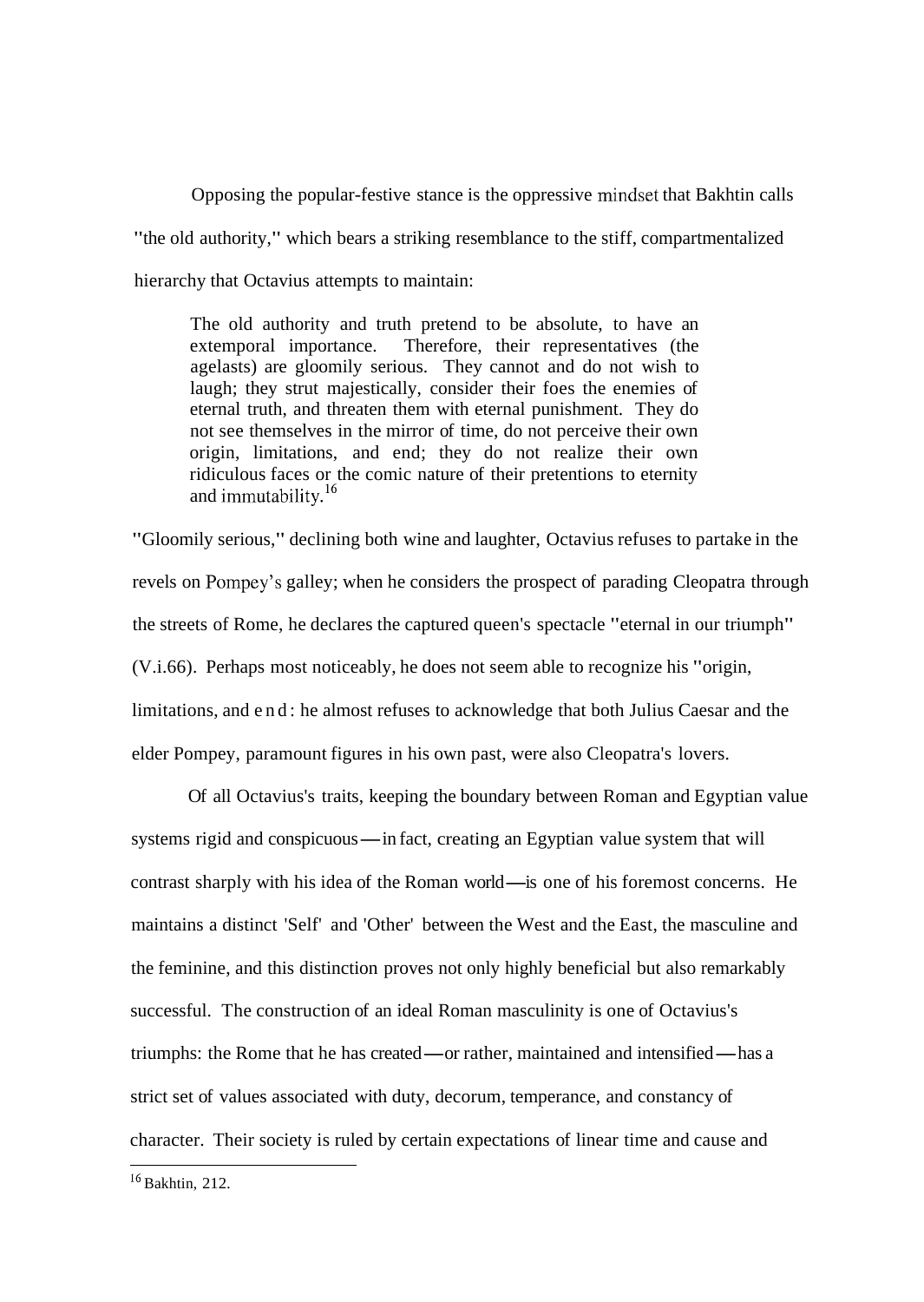effect. Structure and order are paramount in the Octavian ideology. An individual's place in the Roman hierarchy depends upon his adherence to these 'masculine' values.

In the first speech of the play, Philo emphasizes the importance of commensurability between cause and effect, and the danger of overabundant passion: "This dotage of our general's I *O'er-ows the measure"* (I.i.l-2). As Antony later describes to Lepidus, the Egyptian way of life depends on the overflowing of the river:

> The higher Nilus swells, The more it promises; as it ebbs, the seedsman Upon the slime and ooze scatters his grain, And shortly comes to harvest (II.vii.20-23).

But such an image seems alien to the Romans, and Philo's comment suggests an overflowing of emotion associated with the treacherous Egyptian land. Already, the dichotomy is being carefully built: the Egyptian temperament tends to excess, the Roman temperament to careful measure. In Rome, one must follow decorum and adhere to expectations, as when Philo observes that Antony "comes too short of that great property I Which still should go with Antony" (I.i.59-60). It is important to note, as well, Philo's emphasis on 'seeing '-

> *Look* where they come: Take but good note, and you shall *see* in him The triple pillar of the world transformed Into a strumpet's fool. *Behold* and *see* (10-13)

-as the Roman culture places its emphasis on visible, empirical proof. Throughout the play, the Romans will urge each other to 'see,' 'look,' and 'behold.' Philippa Berry, whose invaluable book *Shakespeare's Feminine Endings* delves into the murky territory of feminine death in the tragedies, refers to this preoccupation with visual perception as "ocularcentrism," and stresses its dominion over Western thought, adding that it is only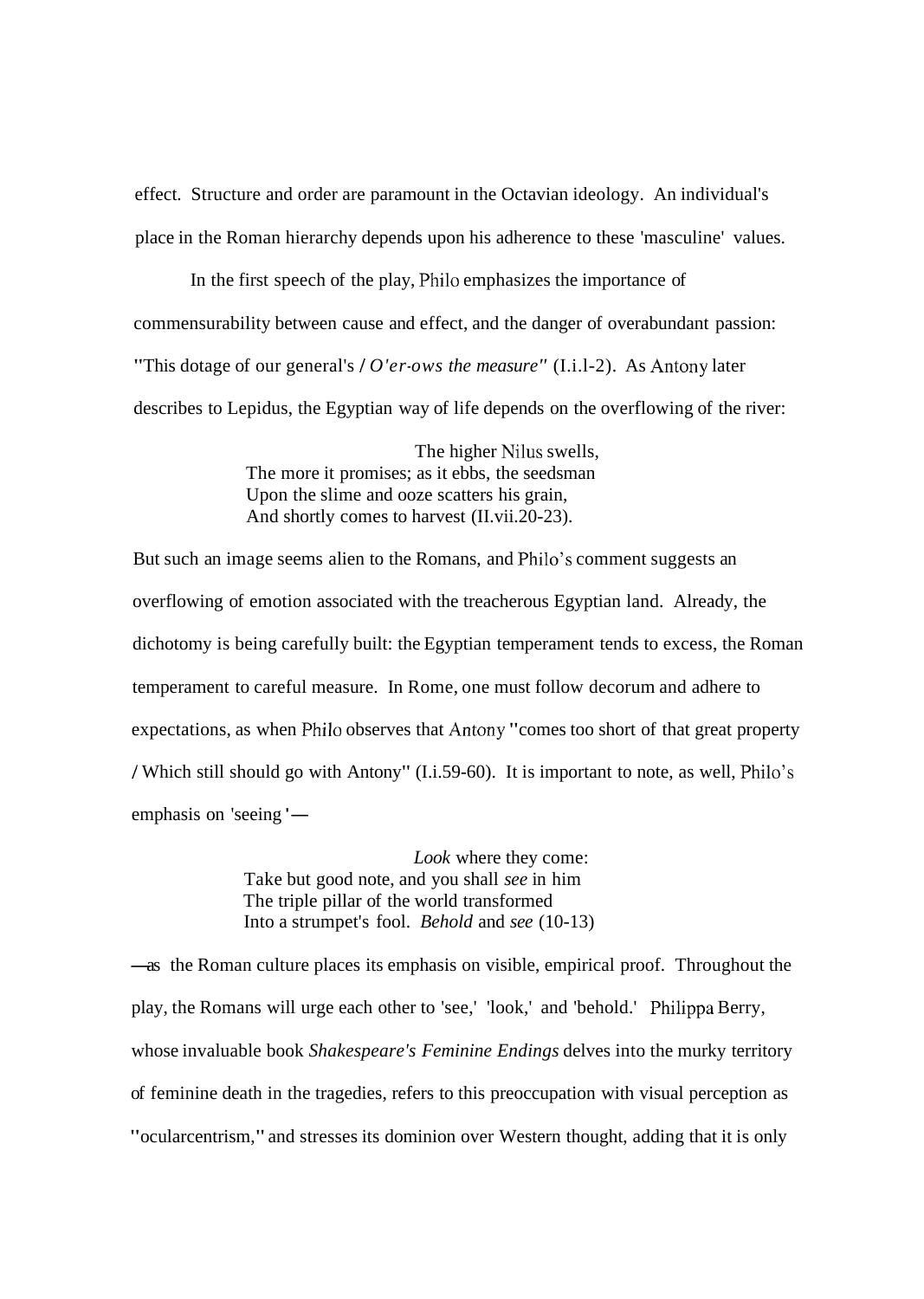over the course of the last century that this assumption has begun to be questioned, and the implicit dangers of the impersonal scientific gaze explored.<sup>17</sup> Octavius embodies this strict reliance on sight as the route to knowledge; his first line in the play is "You may see, Eepidus, and henceforth know, / It is not Caesar's natural vice to hate / Our great competitor" (I.iv. 1-3). Cleopatra immediately challenges this privileging of sight. Antony, addressing her as he prepares to leave Egypt ("Our Italy / Shines o'er with civil swords," I.iii.45-6), demonstrates his skill at understanding character and motivation within political and military contexts, or, in other words, 'sounding out' or 'mapping' people. He runs into a very solid barrier when he tries to 'map' Cleopatra, however. He expects the queen to be as rational as he, stating Fulvia's death as the reason she should "safe" his going. After her initial shock, Cleopatra quickly twists his reasoning against him, simultaneously emphasizing his sight-bound logic:

> 0 most false love! Where be the sacred vials thou shouldst fill With sorrowful water? Now I see, I see, In Fulvia's death how mine received shall be (63-6).

Lronically, she knows that Antony, who in this scene has abruptly assumed all of the most stringent characteristics of Roman stoicism, would never allow himself to appear distraught over Fulvia's death. In a characteristically Cleocentric tactic, she uses his very Roman-ness against him, and at the same time highlights this trait for the audience by bringing the division of Antony's character into sharper focus. Antony finds himself outdone yet again, his attempt to anticipate the Egyptian queen as he would 'read' another soldier having failed miserably. In Patriarchal Territories: The Body Enclosed, Peter Stallybrass relates the Renaissance conviction that held it to be a man's duty to

l7 Philippa Berry, *Shakespeare's Feminine Endings: Disfiguring Death in the Tragedies* (London: Routledge, *1999).*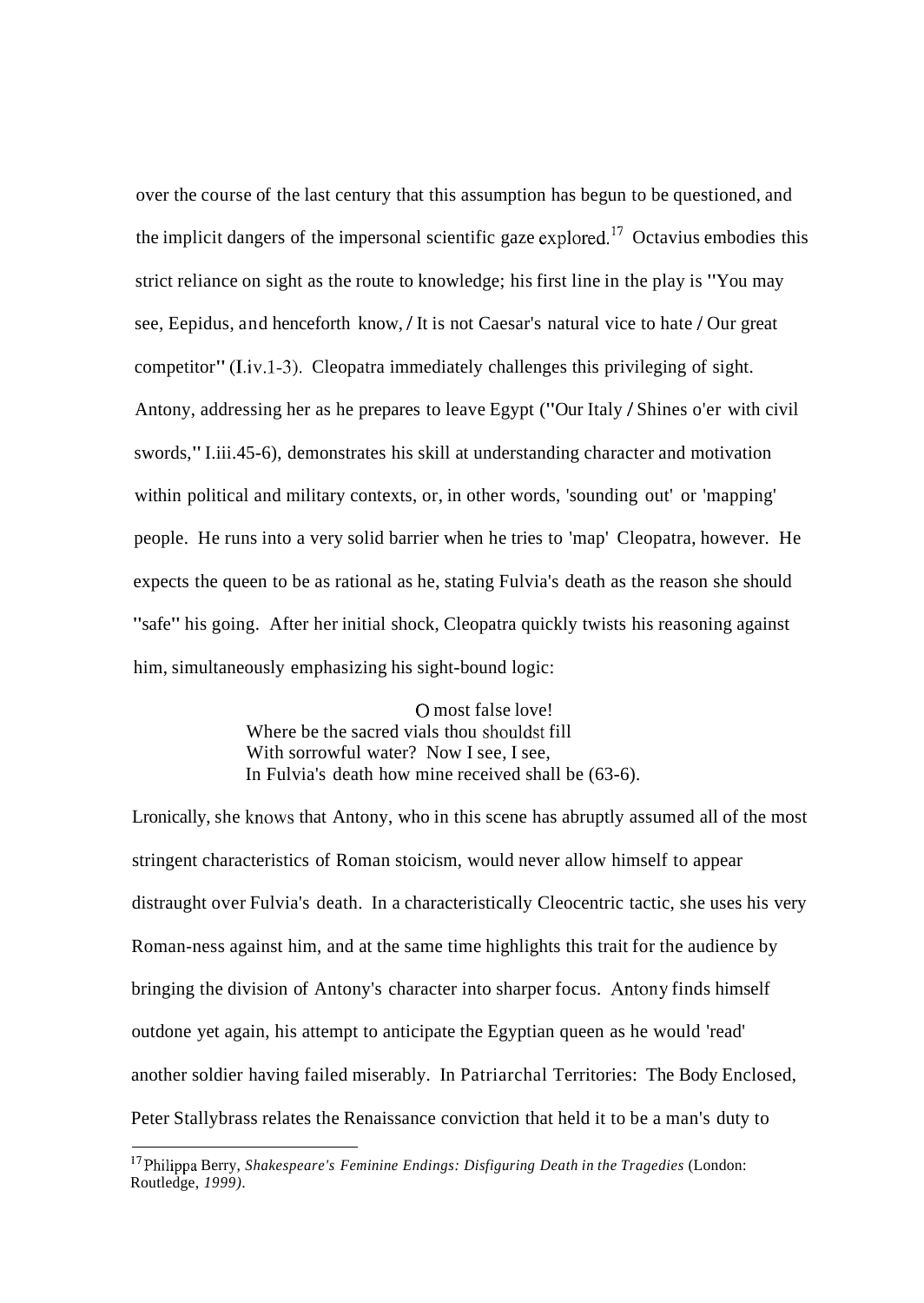impose such territories on women, citing several portraits of Elizabeth I in which she is portrayed either standing on a map of England or with her body  $as$  a map of England.<sup>18</sup> Though Cleopatra is often identified with Egypt, she lends herself to no such territorial 'charting,' presenting herself instead as a rapid flipbook of different traits, impossible to pin down.

In our first glimpse of Rome, Octavius strides onto the stage marvelling that Antony

> is not more manlike Than Cleopatra, nor the queen of Ptolemy More womanly than he  $(5-7)$ .

One might visualize a pinched, self-righteous expression on Octavius's face as he utters this, and the disgust with which Lepidus would respond. This statement disturbs the Romans' sense of propriety for several reasons: it implies uncertainty and ambiguity, a mutability of character, and, worst of all, a loss of male identity through attraction to a female—a fate that seems to terrify and fascinate the Romans, as they spend a remarkable number of lines discussing this female-incited diffusion of character. Worse still, this breach of masculinity has occurred not just to anyone, but to Antony, the idealized and near-mythical soldier, the epitome of manhood. But Octavius, for all his indignant shock, always recognizes an opportunity to secure the Romans' perception of Egypt's profligate sinfulness.

> From Alexandria This is the news: he fishes, drinks, and wastes The lamps of night in revel ... hardly gave audience, or Vouchsaf'd to think he had partners. You shall find there

l8 Peter Stallybrass, "Patriarchal Territories: The Body Enclosed," in *Rewriting the Renaissance: The Discourses of Sexual Difference in Early Modern Europe,* ed. Margaret *W.* Ferguson, Maureen Quilligan, and Nancy J. Vickers (Chicago: University of Chicago Press, 1986), 123-144.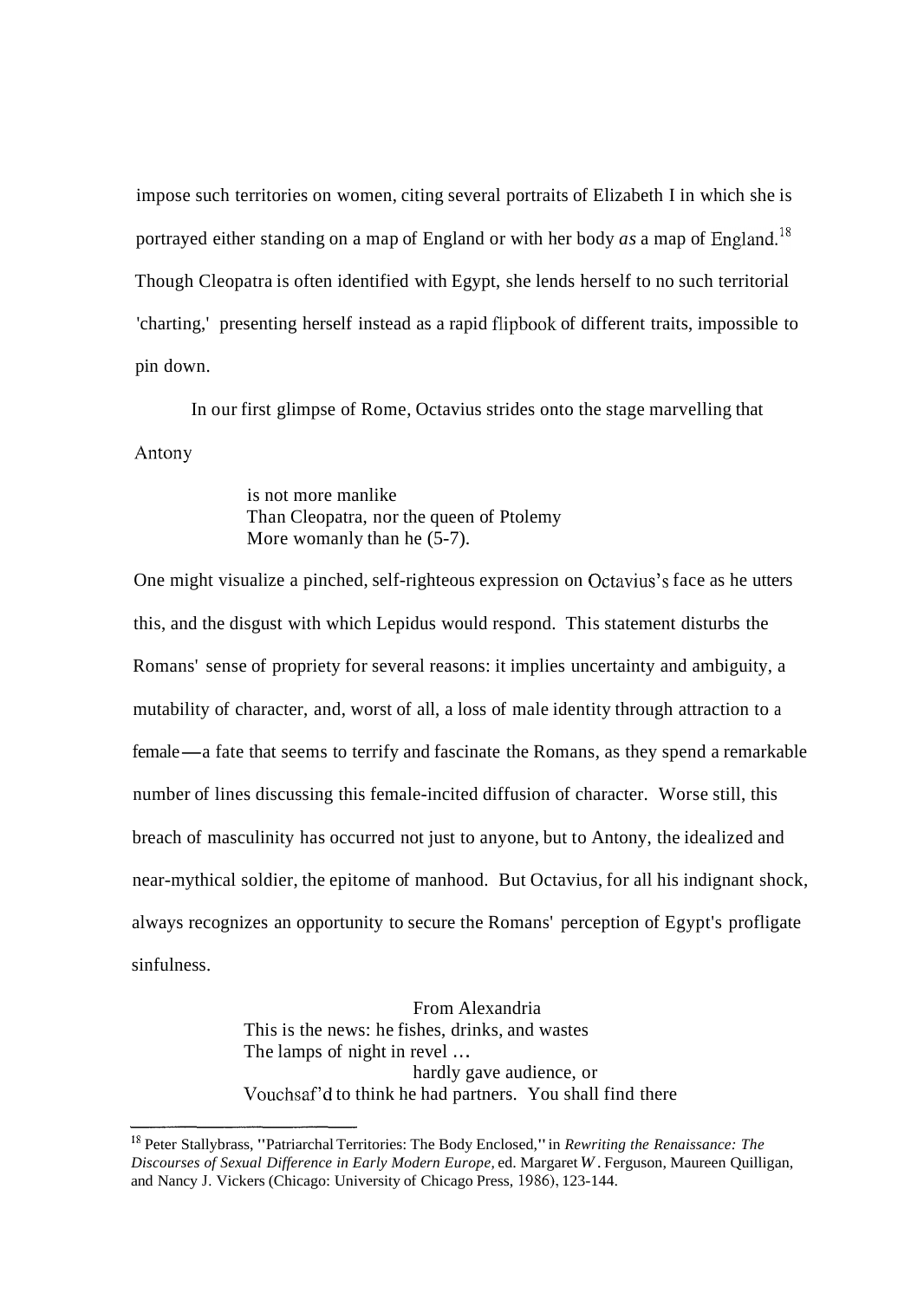## A man who is the abstract of all faults That all men follow (3-10).

Though it is Antony Octavius censures, his criticism emphasizes the Egyptians' alternative lifestyle, and he quite deliberately chooses images that contrast with qualities demanded in Rome. In fact, the 'new,' Egyptian Antony, according to Octavius, is the complete contrary of the man he once was. He declares that this change turns the world upside-down: his shameful behavior, Octavius says, is

> to be chid -As we rate boys who, being mature in knowledge Pawn their experience to their present pleasure And so rebel to judgment (30-33).

It is already apparent that Octavius is a masterful rhetorician, dull though he may seem, coming on the heels of the fireworks between Antony and Cleopatra. He quickly and expertly crafts an extremely naturalistic dichotomy between the two countries. In the essay Fatherly Authority: The Politics of Stuart Family Images, Jonathan Goldberg analyzes a series of family portraits from the reign of James I, investigating the creation of a legitimate patriarchal claim to the throne through the ideological constructs of the family image. The upkeep of the patriarchy, he writes, "depends upon the erection of controlling differences, male/female, parent/child, husband/wife. The sleight of hand that ideology performs is to render these categories obvious and natural, to deny, thereby, their production."<sup>19</sup> Octavius's "controlling differences" function in much the same way, and, as he goes on to reminisce about his former idealization of Antony, his speech works beautifully to juxtapose the heroic Roman ideal against the man who now "give[s] a kingdom for a mirth"  $(18)$ :

<sup>&</sup>lt;sup>19</sup> Jonathan Goldberg, "Fatherly Authority: The Politics of Stuart Family Images," in *Rewriting the Renaissance: The Discourses of Sexual Dzfference in Early Modern Europe,* ed. Margaret *W.* Ferguson, Maureen Quilligan, and Nancy J. Vickers (Chicago: University of Chicago Press, 1986), 3-32.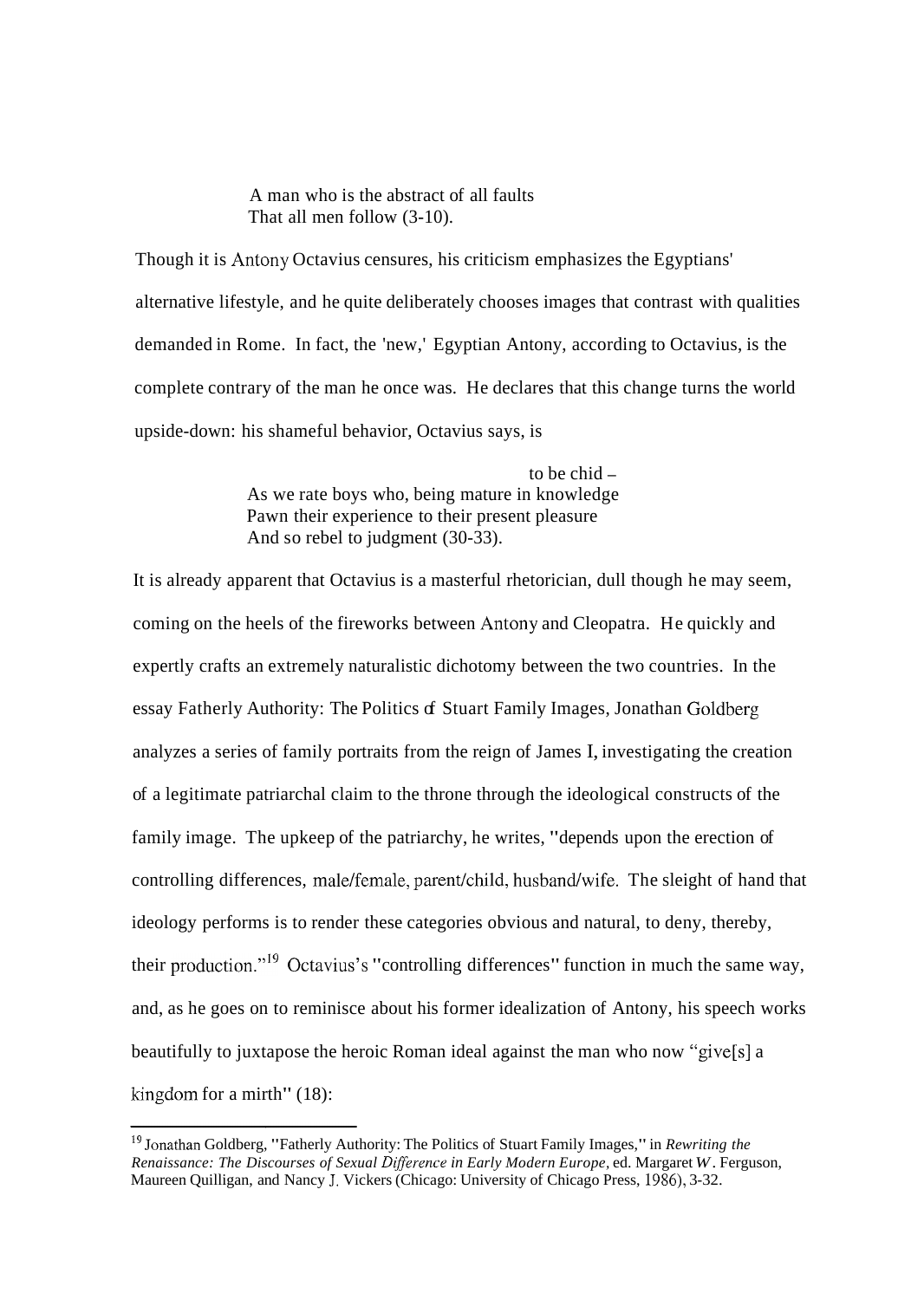When thou once Was beaten from Modena, where thou slew'st Hirtius and Pansa, consuls, at thy heel Did famine follow, whom thou fought'st against, Though daintily brought up, with patience more Than savages could suffer. Thou didst drink The stale of horses and the gilded puddle Which beasts would cough at. Thy palate then did deign The roughest berry on the rudest hedge. Yea, like the stag when snow the pasture sheets, The barks of trees thou browsed. On the Alps It is reported thou didst eat strange flesh, Which some did die to look upon. And all this -It wounds thine honor that I speak it now  $-$ Was borne so like a soldier that thy cheek So much as lanked not (57-72).

The speech outlines the utmost limits of masculinity; the prevailing ideal is one of extreme stoicism in the face of seemingly insurmountable obstacles; where ordinary men would break down, Antony "so much as lanked not." His character, in other words, remained sturdily fixed even when challenged by the very worst situations. But Shakespeare subtly undermines Octavius's dichotomization, complicating the masculine/feminine, temperance/excess, Rome/Egypt categories; for, as Adelman points out, "Bursting the buckles of one's breast and drinking the stale of horses are hardly the marks of a temperate man."<sup>20</sup> Not only do his lines tell us that Antony's character has long defied compartmentalizing, but Octavius is also revealing that, despite his tendency to view the world as a strict division between passionate feminine and rational masculine influences, he actually admired the man who mixed excess with military temperance.

Though he has become the object of Roman scorn, Antony is no less a product of this masculinity-obsessed sphere than is Octavius. Making up his mind to leave Egypt, his repeated use of the word must—"These strong Egyptian fetters I must break," "I must

**<sup>20</sup>** Adelman, 13 1.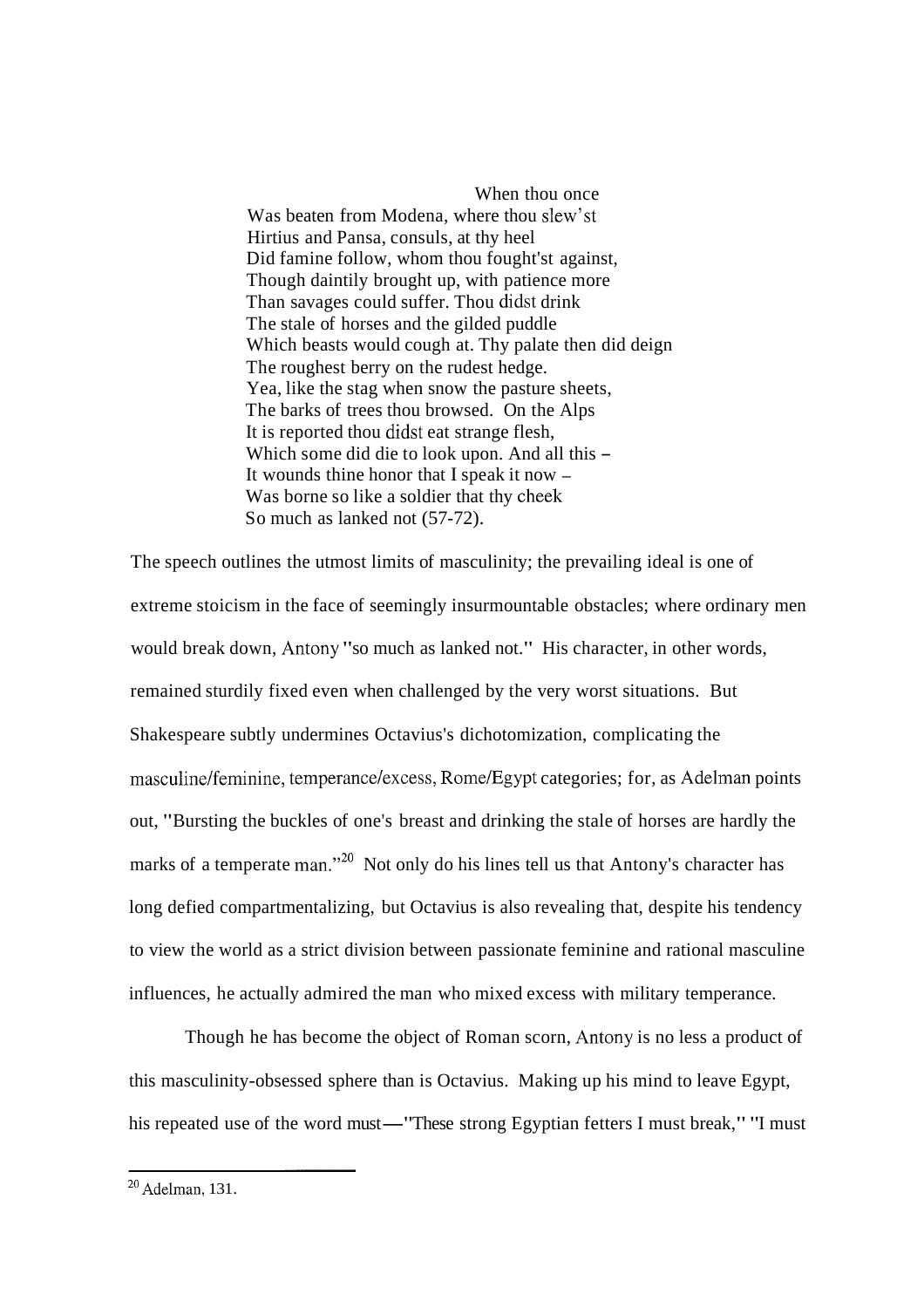from this enchanting queen break off," "I must with haste from hence," and "I must be gone" —reveals the cultural value the Romans place on firm adherence to a decision (I.ii.122,135,139,143). Alternatively, his overzealous insistence might also point to an incipient insecurity about the strength of his own character in the face of the battering it is receiving from Cleopatra.

Act Two, in its depiction of the confrontation between Antony and Octavius, and then Antony, Octavius, and Pompey, further illuminates our perception of the Roman world and its values. In the debate between Lepidus and Enobarbus, Enobarbus's wider, more open-ended thought processes sharply delineate Lepidus's Roman viewpoint.

> Lep. Good Enobarbus, 'tis a worthy deed, And shall become you well, to entreat your captain To soft and gentle speech. Eno. I shall entreat him To answer like himself. ... Lep.  $\Gamma$  'Tis not a time For private stomaching. Eno. Every time Serves for the matter that is then born in't (II.ii.1-10).

Serves for the matter that is then born in't (II.ii.1-10).<br>Lepidus's insistence that "soft and gentle speech"— rationality, restraint, anything but Lepidus's insistence that "soft and gentle speech<sup>v</sup> — rationality, restraint, anything but<br>passion — will 'become' both Antony and Enobarbus clearly indicates that the Romans believe in feigning level-headedness even if they do not necessarily *feel* that way; similarly, he believes business should always take precedence over emotion.

> Lep. But small to greater matters must give way. Eno. Not if the small come first. Lep. Your speech is passion; But pray you stir no embers up  $(11-13)$ .

Enobarbus, as we shall later see, attempts to bridge the gap between the reason/emotion divide—which the Romans have firmly applied to themselves and the Egyptians—by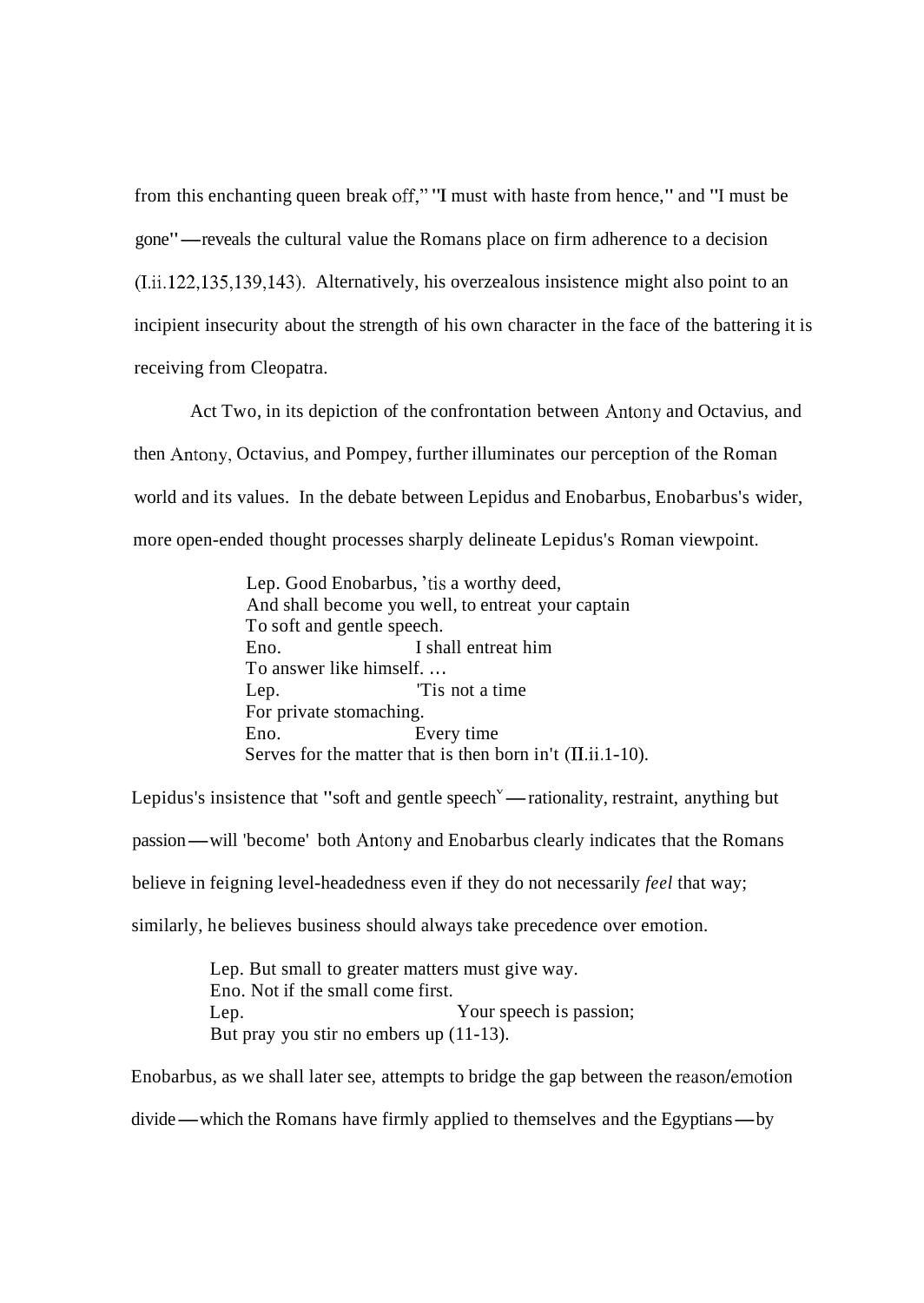using a kind of blunt, military logic: "Not if the small come first." But to Lepidus, even this common sense is a perversion of his culture's belief in propriety and decorum.

With the entrance of Octavius and Antony, the conversation turns to business, and soon to hostility. In this scene, the dichotomy—the careful, cold quarrels of the Romans, versus what we have seen of Cleopatra's fiery displeasure—is pronounced. The language is pointed, business-lilte, and almost devoid of the images and metaphors that thickly populate the rest of the play. The emphasis is on causality (a very linear causality): one is offended because of a certain action; this action is rationalized by the other; he in turn brings up his own grievances, and so on. The scene abounds with typically Roman words and phrases like concern, intent, business, learning, reports, authority, cause, judgment, necessity, policy, oath, honor, knowledge, honesty, greatness, power, truth, motive, and noble. Because this is such a divergence from Cleopatra's twisting, manifold, multilayered arguing tactics, it is not difficult to see why many critics and readers, believing that Shakespeare's vivid depiction of the differences between Egypt and Rome indicated qualities inherent to the two cultures, conceived the play as a debate or dialogue.

To prompt his audience beyond the Rome/Egypt, masculine/feminine dichotomy, and to encourage us to recognize and explore the implications of its construction, Shakespeare dramatizes several instances that thoroughly complicate the notion of strict, static binaries. Antony's passionate, intemperate nature, for instance, makes it obvious that the emotionless restraint displayed by Octavius, Agrippa, and Maecenas is hardly a biological masculine trait. The other crucial repudiation of Octavius's immutable hierarchy is aptly described by Linda Bamber:

When Antony returns to Rome, it is gone; the world in which physical courage and manly purpose prevail has been replaced by a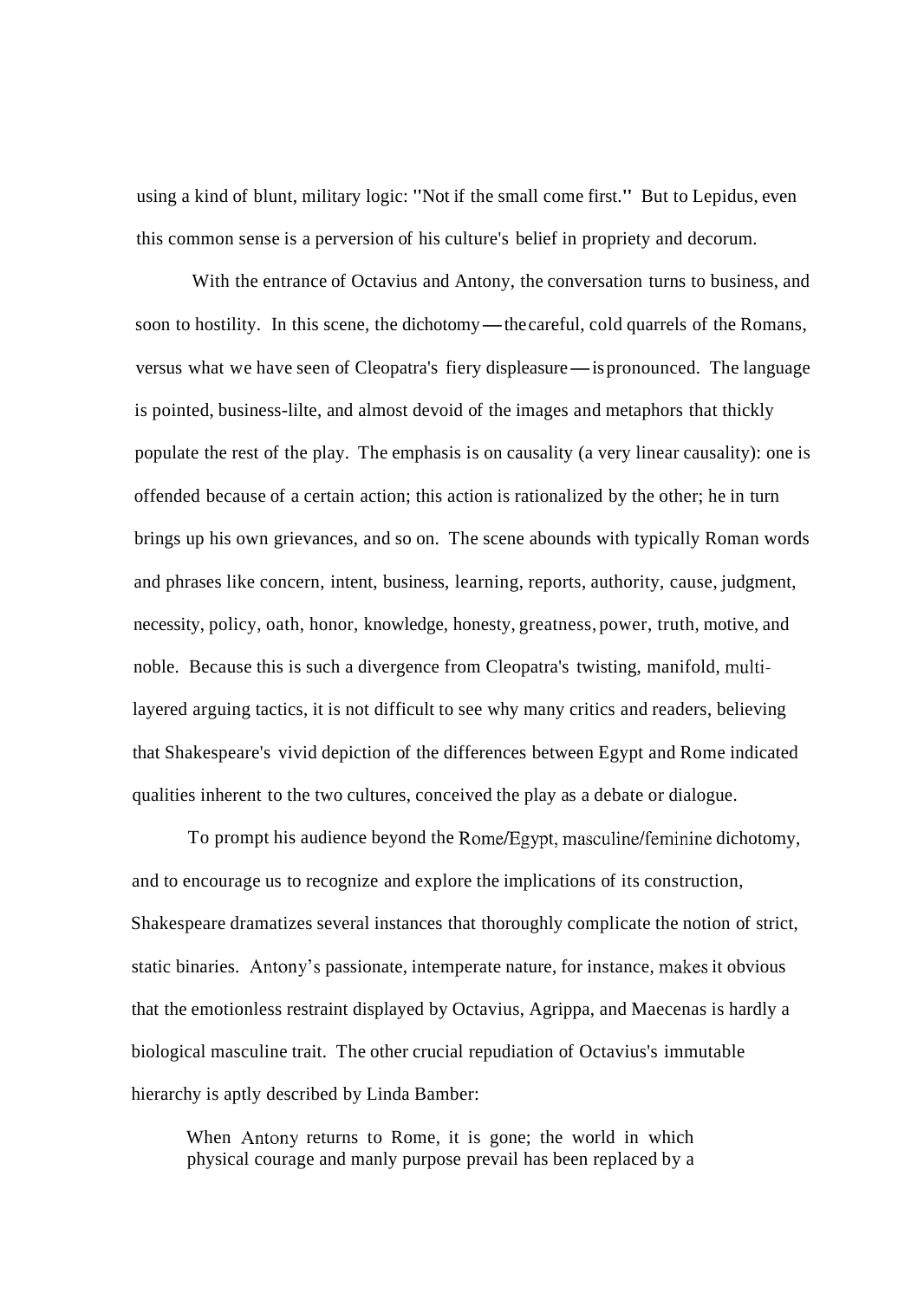world of drinlung, matchmalting, speechifying, and deal-making. Roman honor, after Antony's time in Egypt, has become as elusive and dubious an ideal as Egyptian love. What it *has been* we may gather from Caesar's description of Antony before Egypt, on campaign.<sup>21</sup>

While Octavius continues to construct the rigid oppositional categories that hold Egypt

firmly on its proper side of the divide, he fails to realize, or perhaps ignores, that even

Rome is in the process of becoming. 'Becoming,' according to Bakhtin, is a progression

directly antithetical to the "old authority." He discusses Pico della Mirandola's *Oratio de* 

*hominis dignitae:* 

Pico asserted in his speech that man is superior to all beings, including the celestial spirits, because he is not only being but also becoming. He is outside all hierarchies, for a hierarchy can determine only that which represents stable, immovable, and unchangeable being, not free becoming. $^{22}$ 

Nevertheless, Shakespeare's complications are characteristically subtle, especially as they are often overshadowed—purposefully—by Octavius's strident promotion of the Romeas-Self/Egypt-as-Other dichotomy.

The characteristics associated with the Egyptians in *Antony and Cleopatra* are created not only by the Romans but also by Cleopatra herself. She is a born actress, not to mention a skulled director, playwright, poet, and rhetorician; and on top of all this, her 'play' is constantly changing, depending on her audience, her desire, and her necessity. Thus it is safe to assume that our perception of the Egyptian queen is *almost* always exactly what she wants it to be. The most breathtalung example of her dexterity in crafting a public image is her arrival on the barge to meet Mark Antony, a scene we witness only as told by Enobarbus: but he has so far proven a reliable source, and

<sup>&</sup>lt;sup>21</sup> Linda Bamber, *Comic Women, Tragic Men: A Study of Gender and Genre in Shakespeare* (Stanford: Stanford University Press, 1982), 48.

*<sup>22</sup>* Bakhtin, 364.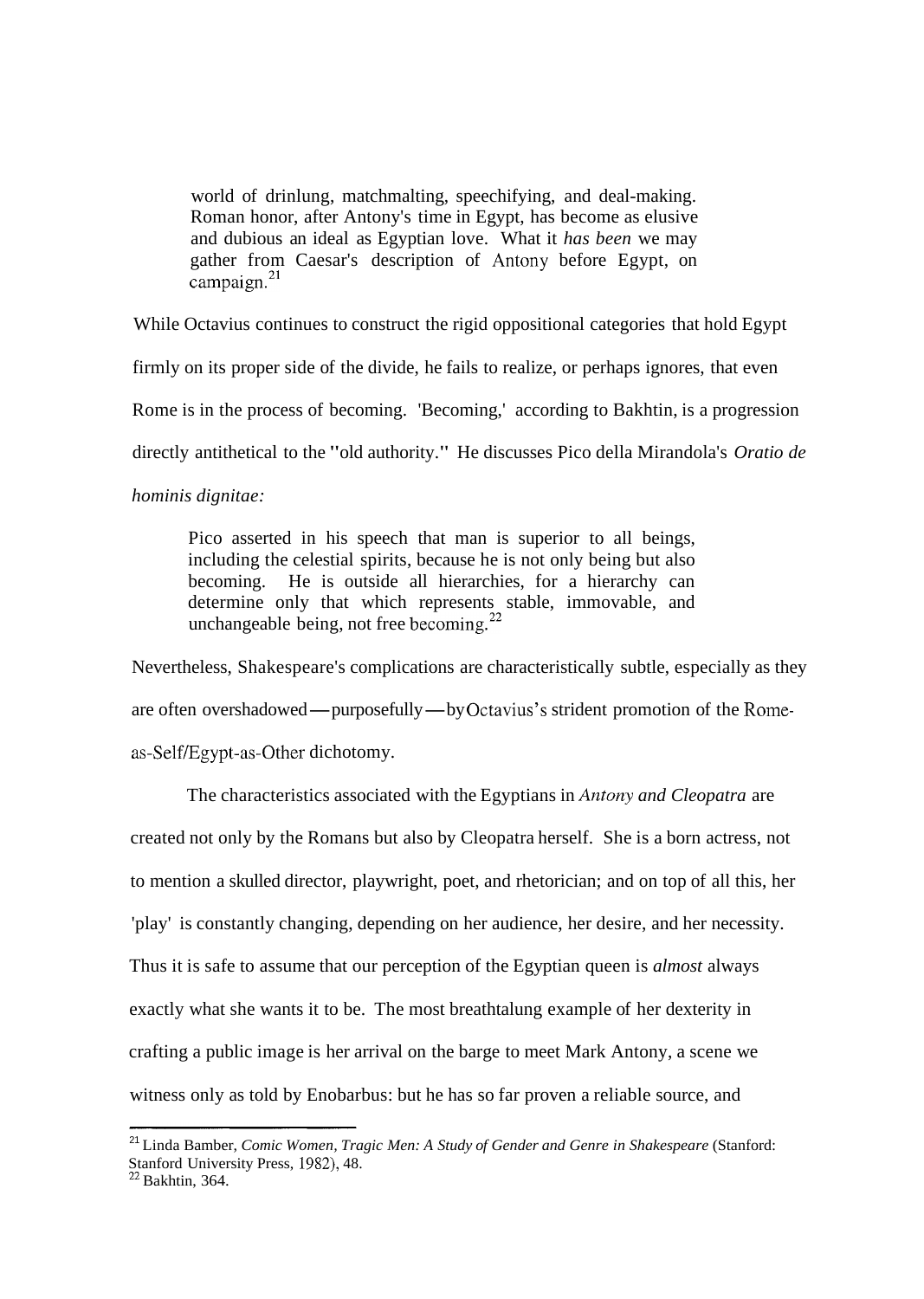furthermore we are able to observe the effect of the speech on Agrippa and Maecenas, whose reactions prove invaluable to our sense of Cleopatra's effect on the Romans. To them, her sexuality and the opulence of her surroundings suggest a dangerous hedonism. Octavius uses these qualities against her, attempting to present her as the 'Other,' but Cleopatra is equally slulled at creating her own persona: she emphasizes her sexuality and the luxury of Egypt because she knows they are both threatening, and thereby ensures that she retains a certain amount of power over the Romans.

> The barge she sat in, like a burnish'd throne, Burn'd on the water. The poop was beaten gold; Purple the sails, and so perfumed that The winds were lovesick with them; the oars were silver, Which to the tune of flutes kept stroke, and made The water which they beat to follow faster, As amorous of their strokes. For her own person, It beggar'd all description. She did lie In her pavilion, cloth-of-gold of tissue, O'erpicturing that Venus where we see The fancy outwork nature (201-211).

This meeting is as calculated as being carried in a carpet to Julius Caesar. The images are sumptuous, the sense of artificial construct almost palpable. We can only imagine the effect it had upon Antony: Enobarbus says he was "barbered ten times o'er" (234). As he continues his description of the Egyptian queen, the threat posed by her power and her sexuality becomes increasingly evident:

> Age cannot wither her, nor custom stale Her infinite variety. Other women cloy The appetites they feed, but she makes hungry Where most she satisfies. For vilest things Become themselves in her, that the holy priests Bless her when she is riggish (245-50).

As we will see in Act Five, Cleopatra's nature lends itself to paradoxes, and paradoxes, unsurprisingly, make the Romans nervous, deconstructing their sense of absolute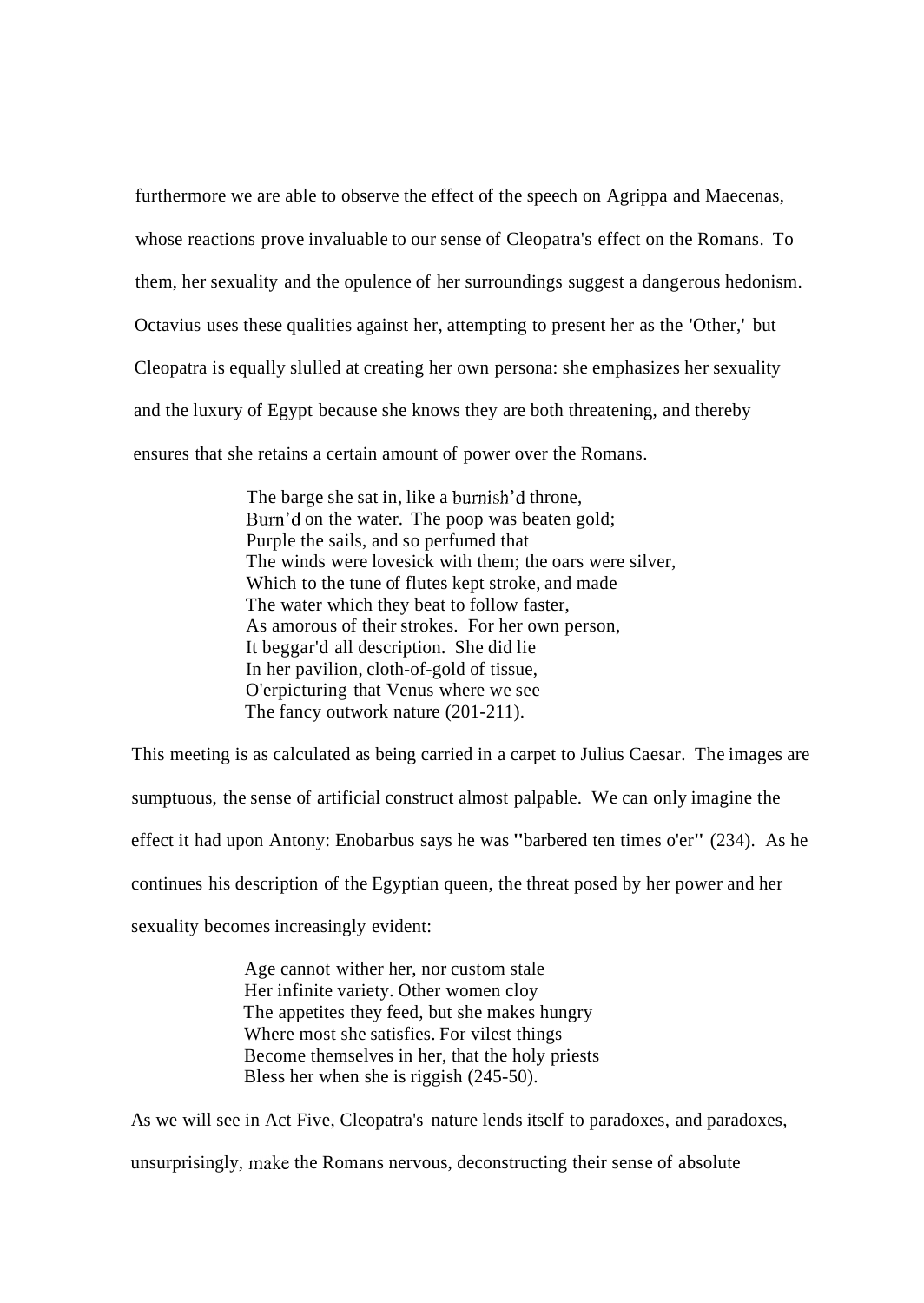boundaries. The disconcerting lines have much the same effect on the audience, but Agrippa and Maecenas choose to downplay Cleopatra's power, reducing her ingenuity to a lewd metaphor of male domination: "Royal wench! / She made great Caesar lay his sword to bed. / He plough'd her, and she cropp'd" (236-38).

Though some critics have dismissed Cleopatra as easily as the Romans do (I would argue, however, that both parties could hardly fail to feel a lingering unease in doing so), the fact that Enobarbus's description fails to mesh exactly with what we have seen so far of her personality further undermines our declining confidence in our own powers of judgment.<sup>23</sup> Adelman considers this uncertainty crucial to our experience: "We listen to a series of reports and judgments which are neither true nor false, or are both together, until even the concepts of truth and falsity lose their meanings," she writes.<sup>24</sup> At this point in the play, our inability to determine what is true and false, right and wrong, still leaves us grasping for some way to understand the actions of the characters. The dichotomy endorsed by Octavius—and, to a certain extent, by characters. The dichotomy endorsed by Octavius—and, to a certain extent, by<br>generations of critics—provides just such a method of comprehension: perhaps one reason for its enduring popularity.

Enobarbus's astonishing speech highlights not only the queen's limitless capacity for theatricality and her flamboyant exoticism, but also one of her more indefinable qualities: an amazing, threatening ability to elude masculine perception. Though his description paints a spectacular picture of her surroundings, of Cleopatra herself, Enobarbus is conspicuously reticent, saying only that she "beggared all description"

<sup>&</sup>lt;sup>23</sup> Shaw called Cleopatra a "typical wanton"; William Hazlitt labeled her "voluptuous, ostentatious, conscious, boastful of her charms, haughty, tyrannical, fickle"; and Samuel Johnson declared, "The long and short of it is, the woman's a whore!"

**<sup>24</sup>** Adelman, 39.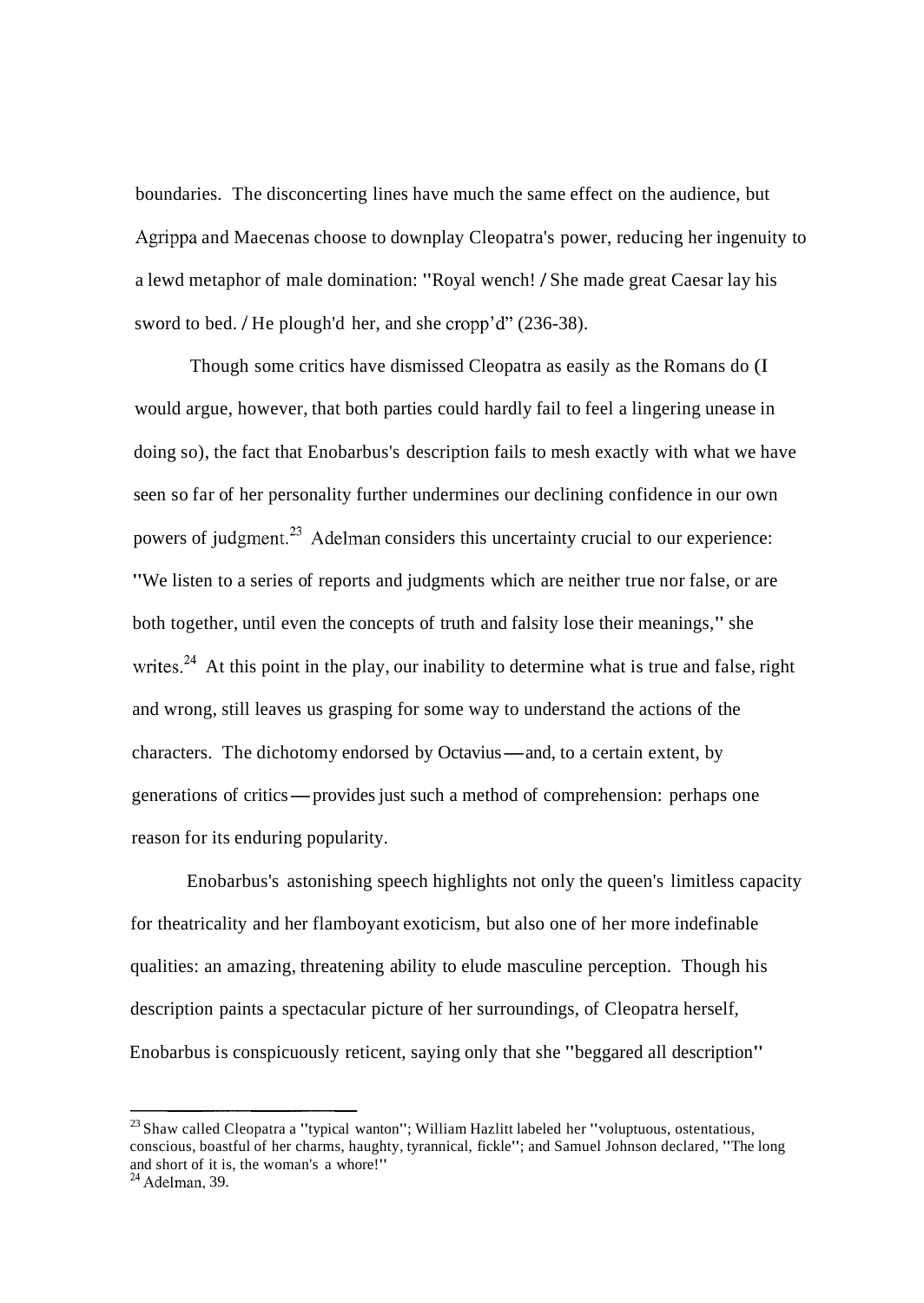(II.ii.208). As Berry points out, the queen is encircled by "cloth of gold of tissue," but Enobarbus leaves Cleopatra, the "center of this highly contrived image of sunny radiance," dark and unseen. Including this instance in her chapter entitled "Disclosing the Feminine Eye," Berry suggests that Cleopatra can be aligned with the dark pupil at the center of the eye, citing as evidence Plutarch's description of Egypt: "They call Egypt, since it is mostly black, Khemia, like the black part of the eye." She concludes that Enobarbus's speech "conceals as much as it reveals, by directing our attention precisely towards those aspects of experience which elude absolute comprehension.<sup>225</sup> The link Berry sees between Cleopatra and the dilated pupil illuminates the queen's affinity with the principles of the grotesque body. Though Bakhtin writes that the eyes are usually the feature least associated with the grotesque face (the comic images focus more on the nose, mouth, and ears, as "that which protrudes from the body"), he adds that attention is given to anything that leads "beyond the body's limited space or into the body's depths."<sup>26</sup> The dark abyss of Cleopatra-as-pupil, at the same time devouring and all-encompassing, leads us, as we seek her elusive 'essence,' into a dangerously uncharted territory: she evades our 'ocularcentric'—and, as Berry argues, colonialist desire to 'discover' and 'map' her, at the same time entrapping us in the darkness. In this respect, we have much in common with Antony. Cleopatra's evasive abilities clearly unsettle the Romans—hence Enobarbus's unusual inarticulateness concerning her unsettle the Romans—hence Enobarbus's unusual inarticulateness concerning her appearance—but the true threat of the grotesque 'black hole,' to those who fear its connection with the cosmic, is the fact that it can, as Bakhtin writes, "fill the entire universe"; Agrippa and Maecenas, if they sense the bodily connection to the universe at

 $^{25}$  Berry, 87.

 $26$  B akhtin, 318.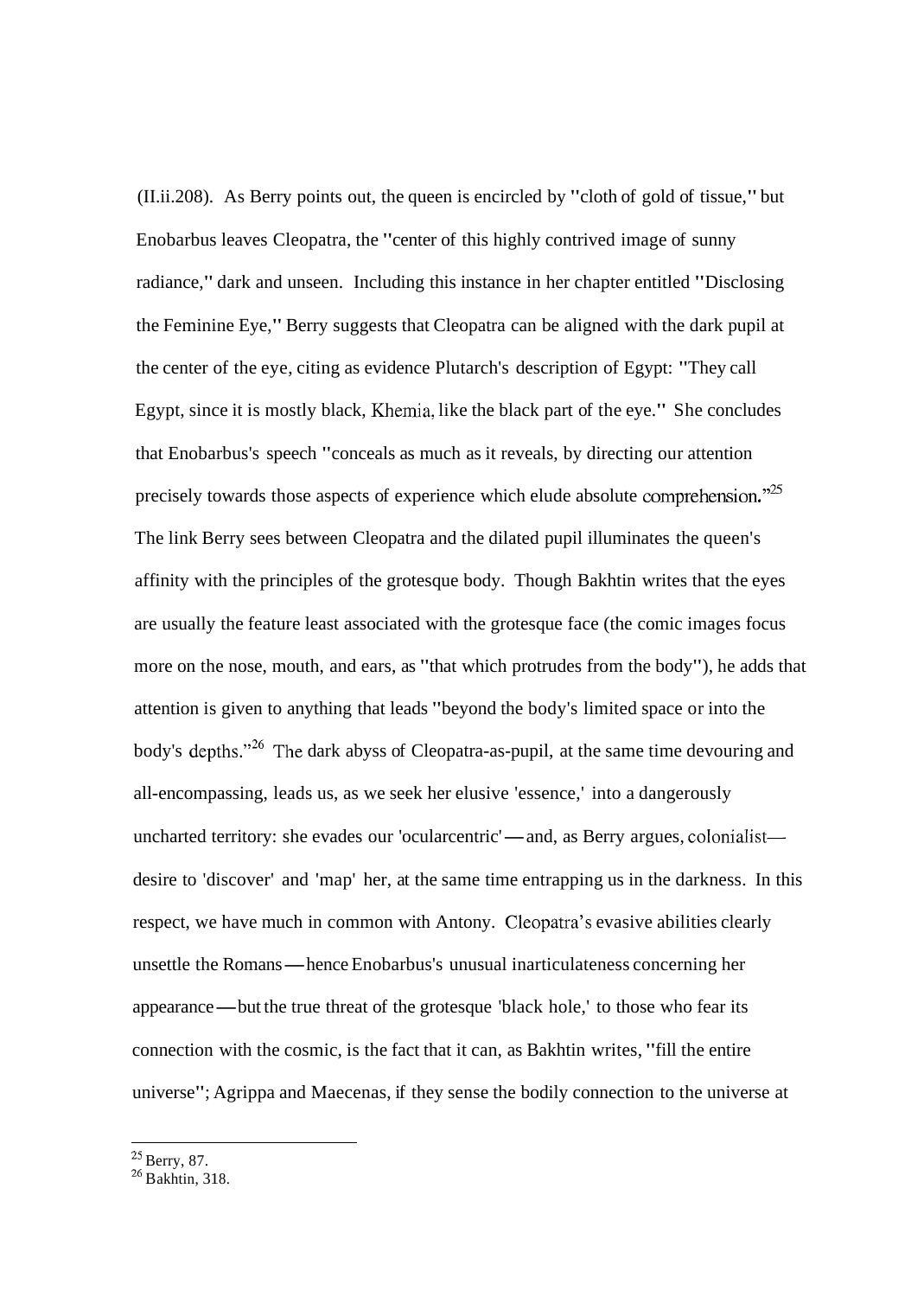all, are only subconsciously aware of it.<sup>27</sup> The image is meant for the audience, another instance where our certainty—the expectations, beliefs, and powers of judgment we bring to the play—is gradually eroded.

The continual, understated connections drawn between Cleopatra's body and the festival's grotesque body are effective and disconcerting, but Shakespeare also injects carnival imagery into the play's depictions of Egypt, both of the court and of the land itself. The Egyptian court is so unlike any other Shakespearean royal setting that J. L. Simmons compares it to Falstaff's tavern:

The worlds of Egypt and Rome are analogous to the tavern and court of Henry IV, Venice and Belmont in The Merchant of Venice, and the forest and court of A Midsummer Night's Dream. .. . In Egypt, as in Falstaff's tavern, the sanctions and restrictions of society have been overturned into one endless holiday spirit ... As in the Saturnalia, this idleness is an open defiance of the worltaday world with its unquestionable business, its rigid conventions and values  $^{28}$ 

Although most analysis of Shakespearean carnivalesque features Falstaff and Hamlet,

rarely Cleopatra, Bakhtin's description of the popular marketplace sounds remarkably

similar to the Egyptian court:

The marltetplace of the Middle Ages and the Renaissance was a world in itself, a world which was one; all "performances" in this area, from loud cursing to organized show, had something in common and were imbued with the same atmosphere of freedom, frankness, and familiarity. 29

What could be more 'free, frank, and familiar' than the jesting of Iras, Charmian, and

Alexas as they jostle each other around the soothsayer? Of course, not everything in the

Egyptian court is straightforward, frank, or familiar: Cleopatra's constant performances,

 $27$  Bakhtin, 318.

<sup>&</sup>lt;sup>28</sup> J. L. Simmons, *Shakespeare's Pagan World: The Roman Tragedies* (Brighton: Harvester Press, 1974), 151.

 $29$  Bakhtin, 153.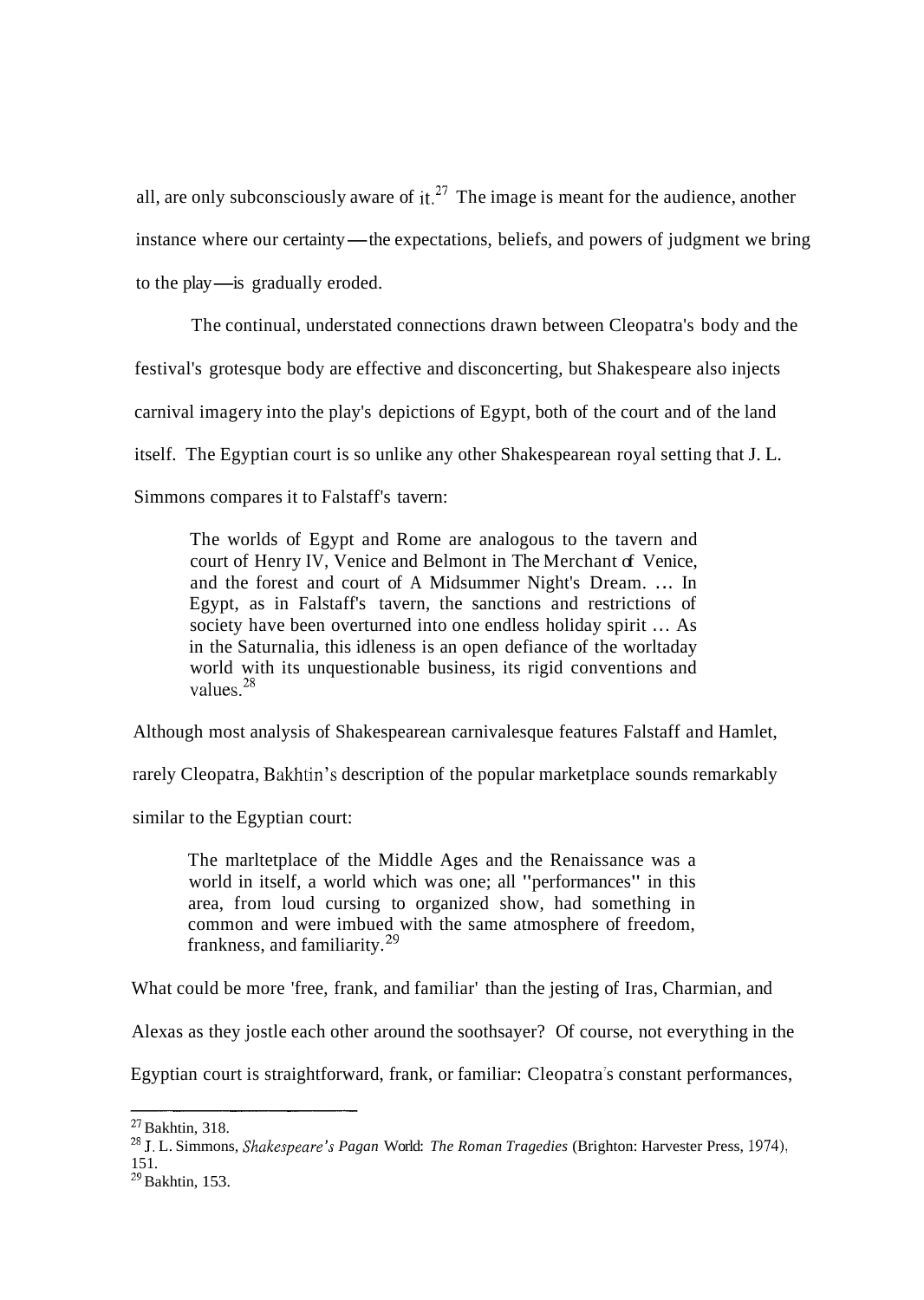our suspicion that the lovers may not be completely honest with each other, and the queen's abuse of the truth-bearing messenger suggest otherwise. But the comparison helps characterize Shakespeare's Egypt. Bakhtin goes on: "Such elements of familiar speech as profanities, oaths, and curses were fully legalized in the marketplace and were easily adopted by all festive genres, even Church drama."<sup>30</sup> This surprising statement brings to mind Enobarbus's comment about the queen: "For vilest things I Become themselves in her, that the holy priests 1 Bless her when she is riggish" (II.ii.248-250). Her entire court represents a revolt against static authority and rigid hierarchies.

The Egyptian land itself displays noticeably grotesque qualities. Baldntin writes that "mountains and abysses [are] the relief of the grotesque body," and a speech of Cleopatra's emphasizes this geography of protrusions and orifices:

> Rather a *ditch* in Egypt Be gentle *grave* unto me! Rather on Nilus' mud Lay me stark nak'd and let the water flies Blow me into abhorring! Rather make My country's *high pyuarnides* my gibbet And hang me up in chains! (V.ii.56-61).<sup>31</sup>

The Egyptian earth not only shares in Cleopatra's grotesque qualities, but, at times, the The Egyptian earth not only shares in Cleopatra's grotesque qualities, but, at times, the land also seems—or at least we have the sense that some of the characters, both Roman land also seems—or at least we have the sense that some of the characters, both Rom<br>and Egyptian, are waiting for it—to come alive. Lepidus drunkenly declares, "Your serpent of Egypt is bred, now, of your mud by the operation of your sun; so is your crocodile" (II.vii.26-7).

Though Cleopatra's carnivalesque properties seem to be innate, there is no question that many of the other traits traditionally aligned with the Egyptian/feminine sphere — "sensual and wasteful opulence," if we remember Kittredge — are not essential,

 $30$  Bakhtin, 153.

 $31$  Ibid.. 318.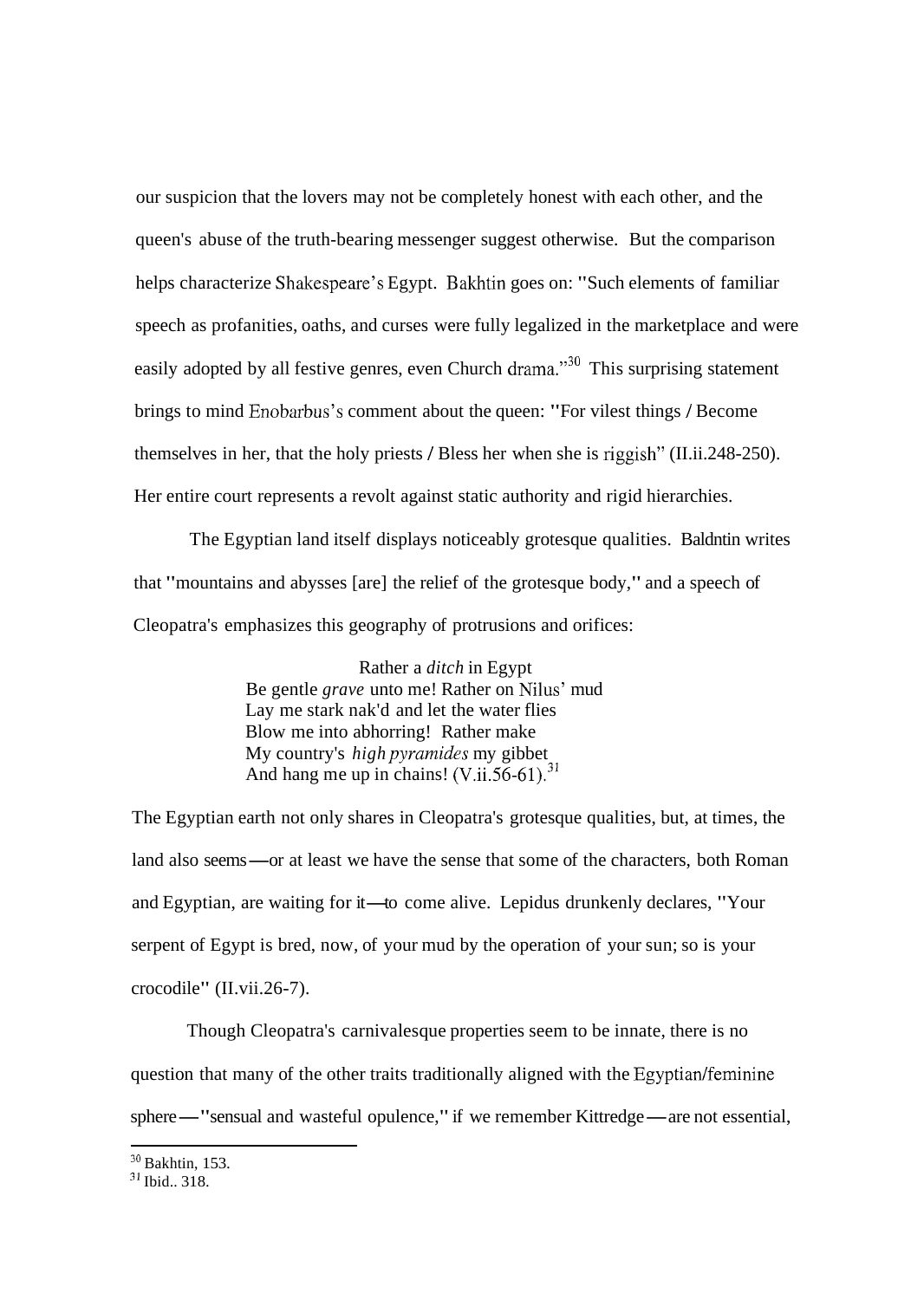but are, rather, imagined and constructed by the Romans and by Cleopatra herself. Shakespeare, subtly exposing the artificiality of the Rome/Egypt dichotomy, makes any simplistic approach to the interaction of the spheres impossible; has made it impossible, in fact, to consider the interaction a dichotomy at all. Any true properties of the Romans and the Egyptians resist tidy categorization: the qualities of *Antony* and *Cleopatra's* characters frequently clash, but often complement each other; overlap, and yet individualize. Why, then, have generations upon generations of critics relied on a dichotomous reading to understand the play? Another answer may lie in Shakespeare's conspicuous omission of conventional footholds for judgment and logic.

Throughout Antony and Cleopatra, attempts to judge or apply logic to actions or characters are continually foiled. In this sense, the audience is in the same position as Enobarbus. Certain critics show a strange contempt for this crucial character. Linda Woodbridge calls him "a boor," ham-fisted and insensitive, and argues that Cleopatra "understands [Antony] better than Enobarbus does." Perhaps most perplexing of all, she declares him "a spolcesman for Roman values ... along with Scarus, Philo, Octavius, and others." 32 Janet Adelman more sensibly calls him a character "mixed in composition," like Antony, but proclaims this division of character "disastrous": "[He] is unable to commit himself to either measure or overflow."" Adelman's diagnosis is correct in some respects; Enobarbus, torn between Roman and Egyptian, finds his attempt to bridge the two cultures a dismal failure. He can almost be considered the personification of the dialectic: he represents the desire for a state beyond dichotomy, but also the impossibility

<sup>32</sup> Linda Woodbridge, *Women and the English Renaissance: Literature and the Nature of Womankind, 1540-1620* (Urbana: University of Illinois Press, 1984), 294.

<sup>&</sup>lt;sup>33</sup> Adelman, 130-131.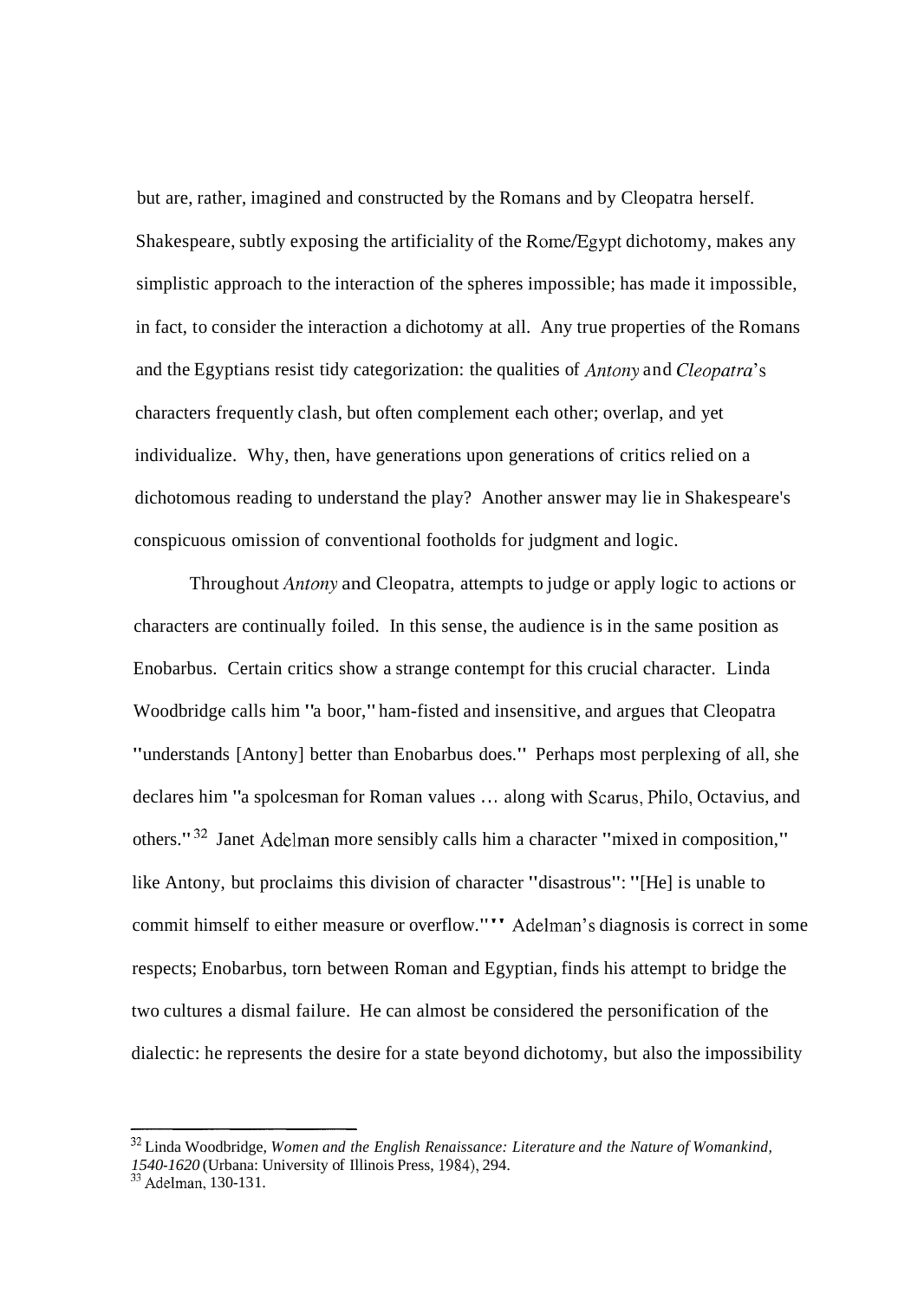of an ultimate synthesis. Me embodies the dialectic, but he cannot know it, and this is the source, and the pity, of his downfall.

Enobarbus's desire to synthesize the two worlds comes from his need for rationality: though he fully recognizes the clash of the different viewpoints, he sees no reason why they must remain forever sparring in a rigidly constructed dichotomy. His bridge for this opposition is plain sense and sound judgment, which he believes can be applied to everything: Antony, Cleopatra, their relationship, the Romans, the Egyptians. applied to everything: Antony, Cleopatra, their relationship, the Romans, the Egyptians<br>His first major scene with Antony shows him sturdily pragmatic—a value most would His first major scene with Antony shows him sturdily pragmatic—a value most would<br>probably call Roman—but also strangely sympathetic to Cleopatra's passion. As in the scene with Lepidus, he argues, half-sarcastically and half-seriously, that emotions cannot be ignored or overruled: "We cannot call her winds and waters sighs and tears; they are greater storms and tempests than almanacs can report. This cannot be cunning in her..." (I.ii.154-57). His responses to Antony are light-hearted but sensible, plain-spoken and sympathetic at the same time. His first attempt to bring logic to the arena precipitates his first rebuff from Antony. The pattern will continue. He is almost always right, and yet his judgment goes ignored by both Antony and Cleopatra. Because he respects emotion, he is aware perhaps even before Antony that the general will leave Octavia and return to his "Egyptian dish," ruining his fragile reconciliation with Octavius (II.vi.128). Because he knows the time for reason, as well, he realizes that Cleopatra's presence in the wars will distract Antony. For much of the play Enobarbus maintains his solid judgment, attempting to persuade the protagonists rationally, hoping good sense will save them both. After their return to Egypt, his certainty starts to waver.

> Cleo. I will be even with thee, doubt it not. Eno. But why, why, why?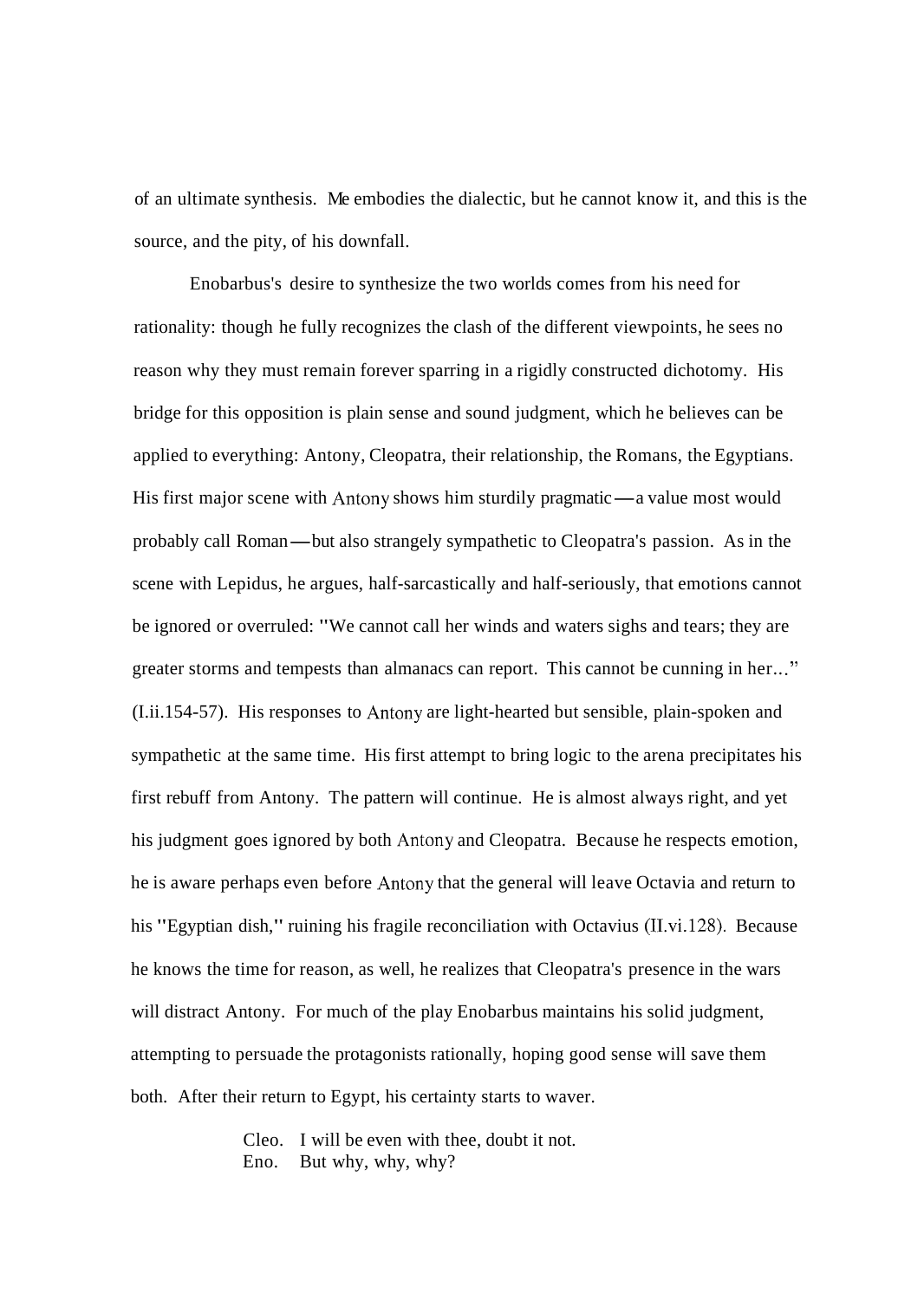|      | Cleo. Thou hast forspoke my being in these wars, |
|------|--------------------------------------------------|
|      | And sayst it is not fit.                         |
| Eno. | Well, is it, is it? $\ldots$                     |

- Your presence needs must puzzle Antony, Take from his heart, take from his brain, from's time What should not then be spared. He is already Traduced for levity; and 'tis said in Rome That Photinus, an eunuch, and your maids Manage this war.
- Cleo. Sink Rome, and their tongues rot That speak against us! A charge we bear i' th' war, And as the president of my kingdom will Appear there for a man. Speak not against it, I will not stay behind (1II.vii.l-19).

Giving up on the queen, he attempts to dissuade Antony; when Antony inexplicably replies, "By sea, by sea," Enobarbus, confounded, appeals to good judgment: "Most worthy sir, you therein  $\dots/$   $\dots$  quite forgo / The way which promises assurance, and / Give yourself up merely to chance and hazard / From firm security (40-48). "I'll fight by sea," Antony insists (48).

At this point the audience feels as confounded as Enobarbus. The scene, the circumstances, and the actions of the protagonists demand a judgment ("...why, why, why?"). Even Antony forces us to question the situation: "Is it not strange, Canidius ...?" and "Can he be there in person? 'Tis impossible; / Strange ..." (20, 56-7). And yet our confusion grows even as we are forced to pass judgment, because, as Adelman points out, "we cannot judge what we do not know."<sup>34</sup> Why does Antony insist on fighting at sea? Enobarbus, his closest companion and advisor, is utterly baffled. Demanding judgment and then frustrating our ability to judge is quite common in Antony and Cleopatra, Adelman argues.

In *Antony* and Cleopatra ... both the presentation of character and the dramatic structure work to frustrate our reasonable desire for

<sup>--</sup>  **34** Adelrnan, 15.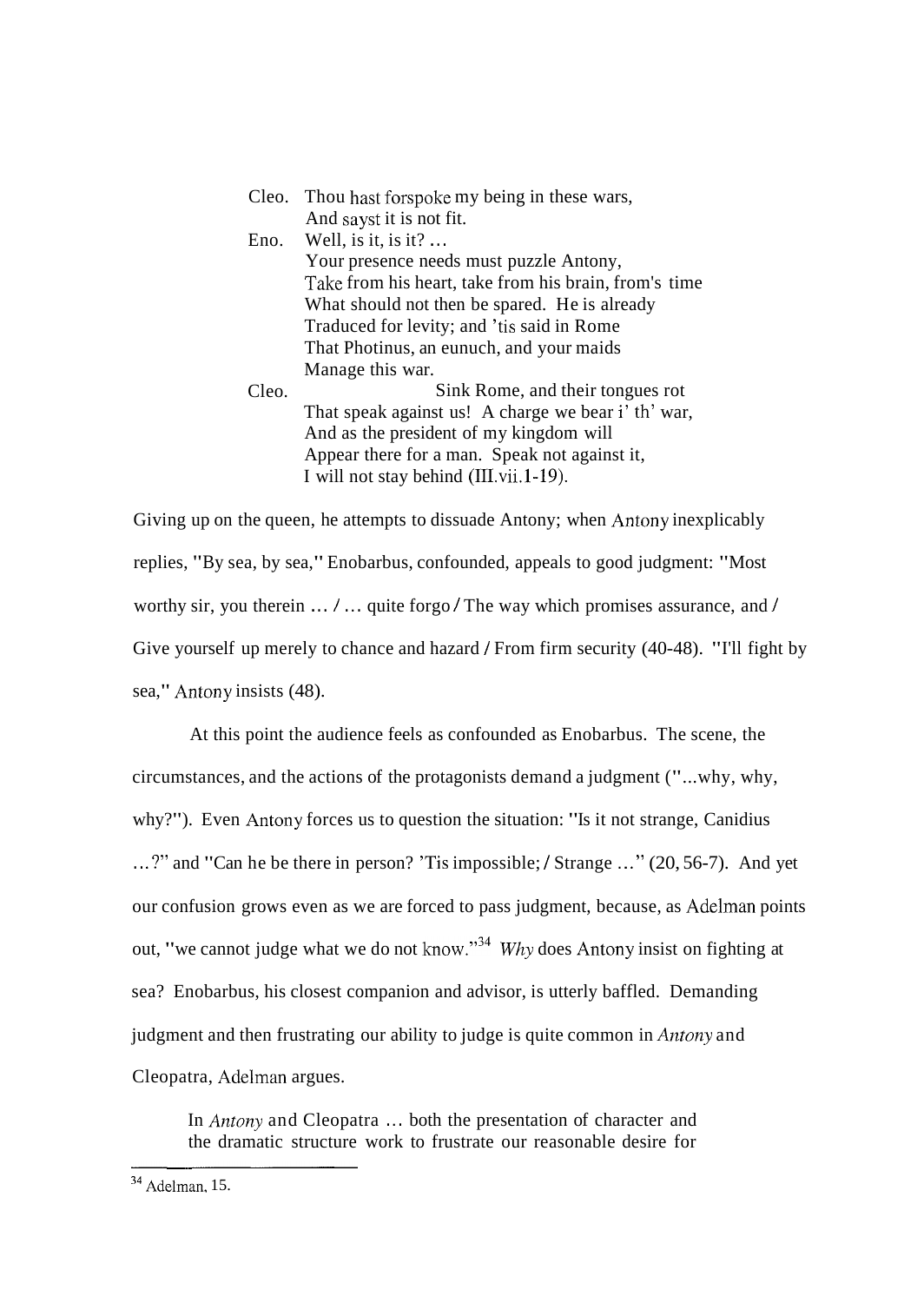certainty. ... From Cleopatra's "If it be love indeed, tell me how much" to the First Guardsman's "Is this well done?" questions of motive, of value, and of the truth of emotions are insistently raised.<sup>35</sup>

While neither Enobarbus nor Octavius recognizes the dialectic between Egypt and Rome, what sets them apart is that Enobarbus believes reason will close the divide, Octavius that reason will widen it—since, to him, reason and passion are mutually exclusive. Both are mistaken, but Enobarbus for more reasons than Octavius anticipates: Antony and Cleopatra's relationship eludes any reasonable judgment (including ours), and neither character submits to good, sound advice. Above all, Shaltespeare dramatizes a world to which *sense* does not apply. Enobarbus cannot judge it; nor can we. Shalcespeare depicts, robustly and compellingly, both Egypt and Rome, Cleopatra and Octavius. Harold Bloom believes that although Shakespeare keeps his own opinions hidden, "the contrast among the perpetual intensity of Cleopatra, the dying music of Antony, and the grumpy efficiency of Octavius Caesar can lead us to a probable surmise on the poet's preferences."3G Bloom's observation is apt, but it is also possible that Shakespeare refrains from 'choosing sides' because he knows there are no *sides:* the two worlds are entangled in a complex dialectic that, because of its very nature, defies partiality. Though Shakespeare discredits Octavius, in so doing he gives neither credit nor credence to Cleopatra; she is the catalyst for, not the embodiment of, his new dialectical reality.

Just as our increasing realization of Cleopatra's affiliation with the grotesque leads us to question our own empiricism-our ability to 'see' and 'know' the queen-Enobarbus' confusion causes him to question his capacity to see the truth and to apply

<sup>35</sup> Adelman, 22.

<sup>36</sup> Harold Bloom, *Shakespeare: The Invention of the Human* (New York: Riverhead Books, 1998).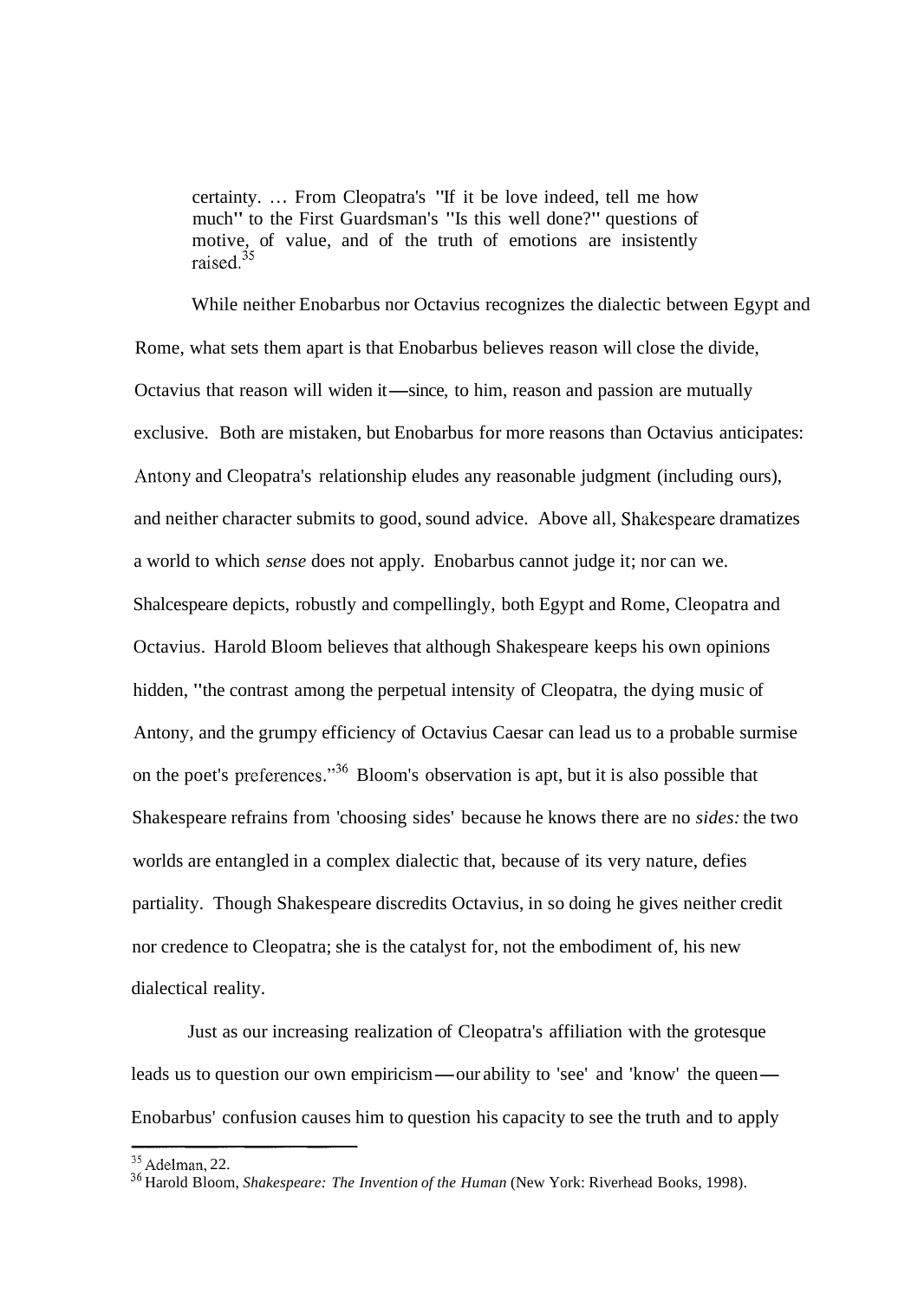reason. He, too, connects this breakdown with a failure of *sight:* returning from the sea battle at Actium, he declares, "To see't mine eyes are blasted" (III.x.4). Upon hearing Scarus's rendition of the disaster, he agrees,

> That I beheld. Mine eyes did sicken at the sight, and could not Endure a further view (16-18).

Shaken by his inability to judge his longtime friend and general—by his inability to judge

the world itself-he is almost literally *blinded* by the loss of reason.

Berry's observations on the symbolism of "grotesquely staring eyes" can also be

applied to Enobarbus:

Insofar as these grotesquely staring eyes are implicitly 'dilated,' it seems that they are figuratively compelled by tragedy to begin that painful seeing in the dark which it demands. For not only do these tragedies trope tragic suffering as a grotesque visual excess which threatens to *destroy the reason as well as darken the sight;* these plays also make explicit appeals to us, often from the very beginning of their actions, to *look with a difference* (my italics).<sup>37</sup>

*Antony and Cleopatra* has certainly been urging us to 'look with a difference'; in Philo's first speech alone there were two references to sight (Antony's eyes, which "glowed like plated Mars," and the "view" of a "tawny front") and four exhortations to employ our own eyes: 'look,' 'see,' 'behold and see.' Our eyes, like Enobarbus's, will be 'blasted' by the sight of countless inexplicable, contradictory actions: who is telling the truth and who is not? What are our feelings for the protagonists? What is 'right' and 'wrong' in this play, or have our ethical categories become useless? Like Enobarbus, our reason "sits in the wind" against us (III.x.37).

Soon after deserting Antony, Enobarbus's heart breaks — because of his guilt and his pain, but also because his method of understanding the world has fallen apart. Earlier

<sup>37</sup> Berry, 72-101.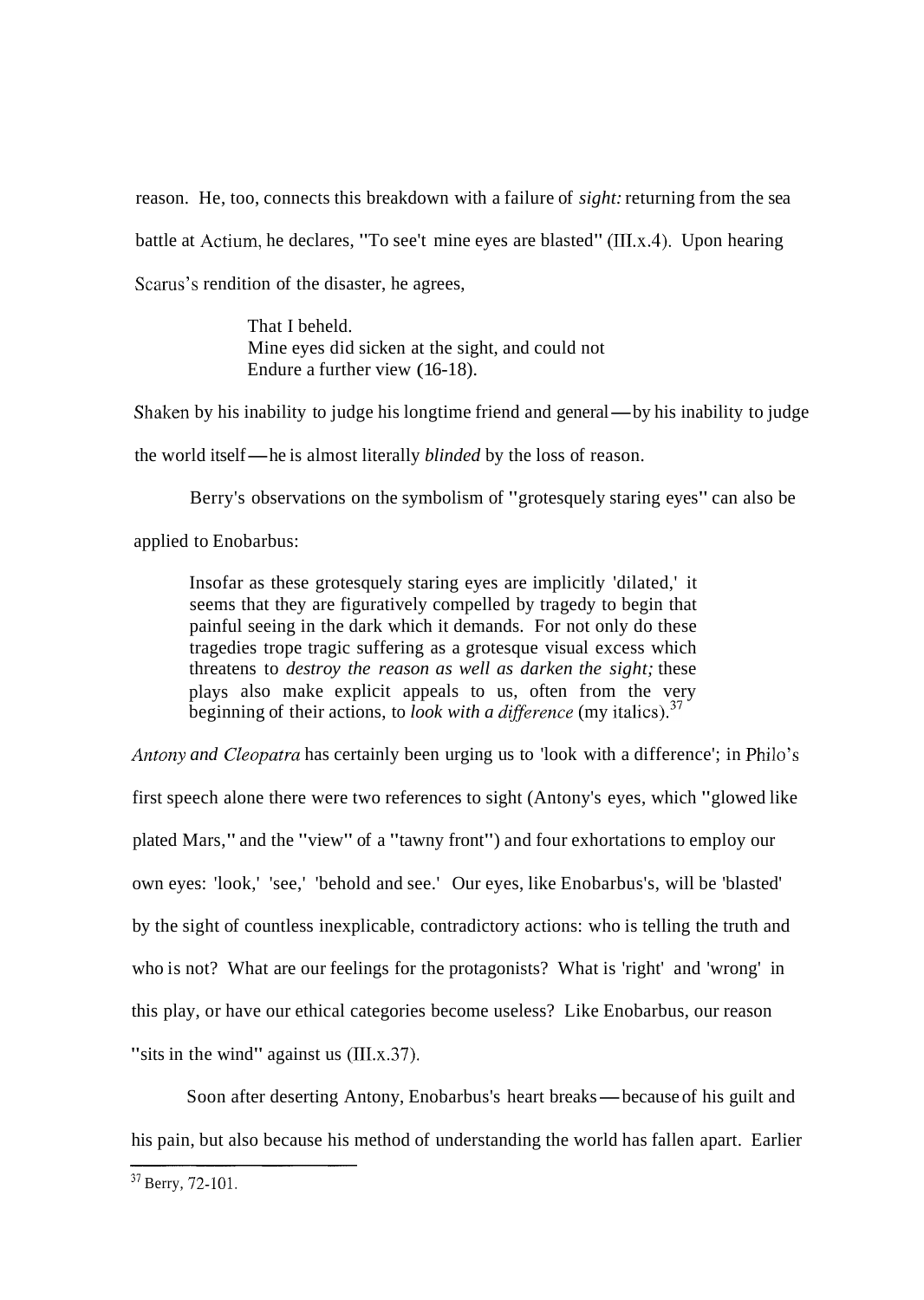he had foreshadowed his own end; when Cleopatra, knowing he alone will be truthful to her, asks him who was to blame at Actium, he tells her plainly: "Antony only." "What shall we do, Enobarbus?" she asks. "Think, and die," he replies (III.xiii.1-3).

If Enobarbus's 'blasted' eyes have been figuratively blinded by the betrayal of his judgment and his reason, then Antony's death scene surely 'blasts' our eyes in the same manner. Hours before he kills himself, Antony speaks of the dissolution of his sense of self, caused by his failure to synthesize the Roman and the Egyptian in him. Shamed as a soldier, and as a Roman, by his defeat, believing he was led to ruin by his love for the Egyptian queen and his susceptibility to her Eastern instincts, he feels "indistinct / As water is in water" (IV.xiv.10-11). Antony, though, has always been a mix of the spheres; this is not the reason for his suicide. His attempt to synthesize the competing beliefs, without recognizing the inevitable mix, clash, and rebound that characterizes their interplay, leads to his doom. His suicide is a reversion to inbred values of honor and duty—"A Roman by a Roman / Valiantly vanquished"— a return to the longed-for duty—"A Roman by a Roman / Valiantly vanquished"—a return to the longed-for stability of an established hierarchical world (IV.xv.59-60). He, no more than Enobarbus, can comprehend the dialectic.

Shakespeare uses Antony's death scene as another opportunity to unsettle his audience, investing it with a certain amount of dark, terrible humor—Antony's awkward "How, not dead? Not dead?"—and, of course, Cleopatra's bizarre behavior: her jokes ("Here's sport indeed!") and her selfish interruptions.

> Ant. I am dying, Egypt, dying. Give me some wine, and let me speak a little. Cleo. No, let *me* speak  $\ldots$  (43-5, my italics).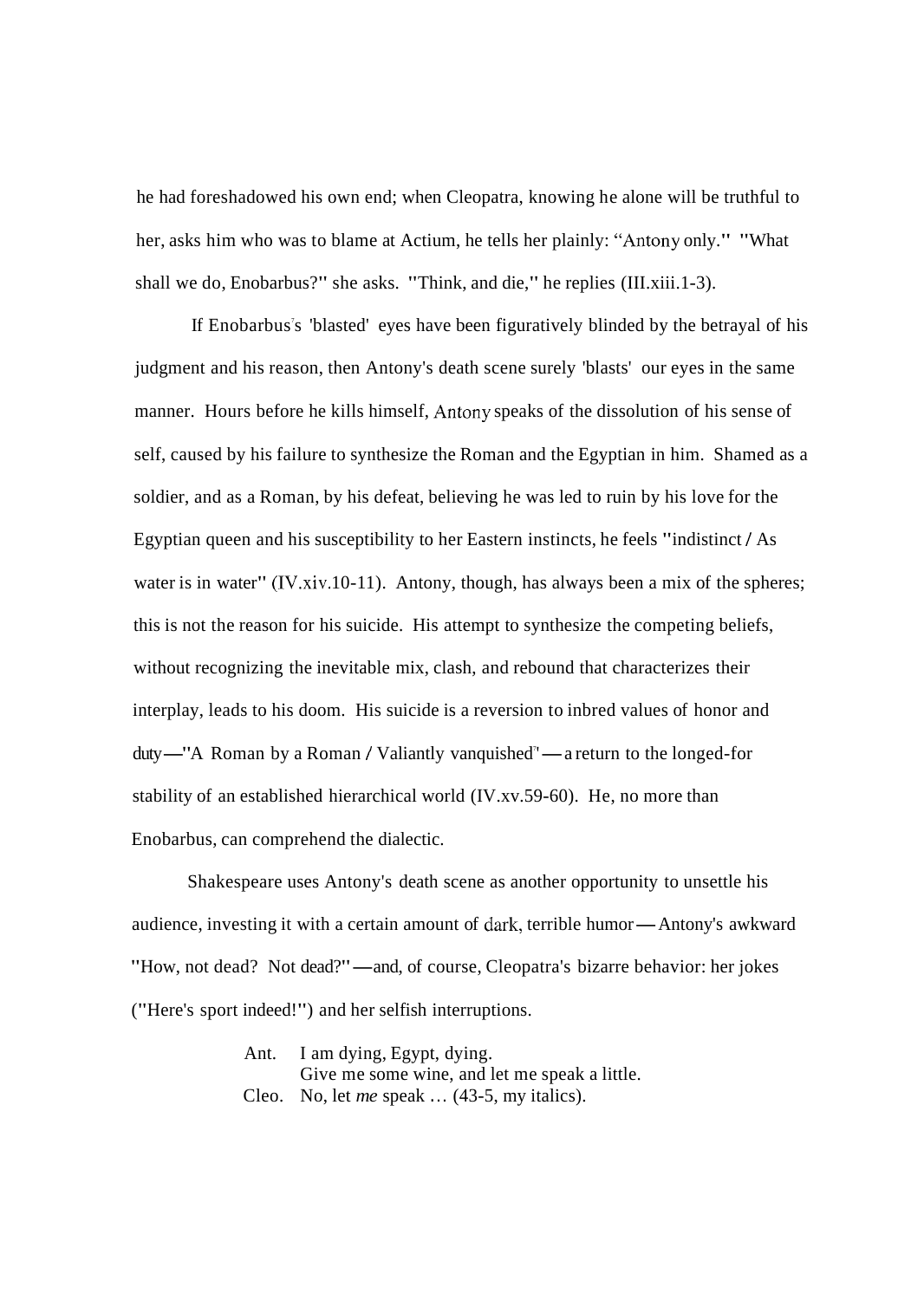But Cleopatra's transformation of her lover's death into a show—one with a little humor, valiant dying words, and an impressive mourning speech for herself—does not diminish her grief over his death. She is an actress: this is how she experiences her emotions and how she deals with loss. The effect is no less disconcerting.

Even Octavius seems temporarily unbalanced by the news of Antony's death. Momentarily deprived of a 'purpose,' in this instant he catches a glimpse of the multidimensionality of life and the ambiguity of emotion:

> The breaking of so great a thing should make A greater crack. The round world Should have shook lions into civil streets And citizens to their dens. The death of Antony Is not a single doom, in the name lay A moiety of the world (V.i.14-9).

Like Cleopatra, who laments that the "odds is gone," he expects the laws of nature to buckle under the weight of Antony's death (IV.xv.68). By declaring Antony's death "not a single doom" but something that will affect half the world, he seems almost to admit the universality and inevitability of death-beliefs that are, if not exclusively carnivalesque, certainly unusual for an adherent of the "old authority." But his language stresses his own individuality, conflicting, as usual, with the principles of the grotesque, which Julia Kristeva calls "the undoer of narcissism":

> I must perforce Have shown to thee such a declining day Or look on thine; we could not stall together In the whole world  $(V.i.37-40).^{38}$

<sup>38</sup> Kristeva, Julia, *Polylogue* (Paris, Seuil, 1977), quoted in Mary Russo, *The Female Grotesque: Risk, Excess, and Modernity* (New York: Routledge, 1994), 64.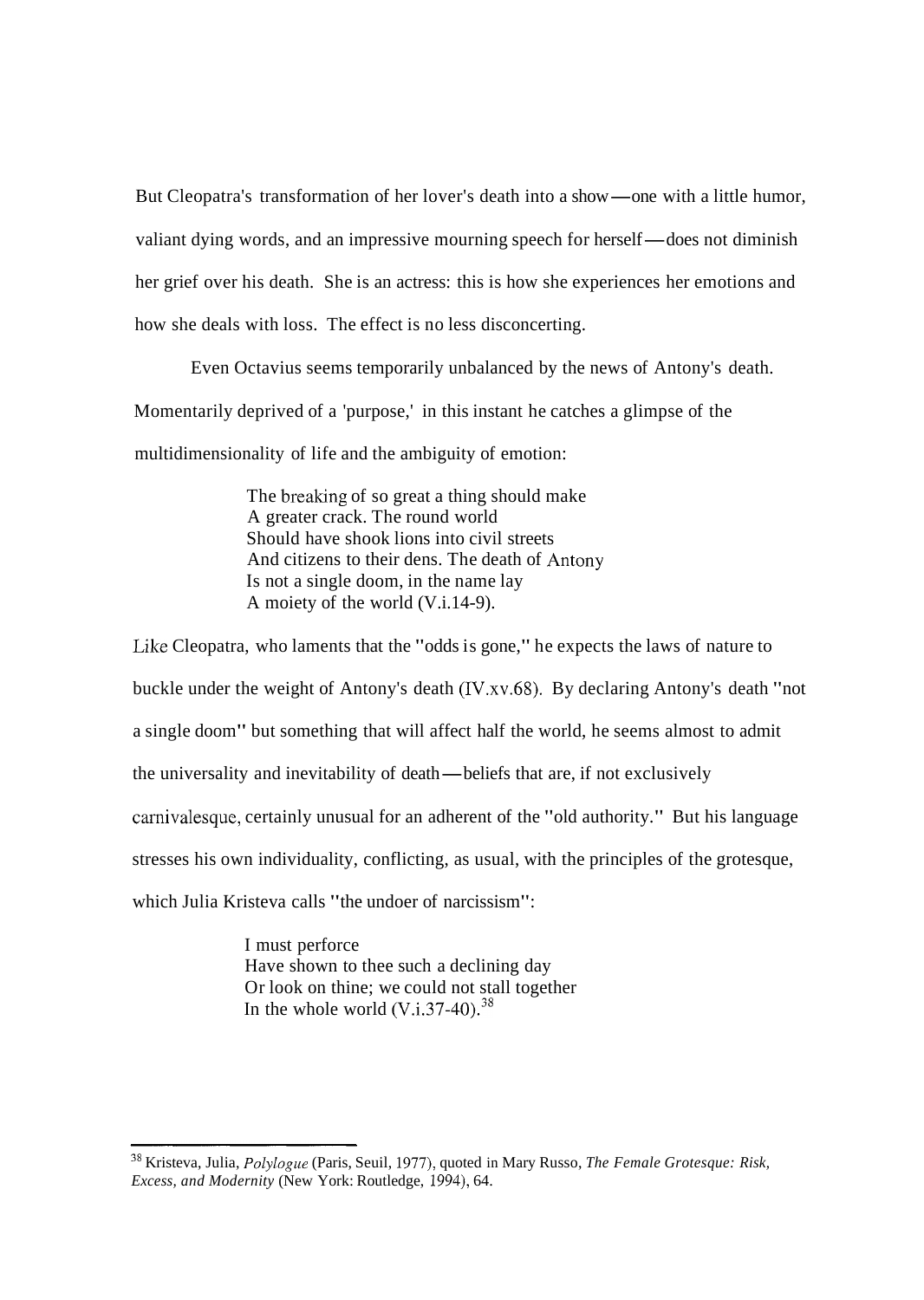He remains firmly entrenched in the beliefs of the "old authority." The fleeting glimpse of a realm outside his rigid imperialism vanishes as quickly as it came, as an Egyptian messenger enters, reminding Octavius of his new purpose: bringing Cleopatra to Rome.

By capturing and displaying the queen, Octavius hopes to exert his power over the public image of the Rome/Egypt dichotomy. As Cleopatra imagines, probably quite accurately,

> The quick comedians Extemporally will stage us and present Our Alexandrian revels; Antony Shall be brought drunken forth; and I shall see Some squeaking Cleopatra boy my greatness I' th' posture of a whore (V.ii.215-20).

Even as Octavius's attempts to control her grow more determined, the intensification of the grotesque imagery surrounding Cleopatra signifies an increasing defiance of authority. Octavius is not the only one denied control: in Act Five, the play flouts the audience's efforts to organize or categorize, suggesting a scope beyond what we expected, one that, appropriately enough, "o'erflows the measure." One of Shakespeare's methods of defying classification is the recurrent elevation of the play's events — which, until now, have been all-too-human — to a cosmic level, something his other tragedies avoided. Danby considers this a decline from **King** Lear or Mucbeth: "The theme of Rome and Egypt," he writes, "is simpler than the theme of 'Nature,' the trick of using the contraries  $\ldots$  relatively an easy way of organizing the universe."<sup>39</sup> The "theme of Rome and Egypt," however, is infinitely more complicated than Danby admits. Adelman counters that modern audiences are probably more interested in the realistic, earthbound scope of Shakespeare's other tragedies, rather than in the dizzyingly cosmic

 $39$  Danby, 49.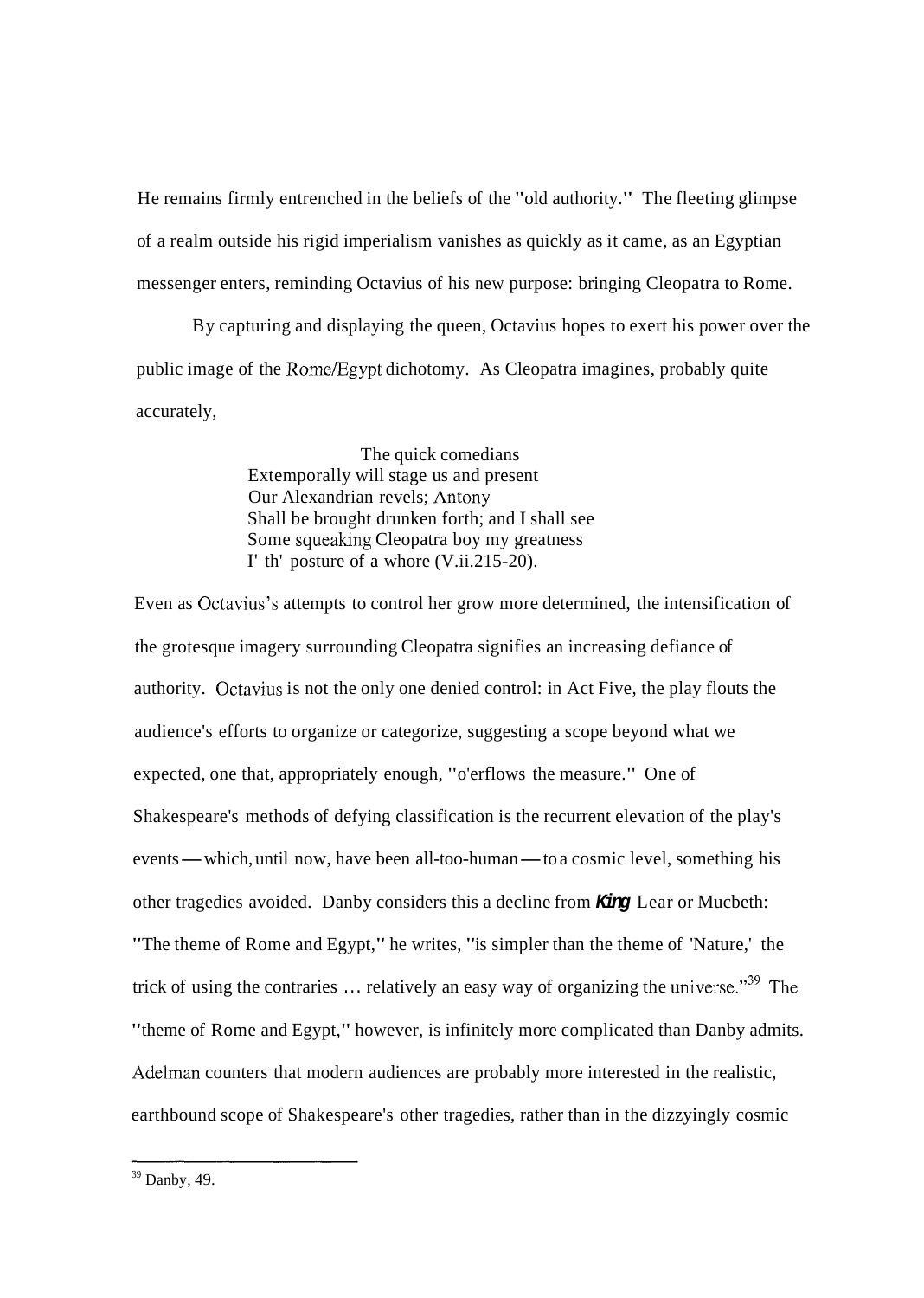Antony and *Cleopatra*, because we have lost interest in any meaningful analogy between microcosm and macrocosm, human and divine. It was common in the Renaissance, she notes, for humans to portray themselves as mythical gods: Elizabeth was often painted as Diana; newlywed couples frequently posed for portraits as Venus and Mars. Adelman urges us to imagine the immense energy and power of these analogies: "There is a habit of mind more generous than ours," she writes, "which sees things as larger than they 'really' are, and to that habit of mind, the analogy of Antony and Cleopatra with Mars and Venus  $\dots$  would not necessarily seem ludicrous."<sup>40</sup>

Cleopatra ends Act Four with her decision to emulate Antony's end:

We'll bury him, and then what's brave, what's noble, Let's do't after the high Roman fashion And make death proud to take us. ... Ah, women, women! Come, we have no friend But resolution and the briefest end (IV.xv.90-95).

Her language dramatizes an interesting tension between artificiality and sincerity: she associates the 'honor' of a suicide with Rome, indicating that actions innately brave and noble are Roman; but she says she will take her life "after the high Roman fashion," which hints at an artifice in Roman values. No matter how one approaches death in this play, nothing-no values, no motives-can be talcen for granted. Act Five achieves a similar effect, destabilizing our beliefs and exploiting all the uncertainty that has gathered in our minds. Cleopatra's behavior fluctuates wildly, from eagerness to despair, deception to honesty, hyperbole to disarming frankness. The queen has always been theatrical, always unpredictable and inconstant, but her speeches have never seemed so paradoxical, though the resolve that underlies her words lends her a compelling gravity.

<sup>40</sup> Adelman, 97.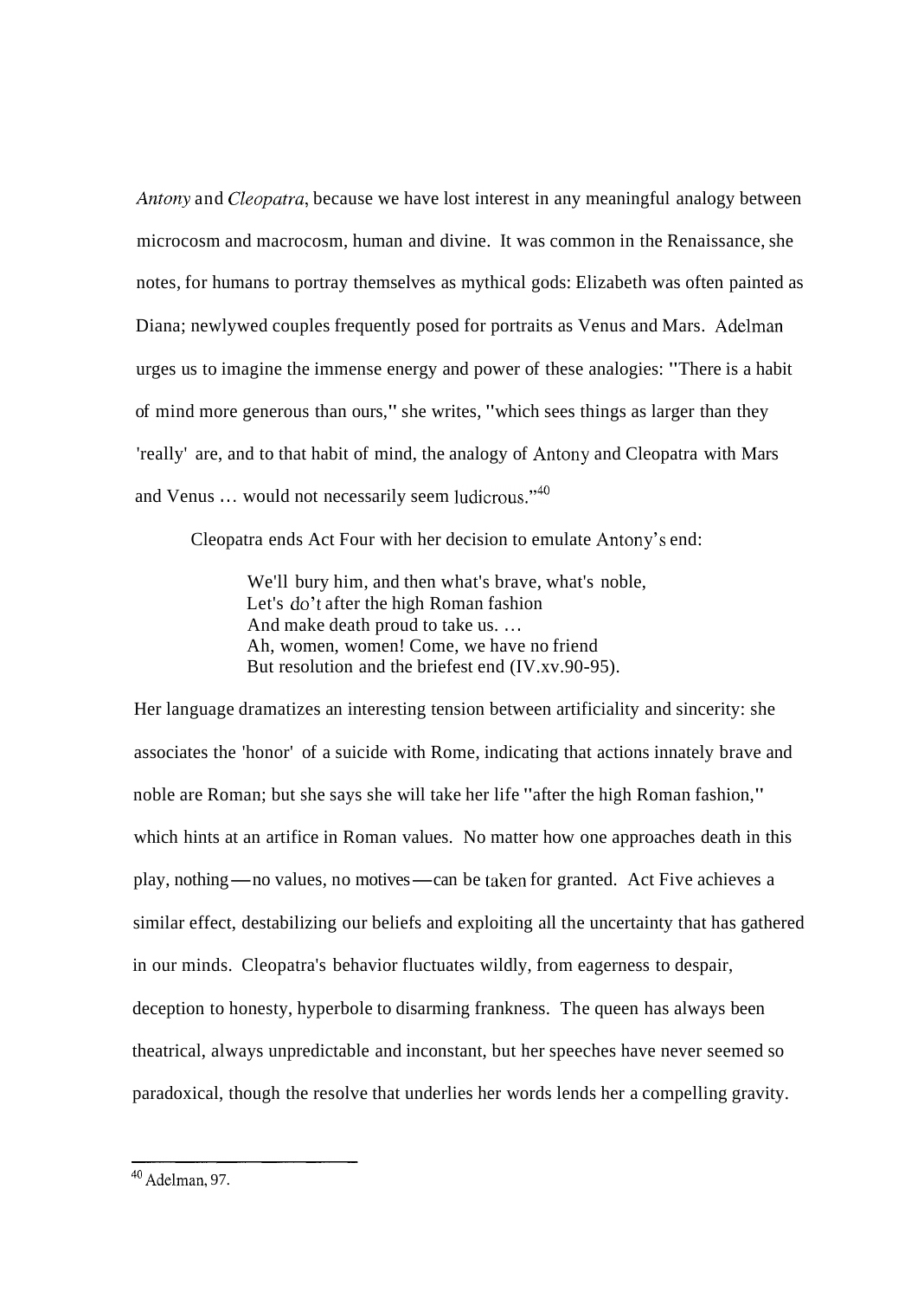At the same time, the intensifying grotesque imagery underscores the impossibility of pinning her down.

Awaking from her swoon after Antony's death, Cleopatra opens her eyes, regards her waiting women, and calmly declares herself

> No more but e'en a woman, and commanded By such poor passion as the maid that milks And does the meanest chares (IV.xv.77-9).

Identifying herself for the first time as a woman—at the end of a play in which she has been called a 'gypsy,' a 'strumpet,' a 'wrangling queen,' an 'enchanting queen,' a 'wonderful piece of work,' 'idleness itself,' 'the queen of Ptolemy,' a 'mirth,' a 'slave,' the 'serpent of old Nile,' a 'morsel for a monarch,' 'sovereign of Egypt,' 'great Egypt,' 'mistress,' 'madam,' 'salt Cleopatra,' 'Egypt's widow,' 'a most triumphant lady,' 'rare Egyptian,' 'royal wench,' 'Egyptian dish,' 'dread queen,' 'yon ribaudred nag of Egypt,' a 'boggler,' a 'morsel,' the 'terrene moon,' 'dame,' a 'great fairy,' the 'day o' th' world,' a 'nightingale,' a 'girl,' a 'foul Egyptian,' a 'triple-turned whore,' the 'false soul of Egypt,' a 'grave charm,' a 'spell,' and a 'witch'—Cleopatra encourages the audience to regard her with sympathy. But though she relinquishes her most recognizable traits—ficldeness, inconstancy, mutability-

> And it is great To do that thing that ends all other deeds, Which shackles accidents and bolts up change (V.ii.4-6)

-it is, as ever, hard to determine what she truly believes. The eloquent lies she gives —it is, as ever, hard to determine what she truly believes. The eloquent lies she gives<br>Proculeius—"I hourly learn / A doctrine of obedience<sup>n</sup>—followed by her hurried, foiled attempt to stab herself, exacerbate our confusion and perplexity (30-31). The 'brave,' 'noble' suicide of which she spoke becomes a struggle with a knife and a wretched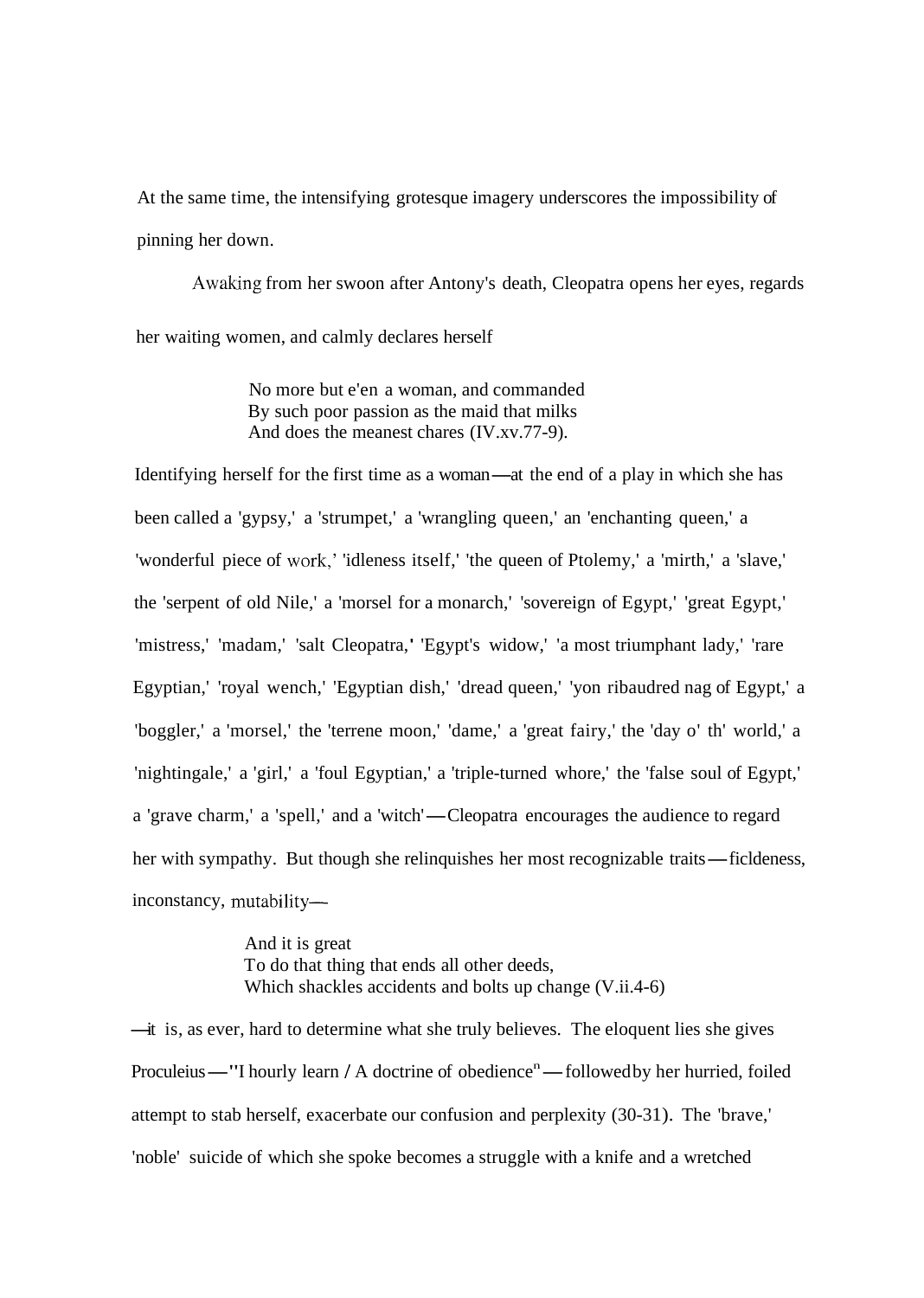attempt at a "death ... that rids our dogs of languish" (40-41). And yet just a short while later, she kneels to Octavius, calling him "my master and my lord (115). Octavius's lies are heavy-handed and conspicuous. Ever an adherent of the "old authority," his statements are stiffly formal, tinged with a threatening permanence:

> The record of what injuries you did us, Though written in our flesh, we shall remember As things but done by chance (117-19).

Cleopatra, on the other hand, remains opaque, and the episode with Seleucus can easily be read either as outwitting Octavius or being 'hoist on her own petard.' Her truly

astonishing exchange is with Dolabella, to whom she relates her 'dream' of Antony:

His face was as the heavens, and therein stuck A sun and moon, which kept their course and lighted The little O, th' earth. ... His legs bestrid the ocean; his reared arm Crested the world; his voice was propertied As all the tuned spheres, and that to friends; But when he meant to quail and shake the orb, He was as rattling thunder. For his bounty, There was no winter in't: an Antony it was That grew the more by reaping. His delights Were dolphinlike, they showed his back above The element they lived in. In his livery Walked crowns and crownets; realms and islands were As plates dropped from his pocket (78-90).

Cleopatra, always prone to exaggeration, outdoes herself here. What do we make of this description, so much more purely magnificent than the Antony we knew? In the Renaissance, there were many uses for this type of grandiloquent language. It was often used in the pulpit; Cleopatra's speech is vaguely reminiscent of Biblical passages describing prodigious events. It was also the language of patronage, often employed in the exaggerated dedications that accompanied poetry collections. The use of such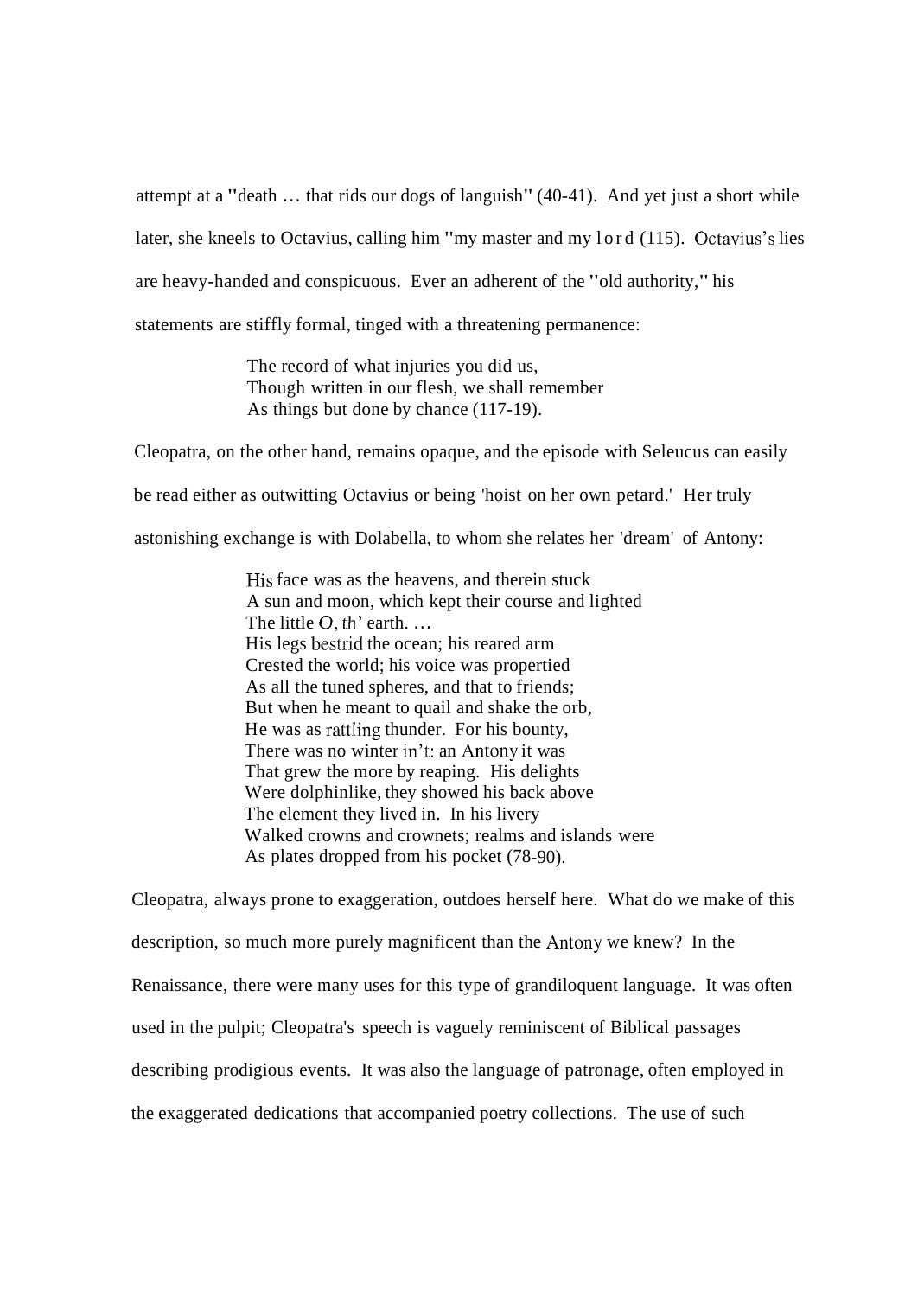hyperbolic language suggested, in short, the possibility of deception; in the Arte of

English Poesie, George Puttenham warns of such devices:

As figures be the instruments of ornament in every language, so be they also in a sorte abuses or rather trespasses in speech, because they passe the ordinary limits of common utterance, and be occupied of simplicitie to a cevtaine doublenesse, whereby our talke is the more guilefull and abusing... (my italics)<sup>41</sup>

Shakespeare's language does have a double purpose here: to test our belief just as

Cleopatra tests Dolabella's. Why does he choose paradox and hyperbole, rhetorical

devices that seem to emphasize their unbelievability, to do so? In 1593, Henry Peacham,

listing poetical terms, defined paradox this way:

Paradoxon, is a forme of speech by which the Orator affirmeth some thing to be true, by saying he would not have beleeved it, or that it is so straunge, so great, or so wonderfull, that it may appeare to be incredible  $42^{\degree}$ 

Thus Shakespeare leads us to the impossible, guides us through doubt, and finally compels our faith: faith in the existence of a complex, dialectical world we may never before have considered. It is at this point in the play where, if we have faith, Shakespeare begins to reveal the extent of his vision, the reason he has been continually undermining our logic and our reasoning.

And there has indeed been a reason. We enter the world of Antony and Cleopatva with a firm belief in our powers of judgment, expecting immutable facts on which to base our logic, and carrying preconceptions that aid our construction of a quick, solid hierarchy. Shakespeare initially seems to confirm our expectations, showing us a taunting and theatrical Cleopatra, an Antony "barbered ten times o'er," and a Roman

<sup>41</sup>George Puttenham, *The Arte of English Poesie,* ed. Gladys Doidge Willcock and Alice Walker (Cambridge, 1936), 226, quoted in Adelman, 113.

**<sup>42</sup>**Henry Peacham, *The Garden of Eloquence* (1593), ed. William G. Crane (Gainesville, Fla., 1954), 112, quoted in Adelman, 113.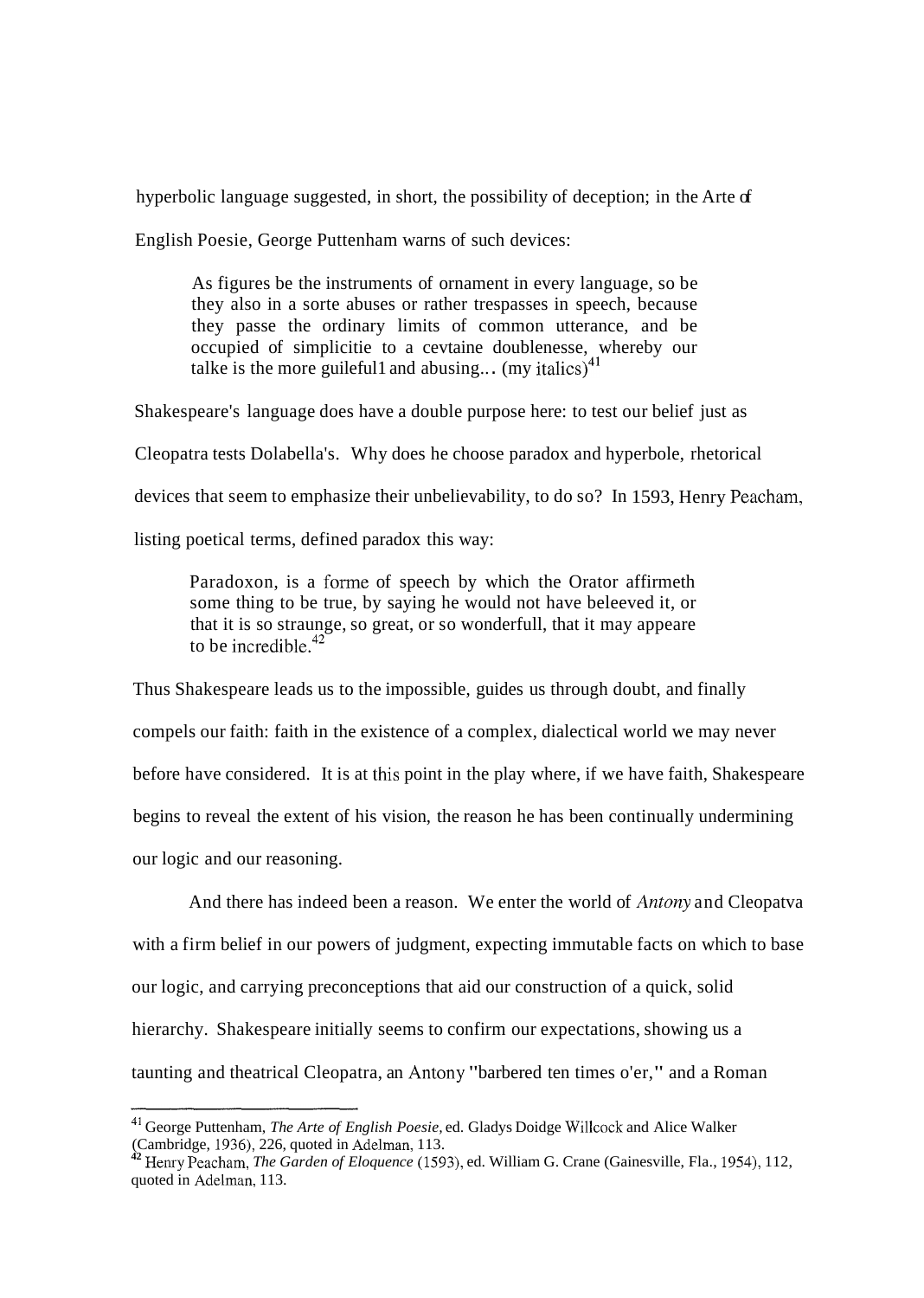populace horrified at his behavior. Then the play begins to attack our preconceptions, subtly but systematically, exempting nothing, deconstructing deeply-held beliefs in right and wrong, truth and falsity. By the beginning of Act Five, having completely lost our bearings, we react with a new instinctive skepticism to anything that seems certain or immutable. In this position of utmost tension and vulnerability, the emotional and mental state of the audience might accurately be described by Freud's sense of the term uncanny. "The Freudian definition of Unheimlichkeit," Berry writes,

... encompasses any moment when meaning has proceeded so far in the direction of ambivalence that it effectively coincides with its opposite, in a disturbing collapse of semantic differences. $43$ 

At this crucial point, Cleopatra stages her suicide. Berry calls Shakespeare's uncanny portrayals of death a intentional exploitation of the uncertainty his contemporaries may have felt about death's meaning, in a time of religious and intellectual crisis. Certainly Cleopatra's death demonstrates the futility of conventional thought patterns. What logic can be used to explicate this scene? Nothing about her suicide can be predicted or analyzed using traditional, dichotomous notions of masculine and feminine, Western and Eastern, or life and death. Upon Octavius's exit, Cleopatra tells her waiting women grimly, "He words me, girls, he words me, that I should not / Be noble to myself' (190- 191). Her extraordinary use of *word* as a verb points to the innate deceptive qualities of language, a crucial concept throughout Act Five.

Iras's remark-"Finish, good lady; the bright day is done, / And we are for the dark<sup>"</sup>--connects Cleopatra's death with impenetrable darkness (through which we cannot see): not a particularly novel association, even in the play itself (Antony's "The long day's task is done, / And we must sleep," IV.xiv.35-6), but the comment is significant in

**43** Berry, *6.*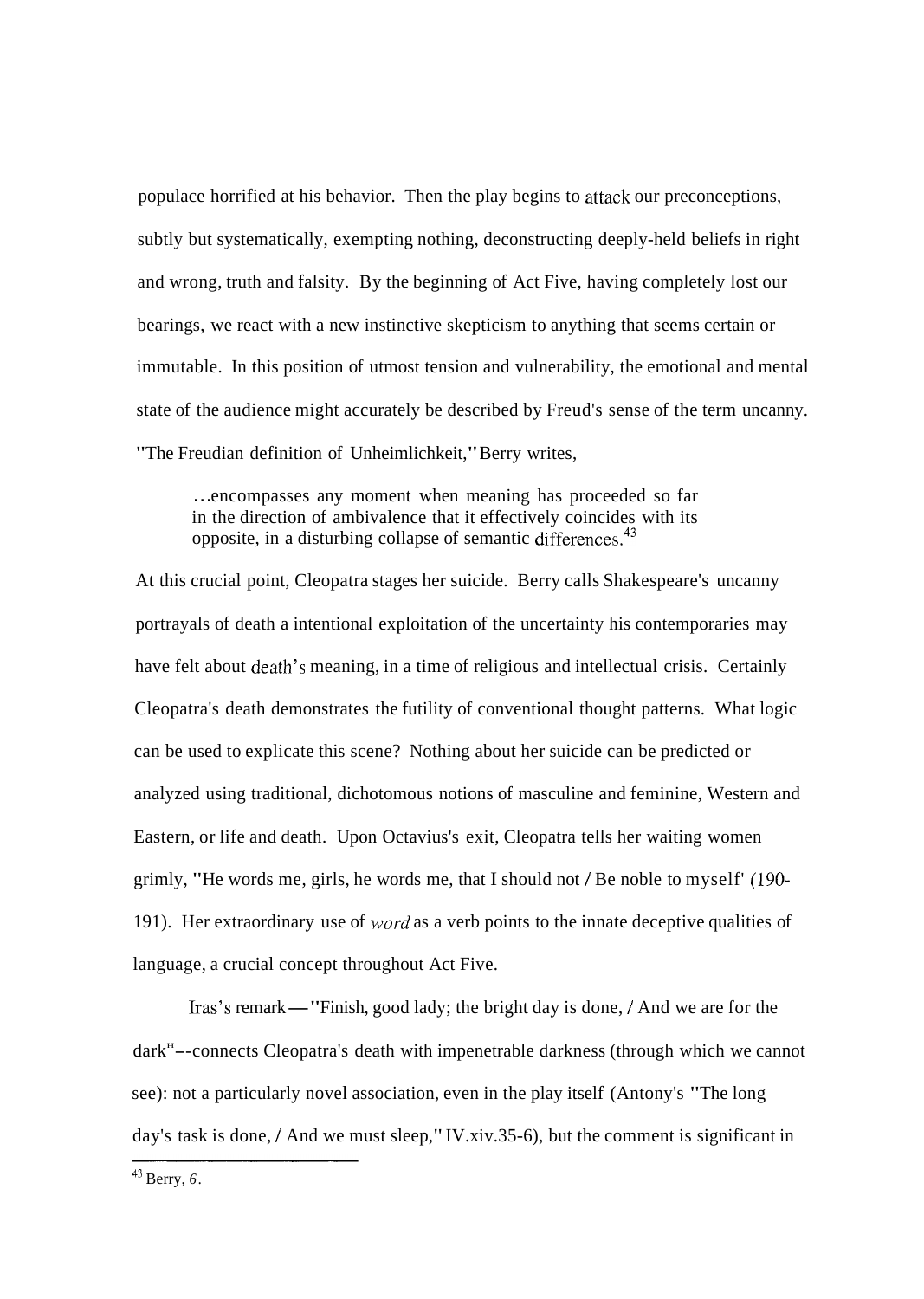its subtle suggestion that life be viewed as a diurnal cycle, marked by the dawning and setting of the sun (V.ii.192-3). Not only does it align Cleopatra's life with the cosmic, but it also implies another dawn, an infinite cycle, death and birth intimately connected. Just as one day is born from the death of its predecessor, in the carnival spirit, "the life of one body is born from the death of the preceding, older one," Bakhtin writes, "in the endless chain of bodily life."<sup>44</sup>

Cleopatra's desire to be shown "like a queen," as if she is "again for Cydnus, / To meet Mark Antony," reminds us of the exquisite spectacle she staged, the driving force of which was her overwhelming sexuality (226-8). But even as she conjures images of her infinite desirability, a guard announces the arrival of the clown, and Cleopatra exclaims:

> My resolution's placed, and I have *nothing*  Of *woman* in me. Now from head to foot I am marble-constant; now the fleeting moon No planet is of mine (237-240, my italics).

At the end of Act Four she was "no more but e'en a woman"; she has just told us she wants to be shown as the epitome of female sexuality. Why, then, does she proclaim that she has "nothing" of woman in her? There may be a pun involved with the word *nothing;*  in the Renaissance, it often referred to female genitalia, so she may be simultaneously relinquishing and confirming her femininity. Even if she speaks without sexual subtext, she is still frustratingly paradoxical, and in either case, she emphasizes her own liminality, dramatizing her position on the cusp of life and death: "no more but e'en a woman," and "nothing of woman." Even Cleopatra's "resolution" and "marbleconstan[cy]" are built on paradoxical stilts. She approaches her suicide supposedly free

**<sup>44</sup>** Bakhtin, 322.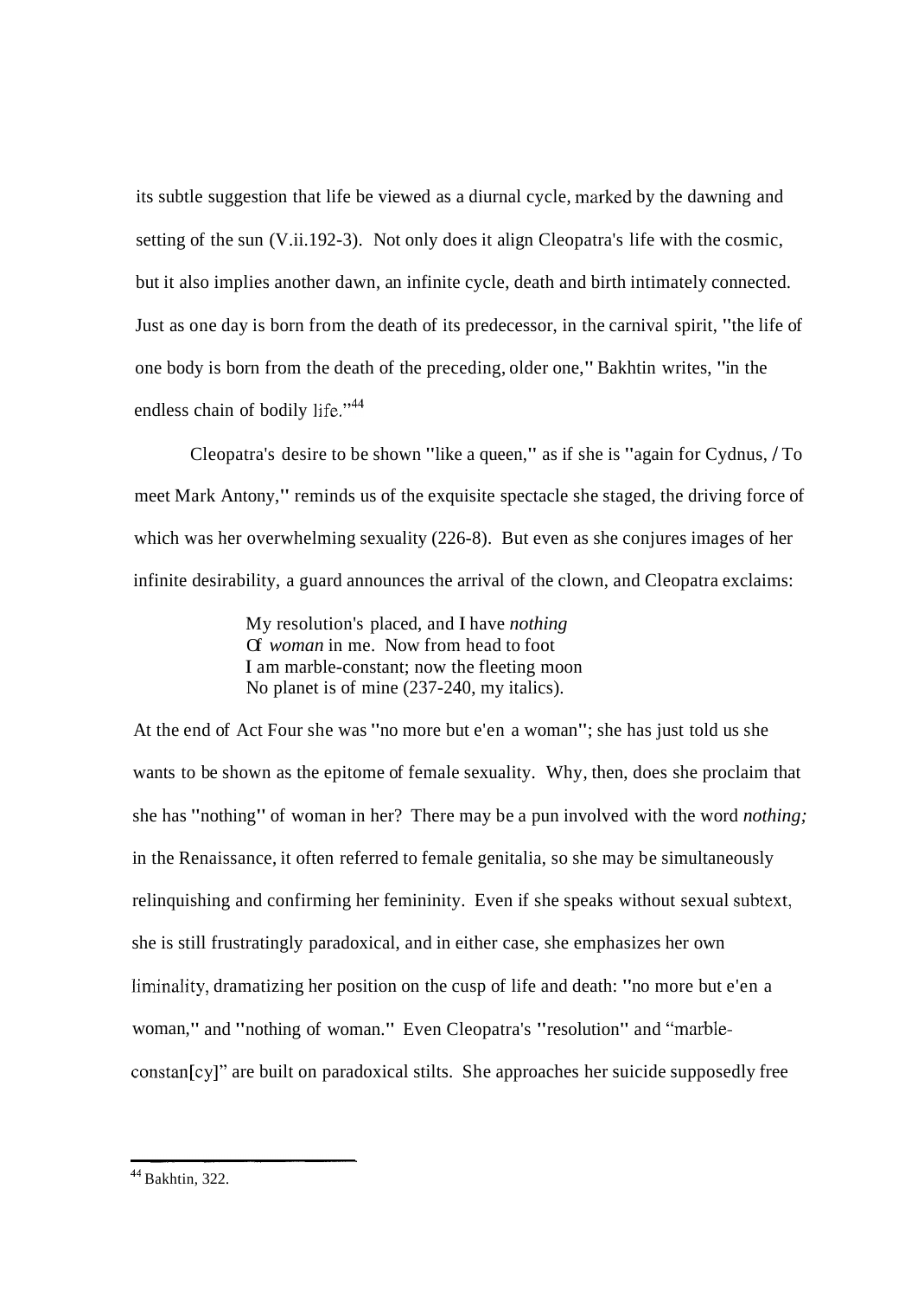of the inconstancies, contradictions, and theatricalities that have characterized her for the entire play, but she brings them along unwittingly.

The clown is similarly disconcerting, an odd mixture of bawdy humor and surprising pertinence; as Cleopatra observes, "What poor an instrument / May do a noble deed!" (235-6). This ironic combination echoes the Rabelaisian doctor, who unites the *scatophagus,* a figure who "devours excrement in ancient comedies," with the noble Hippocratic physician. The doctor's (and the clown's) divided character indicates that he is involved with the body that is "becoming," or passing from one state to another. He is "a participant and witness of the struggle between life and death . . . complex, universal, and ambivalent."" As the presence of grotesque imagery grows more noticeable, the liminality of the characters and their actions becomes similarly more evident. As a result, Cleopatra and the play become more difficult to define and to understand; neither Octavius nor we have any hope of constructing Goldberg's "controlling differences." Even as she appropriates conventional titles—

> Husband, I come! Now to that name my courage prove my title!

-she contradicts herself, slipping through our fingers:

I am fire and air; my other elements I give to baser life (286-89).

The fatal kiss she gives to Iras continues the pattern of eroticizing death: "If thou and nature can so gently past, / The stroke of death is as a lover's pinch 1 Which hurts and is desired" (293-5). It also draws attention to their mouths, especially Cleopatra's: "Have I the aspic in my lips?" (292). The mouth, according to Bakhtin, is the defining feature of the grotesque body: "The grotesque face," he writes, "is actually reduced to a gaping

**<sup>45</sup>** Bakhtin, 179.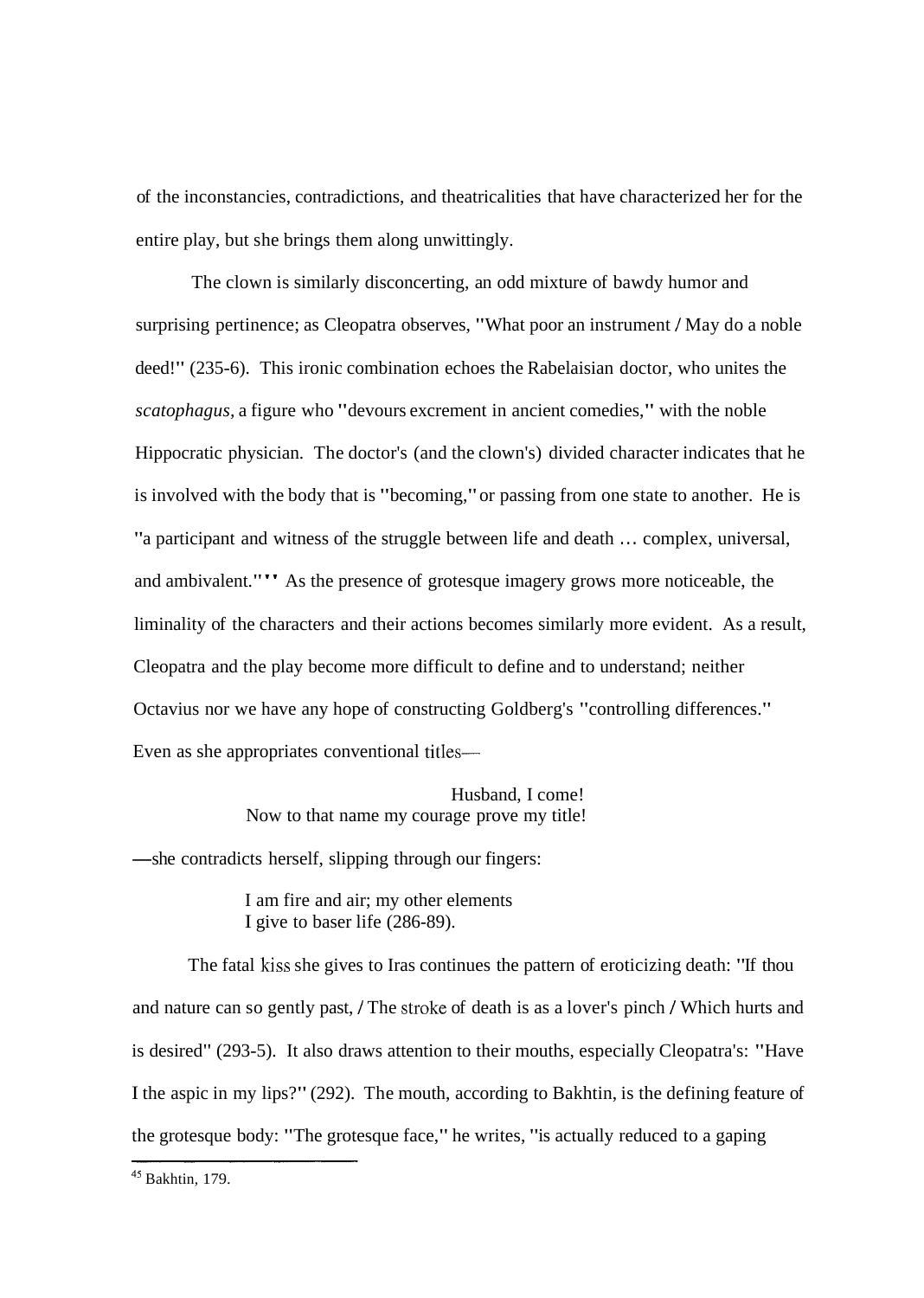mouth; the other features are only a frame encasing this wide-open bodily abyss."<sup>46</sup> The orifice allows a transgression of the limits between the body and the surrounding world, or between two bodies, to be transgressed. Such is the case with Cleopatra's kiss, through which she 'transmits' her death-potency to Iras. Berry argues that the "uncanny liminality of erotic desire" has a flip-sided or "Janus-aspect," being a "portal of both life and death." Cleopatra's kiss, she muses, seems to be a "benign solvent of the boundaries between human and natural worlds."<sup>47</sup>

Bakhtin stresses that the important features of the grotesque body are those that protrude, extend, bulge, or gape; that the grotesque focuses heavily on the lower stratum, especially the bowels and the phallus; and that the body is often in the act of eating, drinking, defecating, copulating, or swallowing. Cleopatra's death, then, might be more aptly called a presentation of the gently grotesque. "If they had swallowed poison, 'twould appear / By external swelling," Octavius notes; interestingly, his description sounds more like the truly grotesque than what appears before him: "but she looks like sleep, / As she would catch another Antony / In her strong toil of grace" (344-347). The sleep, / As she would catch another Antony / In her strong toil of grace" (344-347). The<br>beauty surrounding Cleopatra's death—the soft eroticism, the kiss, the suckling, her cry beauty surrounding Cleopatra's death—the soft eroticism, the kiss, the suckling, her<br>for peace, her last "As sweet as balm, as soft as air, as gentle - "—almost prevents a grotesque reading (310). But as a catalyst of Shakespeare's expanded, complex world, Cleopatra is unquestionably a symbol of change, and he does not shrink from depicting her as a grotesque form. Clasping the serpent to her breast, she punctures herself with an instrument from the outside world, creating a living (and dying) link between her body and the natural universe. The asp's teeth—enlarged, as a snake's fangs would be—are

**<sup>46</sup>**Bakhtin, 3 17.

<sup>47</sup> Berry, *50.*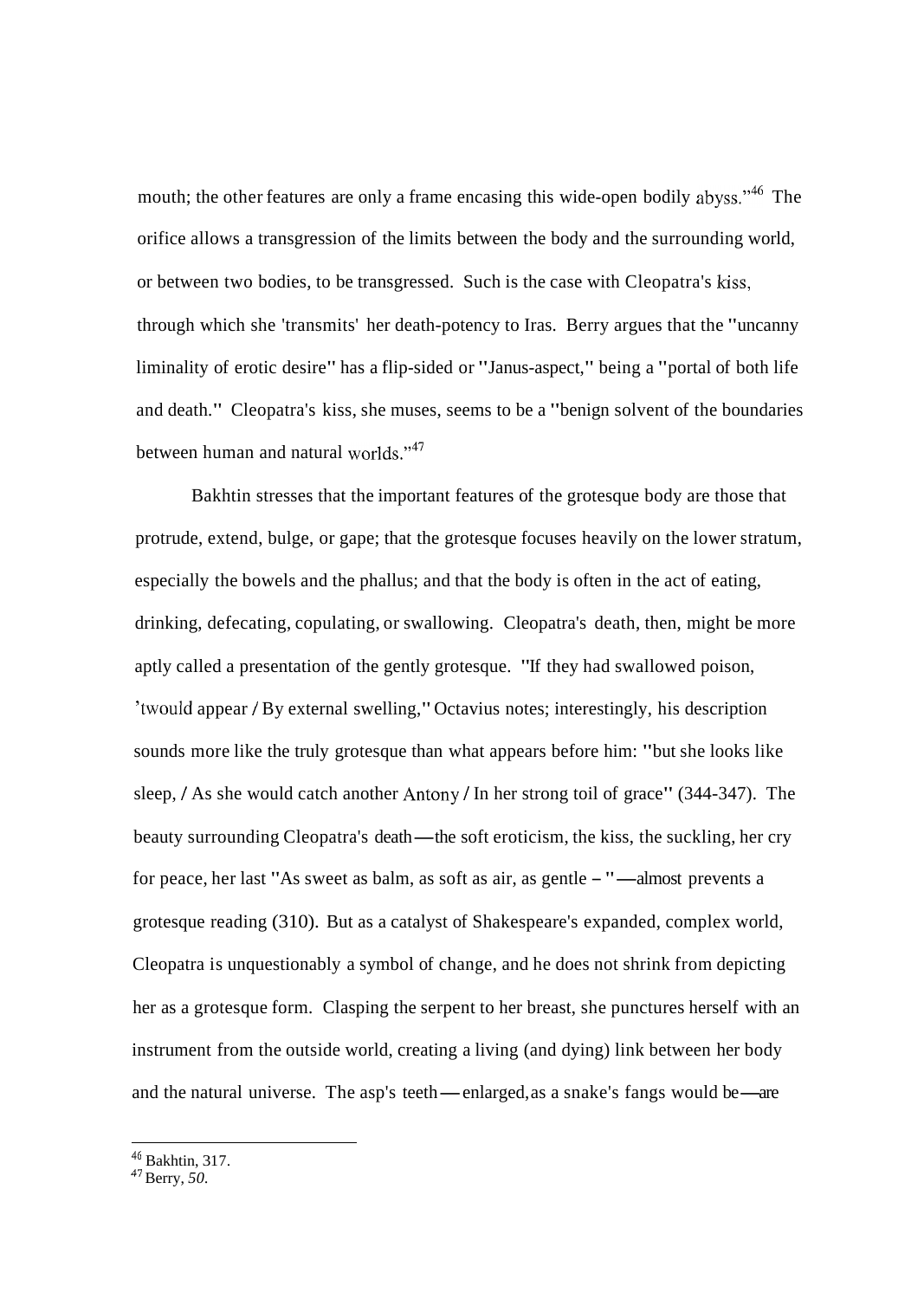suggestively phallic, and its poison streams into her body via new orifices. As the grotesque body is never 'closed,' Cleopatra dies, appropriately, in the middle of a sentence, open-mouthed. The mouth becomes a threshold that allows her spirit to escape beyond the body's limited space; at the same time, the open orifice leads into the body's depths. Cleopatra becomes what Bakhtin calls "the inexhaustible vessel of death and conception."<sup>48</sup> She strengthens this link as she suckles the asp, holding it to her breast in a disturbing, fascinating perversion of the Virgin Mary with the infant Jesus.

> Peace, peace! Dost thou not see my baby at my breast, That sucks the nurse asleep? (307-9).

The serpent is also an unmistakable allusion to Satan in the Garden of Eden. As Berry explains, "The dying pagan queen is momentarily both the first and the second Eve, while Eve's serpentine tempter is problematically fused with the savior of mankind." $49$ *Problematic* seems an understated description of the effect of these lines on Renaissance and modem audiences alike; here Shakespeare unsettles perhaps the only part of our belief system hitherto untouched. Erotic overtones mix with religious themes; pagan references ("0 Eastern star!") are followed immediately by Christian allusions (307). Only a character with the vitality and "infinite variety" of Cleopatra can bear the weight of such myriad images, themes, allusions, metaphors, and paradoxes; but then again, she has been giving us her own vivid metaphors, contradictions, and theatrical images throughout the whole play.

At the end of *Antony and Cleopatra,* the audience is left with Octavius, inflated and overly formal as usual, as the personification of a new age: imperial Rome. In some

 $48$  Bakhtin, 318.

 $49$  Berry, 6.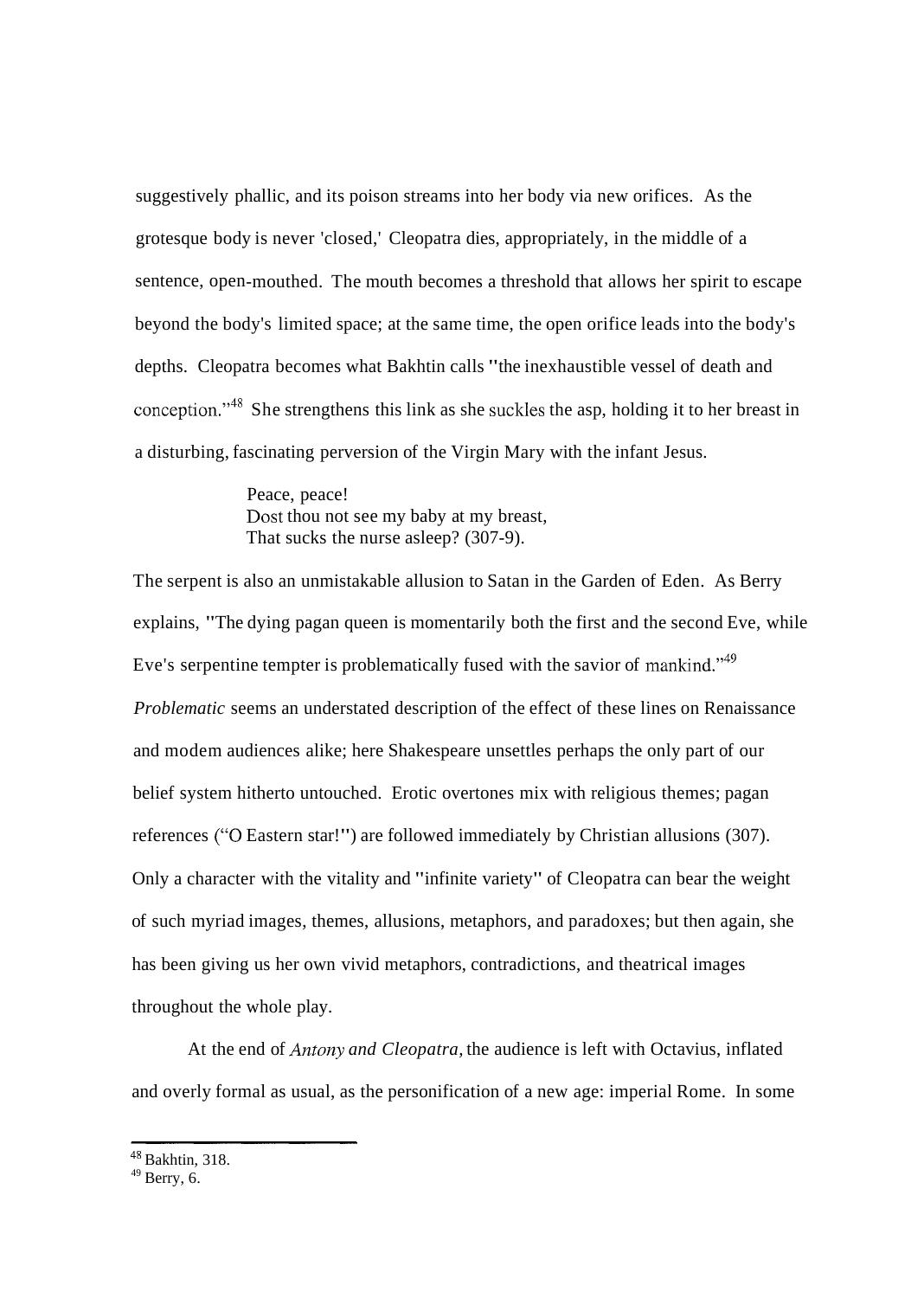ways his survival is not a disappointment, for as A. C. Bradley remarked almost one hundred years ago, "It is better for the world's sake, and not less for their own, that [the lovers] should fail and die."<sup>50</sup> But while it is Octavius who remains alive, speaking, moving about the stage, **his** 'vision' is not necessarily the victorious one. His world moves forward; the lovers are buried, their aspirations left behind. But in terms of emotional impact, Cleopatra's death is without question the enduring heart of the play: not because we despise Octavius; not because we feel overwhelming grief at the death of the queen; not because we believe the lovers have transcended bitter reality. Act Five, and Cleopatra's death in particular, are emotionally arresting because, even when the immediate passion of the scene has faded, a distinct discomfort remains. I would argue that this unease is produced by the nearly palpable tension between the chilliness of the "old authority" and the tempestuous bodily presence of the grotesque. Octavius, a fixture of the closed, classical movement, is mired in the language of propriety:

> High events as these Strike those that make them, and their story is No less in pity than his glory which Brought them to be lamented. ... Come, Dolabella, see High order in this solemnity (359-365).

At the other extreme is the 'leaking' body of Cleopatra, open-mouthed and punctured by multiple snake bites, transgressing its own boundaries, a kind of portal between worlds: "one body offers its death, the other its birth, but they are merged in a two-bodied image," Bakhtin writes.<sup>51</sup> This "double body" is the amazing result of the grotesque glory-paradoxical, disturbing, beautiful-of Cleopatra's death. As the curtain falls, we are hardly pondering the rise of imperial Rome; instead, we are reliving Cleopatra's

<sup>&</sup>lt;sup>50</sup> Bradley, 304.

 $51$  Bakhtin, 322.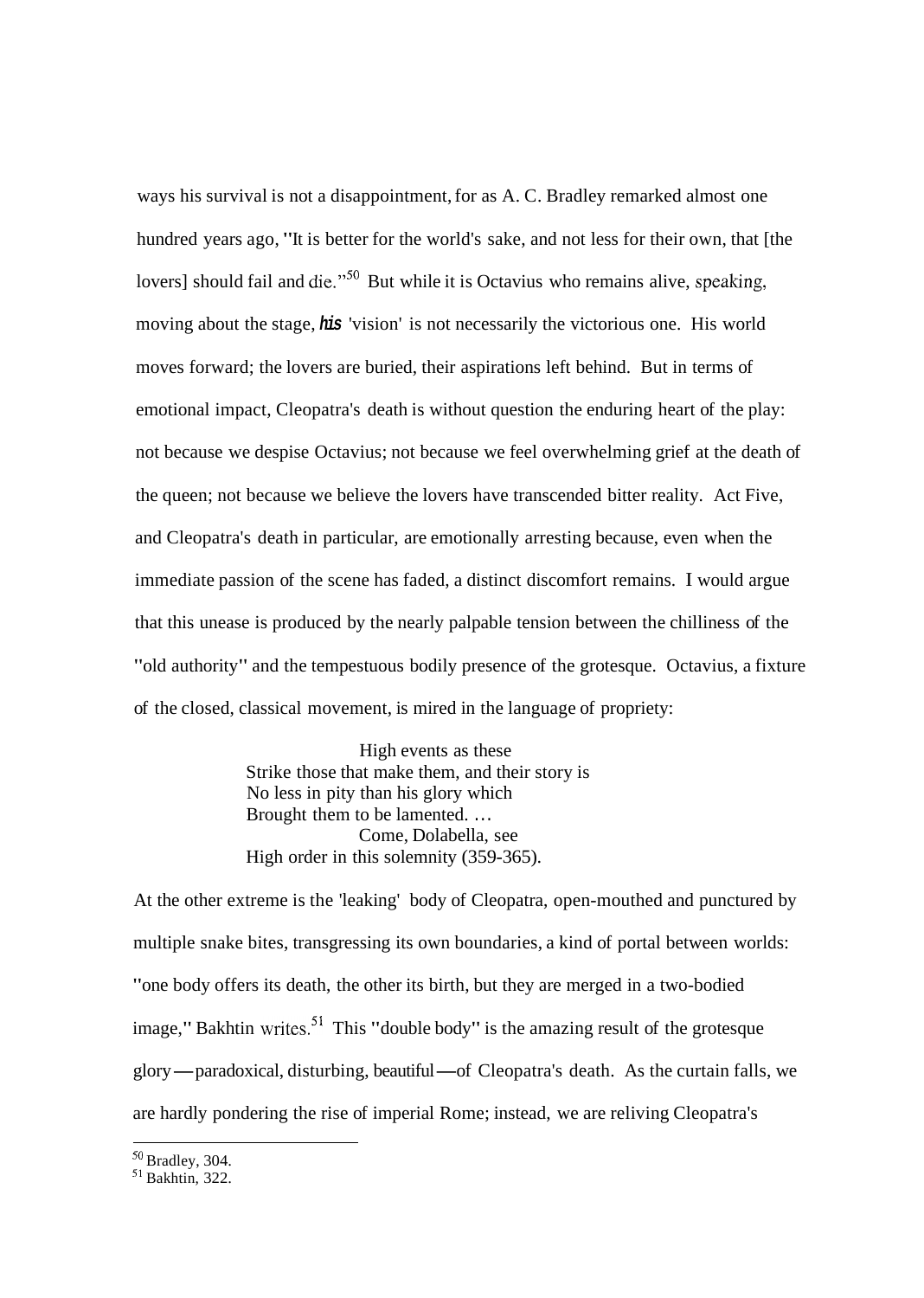magnificent and disquieting last words. We picture her body, somehow still arrestingly ablaze even after death, displayed in her monument, surrounded by her waiting-women.

The final competing images mirror, to some extent, the dichotomy figured throughout the play: the fluid mutability of the Eastern, feminine world versus the rigid, linear hierarchy of the Western, masculine world. Our lingering unease—the sense that nothing in Act Five fits together in the way we expected, that even with Cleopatra's death the opposition has not stilled—suggests that a dialectic is operating instead. The complex reality that Shakespeare offers is a world of infinite possibility, and though the lovers are dead, the viewpoints we might once have assumed to be bifurcated are still coexisting, interweaving, colliding, and rebounding. The irresolvable ambiguity of the play's ending indicates the folly of attempting to categorize the dialectic at all: we are left with Octavius but we remember Cleopatra; we are shown the possibilities of an open-ended world but we know imperial Rome is the victor. Rather than trying to fit the play's ending into any sort of pattern, what we take away with us is the very impossibility of doing so: Shakespeare has been using the interplay of these worlds to create a *larger*  world, one that does not resolve its contradictions or explain its paradoxes, nor lets its contraries sit in sterile, opposing camps. Bakhtin writes that the new ideas of the Renaissance, popularized and supported by carnivalesque culture, "brought together that which was divided, effacing false boundaries, contributing to the transfer of all to one horizontal plane of the becoming of the cosmos in time."<sup>52</sup> The state of the dialectic in *Antony and Cleopatra* operates in a similar fashion; the "transfer of all to one horizontal plane" refers not to synthesis, but to coexistence.

*<sup>52</sup>* Bakhtin, 365.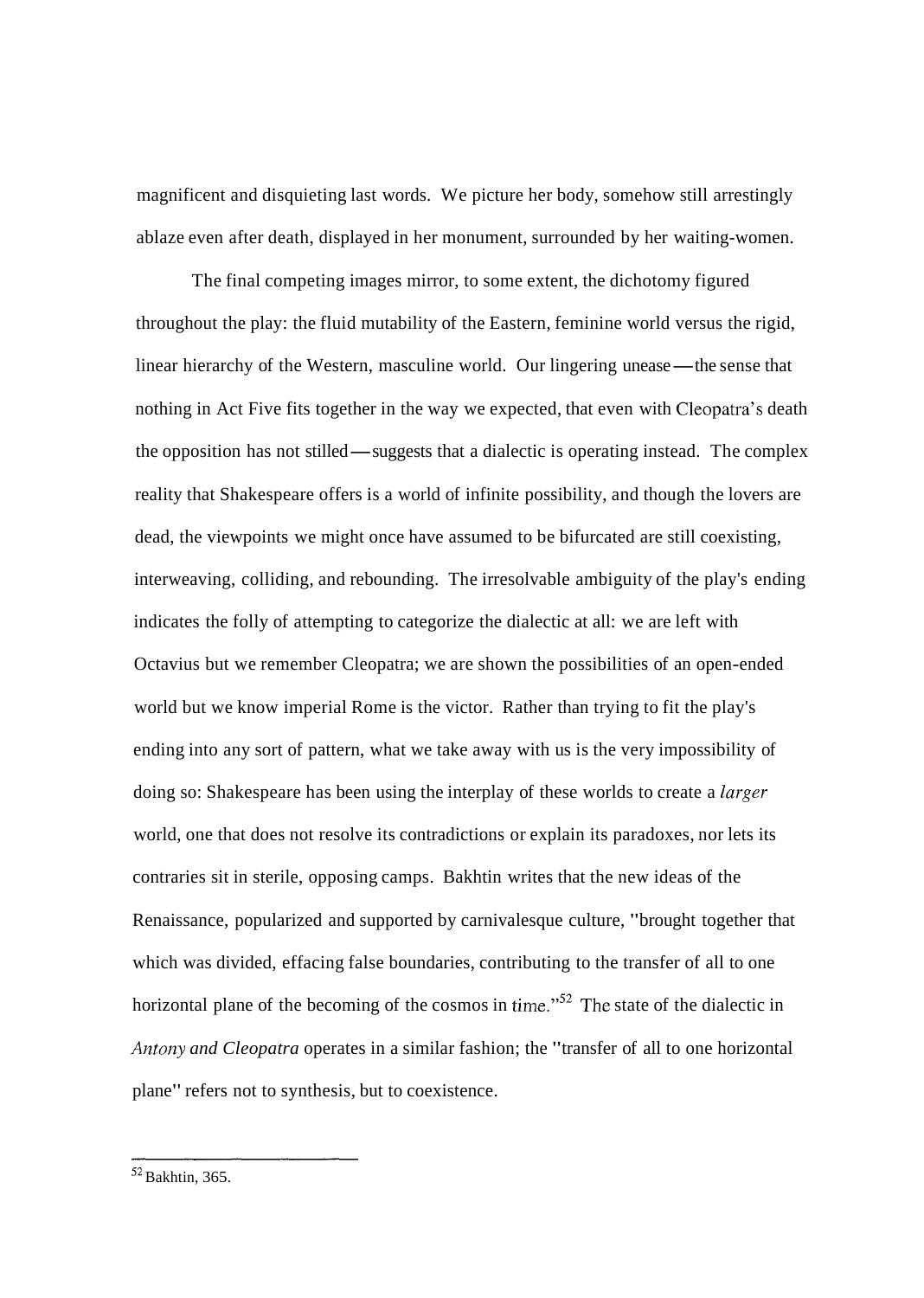\*\*\*\*\*\*\*\*\*\*\*\*\*\*\*\*\*\*\*\*\*\*\*

Criticism of *Antony and Cleopatva* has been structured for centuries around what Danby calls "the trick of using the contraries." For the most part, the play does nothing to refute this reading. Octavius stridently promotes his "controlling differences"; Cleopatra gains a threatening power by defining herself and her country against 'Roman' values; Antony reverts, at the moment of his death, to the most stringent expectations of masculinity; and even Enobarbus contributes to the opposition with his extravagant descriptions of life in Egypt. Only on the subtlest of levels does the play undermine the naturalism of these qualities, thereby calling the dichotomy into question.

While the essentialism of the contraries is undercut, Shakespeare simultaneously unbalances our preconceptions and powers of judgment. Disconcerted, unsure of our own logic, we are ready to accept a new method of understanding by the time Cleopatra stages her deeply unsettling suicide; and the reality Shakespeare offers is dialectical rather than dichotomous — a reality in which the complex interactions between characters can be distinguished only by their resistance to categorization.

It is, finally, impossible to determine what Shakespeare wanted to show audiences of *Antony and Cleopatva.* He remains enigmatic, his motives hidden, his mind obscured. "Everything and Nothing," Borges's meditation on the life of Shakespeare, begins with this very premise:

There was no one in him: behind his face (which even through the bad paintings of those times resembles no other) and his words, which were copious, fantastic and stormy, there was only a bit of coldness, a dream dreamt by no one.<sup>53</sup>

<sup>53</sup> Jorge Luis Borges, trans. Donald A. Yates, James E. Irby, John M. Fein, and Eliot Weinberger, Everything and Nothing (New York: New Directions, 1999), 76.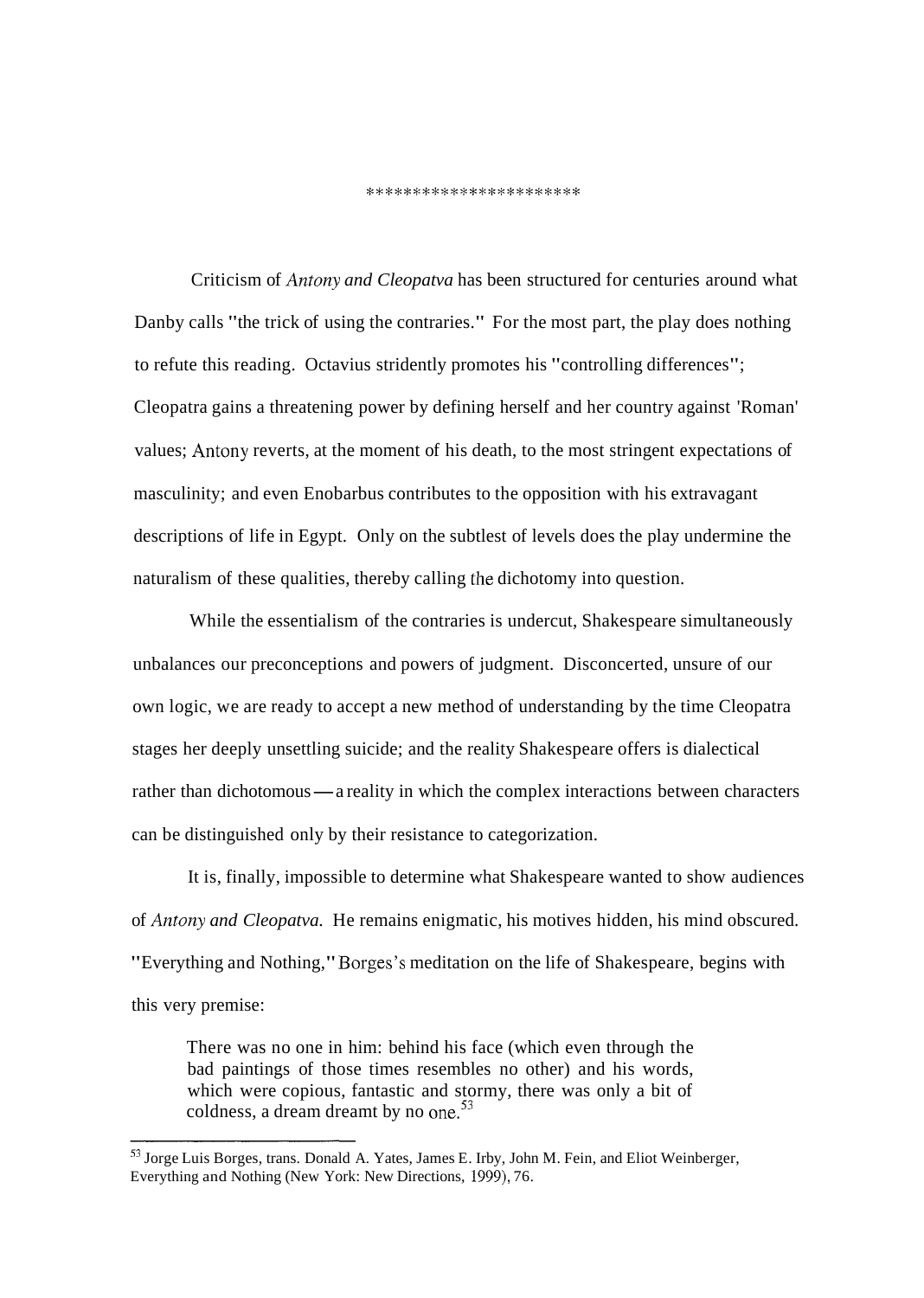Whether dichotomous or dialectical, any reading of *Antony and Cleopatra* has at its heart

only one certainty: it can never attempt to simplify Shakespeare's mysteries, even if this

acknowledgment means sacrificing a complete understanding of his work.

History adds that before or after dying he found himself in the presence of God and told Him: "I who have been so many men in vain want to be one and myself." The voice of the Lord answered from a whirlwind: "Neither am I anyone; I have dreamt the world as you dreamt your work, my Shakespeare, and among the forms in my dream are you, who like myself are many and no one.<sup>54</sup>

<sup>&</sup>lt;sup>54</sup> Borges, 77-8.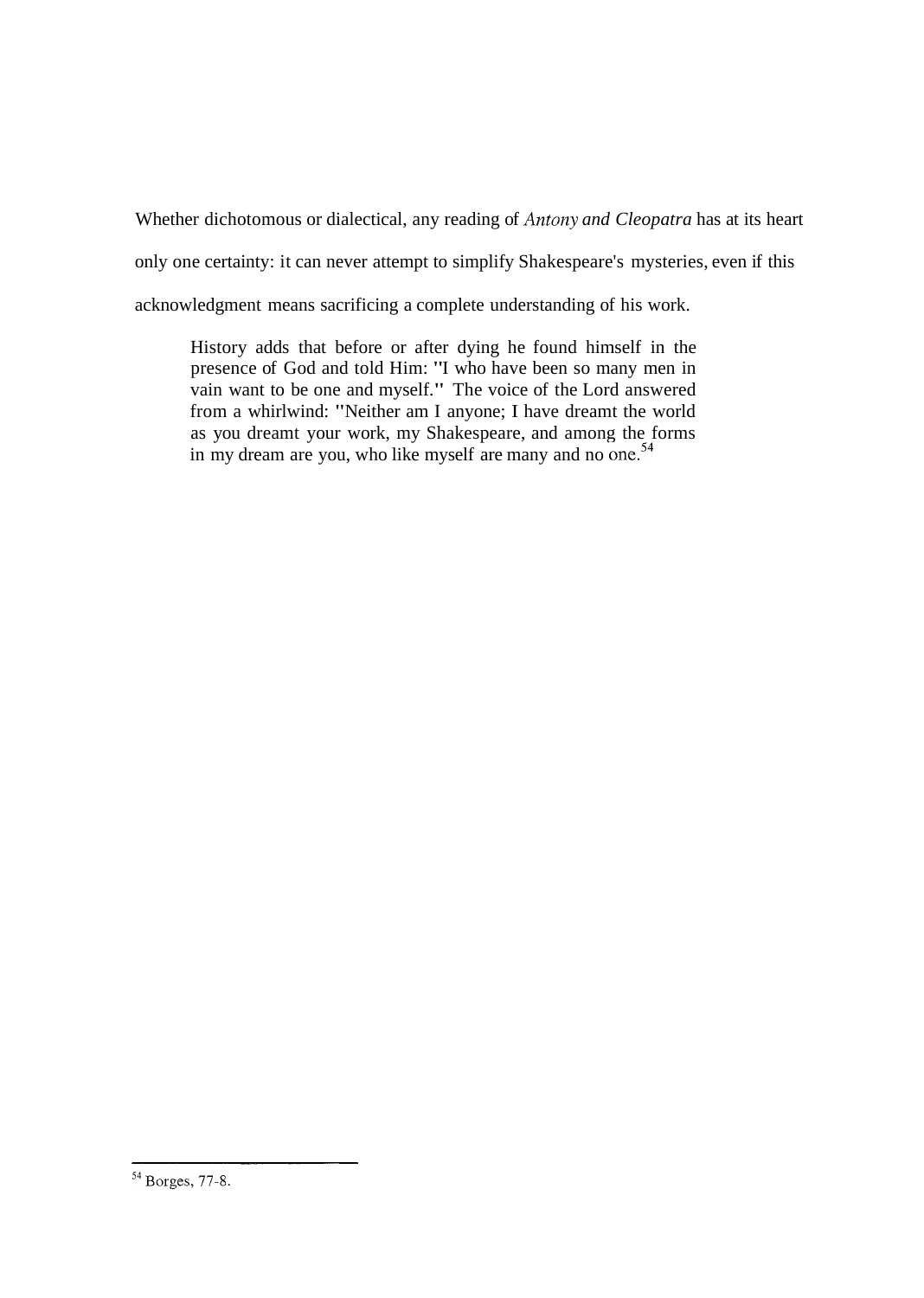## **Bibliography**

- Adelman, Janet. *The Common Liar: An Essay on* Antony and Cleopatra. New Haven: Yale University Press, 1973.
- Bakhtin, Mikhail, trans. Helene Iswolsky. *Rabelais and His World.* Cambridge: The M.I.T. Press, 1968.
- Bamber, Linda. *Comic Women, Tragic Men: A Study of Gender and Genre in Shakespeare.* Stanford: Stanford University Press, 1982.
- Berry, Philippa. *Of Chastity and Power: Elizabethan Literature and the Unmarried Queen.* London: Routledge, 1989.
- Berry, Philippa. *Shakespeare's Feminine Endings: Disfiguring Death in the Tragedies.*  London: Routledge, 1999.
- Bloom, Harold. *Shakespeare: The Invention of the Human.* New York: Riverhead Books, 1998.
- Borges, Jorgc Luis, trans. Donald A. Yates, James E. Irby, John M. Fein, and Eliot Weinberger. *Everything and Nothing.* New York: New Directions, 1999.
- Bradley, Andrew Cecil. *Oxford Lectures on Poetry.* London: Macmillan, 1923.
- Braunmuller, A. R., ed. *The Pelican Shakespeare's* Antony and Cleopatra. New York: Penguin Group, 1999.
- Bulman, James C., ed. *Shakespeare, Theory, and Performance.* London: Routledge, 1996.
- Charney, Maurice. *Shakespeare's Roman Plays: The Function of Imagery in the Drama.*  Cambridge: Harvard University Press, 1963.
- Dash, Irene. *Wooing, Wedding, and Power: Women in Shakespeare's Plays.* New York: Columbia University Press, 1981.
- Drakakis, John, ed. *New Casebooks* Antony and Cleopatra. London: Macmillan, 1994.
- Dusinberre, Juliet. *Shakespeare and the Nature of Women.* New York: Palgrave Macmillan, 2003.
- Ferguson, Margaret W., Maureen Quilligan, and Nancy J. Vickers, eds. *Rewriting the Renaissance: The Discourses of Sexual Difference in Early Modern Europe.*  Chicago: The University of Chicago Press, 1986.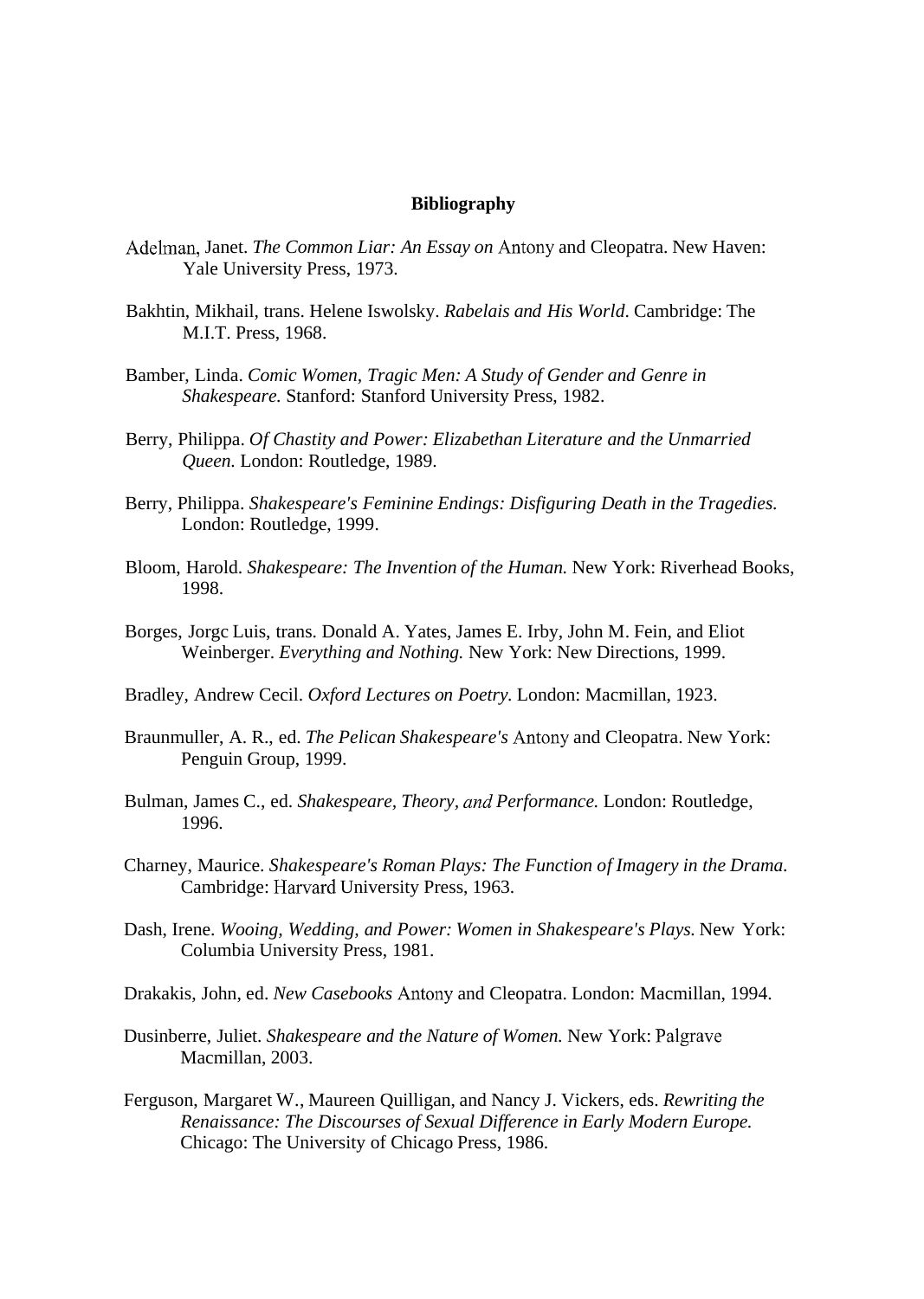Gay, Penny. *As She Likes It: Shakespeare 's Unruly Women.* London: Routledge, 1994.

- Jardine, Lisa. *Still Harping on Daughters: Women and Drama in the Age of Shakespeare.*  Sussex: Harvester Press, 1983.
- Kahn, Coppelia. *Man's Estate: Masculine Identity in Shakespeare.* Berkeley: University of California Press, 1981.
- Kahn, Coppdlia. *Roman Shakespeare: Warriors, Wounds, and Women.* New York: Routledge, 1997.
- Kantorowicz, Ernst Hartwig. *The King's Two Bodies: A Study in Medieval Political Theology.* Princeton: Princeton University Press, 1957.
- Kittredge, George Lyman, ed. *The Kittredge Shakespeare's* Antony and Cleopatra. Waltham: Blaisdell Publishing Company, 1966.
- Knowles, Ronald, ed. *Shakespeare and Carnival: After Bakhtin.* London: Macmillan, 1998.
- Miola, Robert S. *Shakespeare's Rome.* Cambridgc: Cambridge University Press, 1983.
- Montrose, Louis Adrian. "'Shaping Fantasies': Figurations of Gender and Power in Elizabethan Culture." *Representations* 2 (Spring 1983).
- Novy, Marianne. *Love's Argument: Gender Relations in Shakespeare.* Chapel Hill: University of North Carolina Press, 1984.
- Partridge, Eric. *Shakespeare's Bawdy.* London: Routledge, 1968.
- Rackin, Phyllis. "Shakespeare's Boy Cleopatra, the Decorum of Nature, and the Golden World of Poetry." *PMLA* 87 (1972).
- Reinhart, Keith. "Shakespeare's Cleopatra and England's Elizabeth." *Shakespeare Quarterly* 23 *(1972)*.
- Russo, Mary. *The Female Grotesque: Risk, Excess, and Modernity.* New York: Routledge, 1994.
- Shepherd, Simon. *Amazons and Warrior Women: Varieties of Feminism in Seventeenth Century Drama.* New York: Palgrave Macmillan, 1982.
- Simmons, Joseph Larry. *Shakespeare's Pagan World: The Roman Tragedies.* Brighton: Harvester Press, 1974.